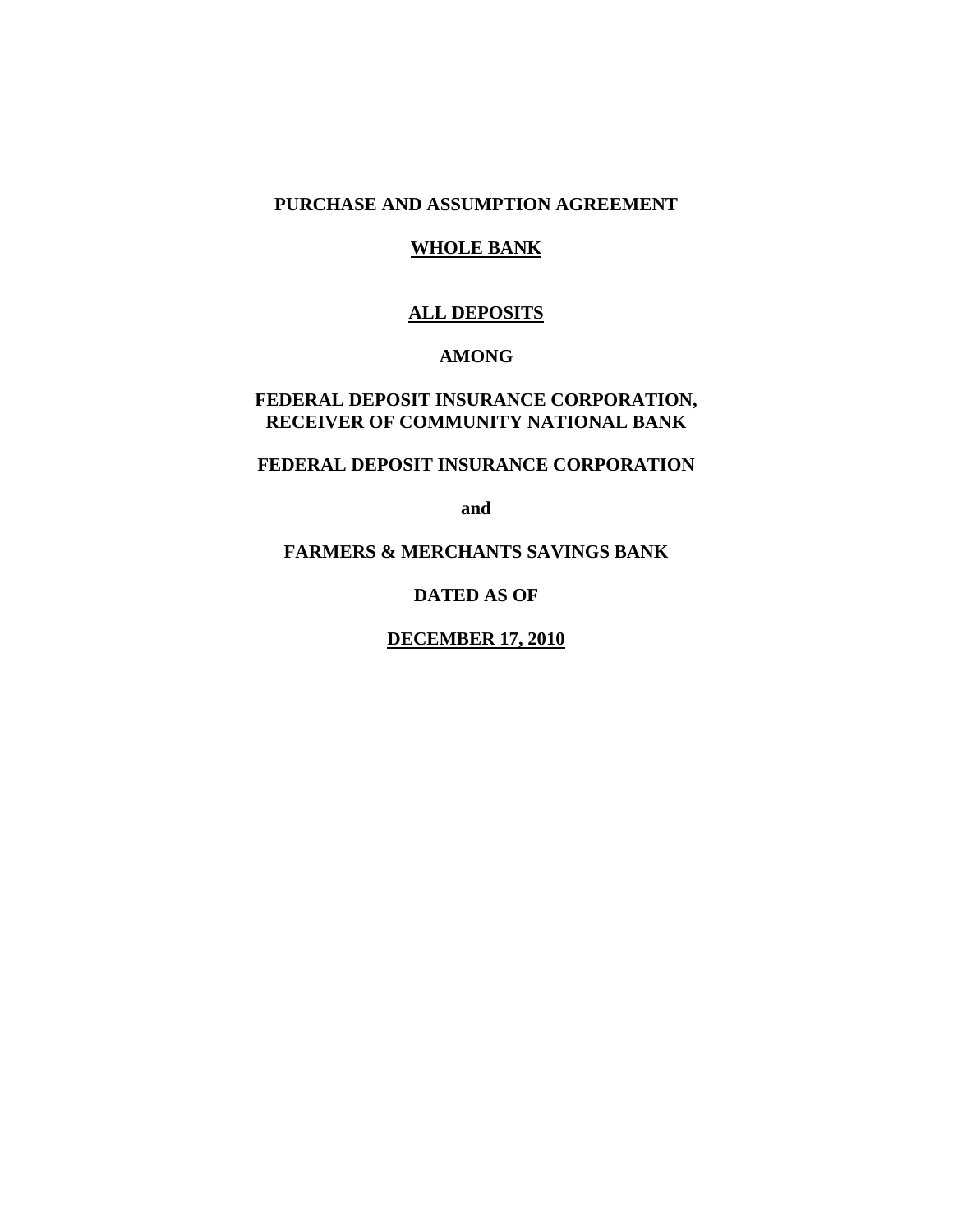# **TABLE OF CONTENTS**

| <b>ARTICLE I</b>   |                                                       |  |
|--------------------|-------------------------------------------------------|--|
| <b>ARTICLE II</b>  |                                                       |  |
| 2.1                |                                                       |  |
| 2.2                |                                                       |  |
| 2.3                |                                                       |  |
| 2.4                |                                                       |  |
| <b>ARTICLE III</b> |                                                       |  |
| 3.1                |                                                       |  |
| 3.2                |                                                       |  |
| 3.3                | Manner of Conveyance; Limited Warranty;               |  |
| 3.4                |                                                       |  |
| 3.5                |                                                       |  |
| 3.6                |                                                       |  |
| 3.7                |                                                       |  |
| <b>ARTICLE IV</b>  | <b>ASSUMPTION OF CERTAIN DUTIES AND OBLIGATIONS18</b> |  |
| 4.1                |                                                       |  |
| 4.2                |                                                       |  |
| 4.3                |                                                       |  |
| 4.4                |                                                       |  |
| 4.5                |                                                       |  |
| 4.6                |                                                       |  |
| 4.7                | Agreement with Respect to Leased Data                 |  |
| 4.8                | Agreement with Respect to Certain                     |  |
|                    |                                                       |  |
| 4.9                |                                                       |  |
| 4.10               | Insurance                                             |  |
| 4.11               |                                                       |  |
| 4.12               | Agreement with Respect to Continuation of Group       |  |
|                    |                                                       |  |
| 4.13               |                                                       |  |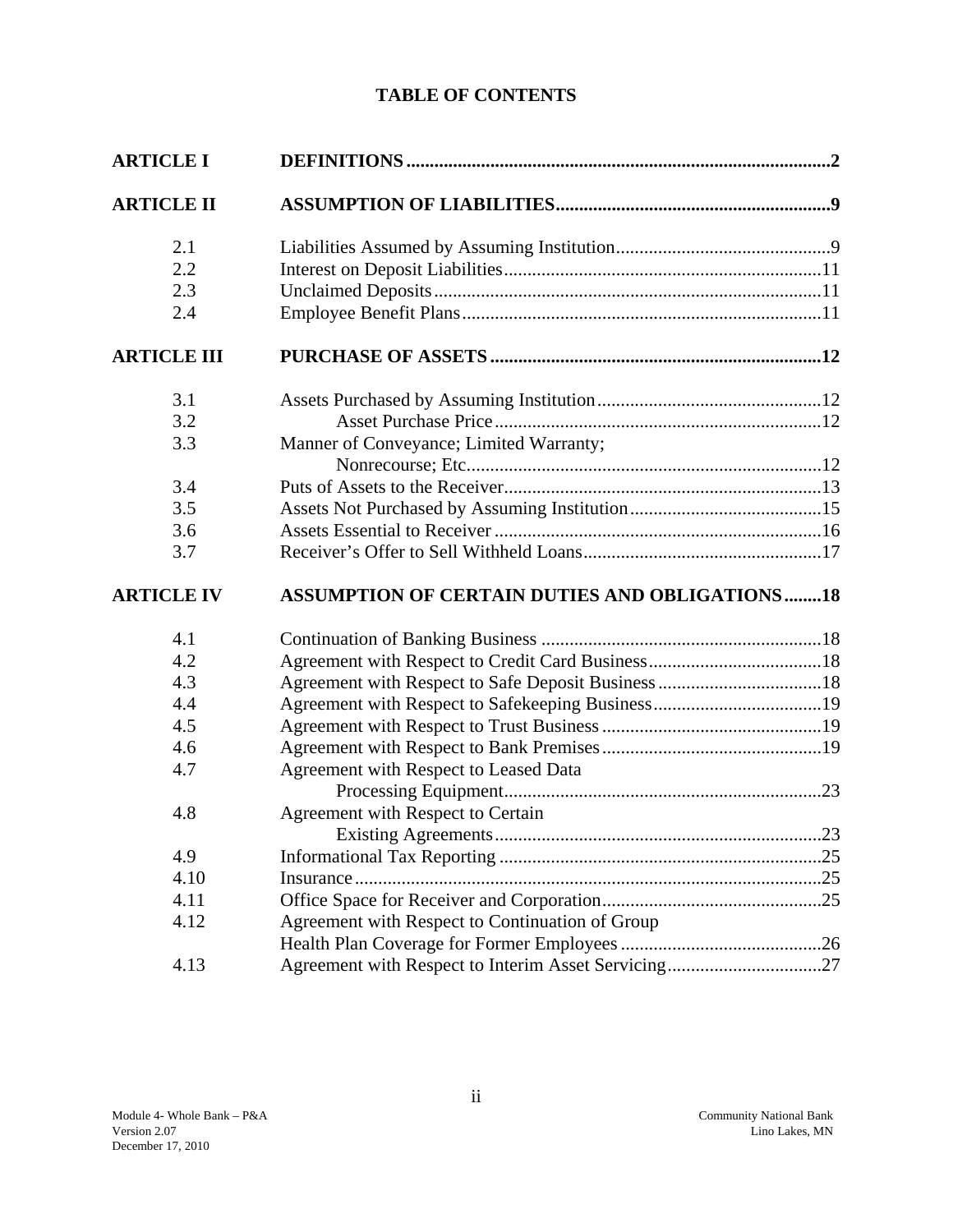| <b>ARTICLE V</b>    | <b>DUTIES WITH RESPECT TO DEPOSITORS</b>                |  |
|---------------------|---------------------------------------------------------|--|
| 5.1                 |                                                         |  |
| 5.2                 |                                                         |  |
| 5.3                 |                                                         |  |
|                     |                                                         |  |
| <b>ARTICLE VI</b>   |                                                         |  |
| 6.1                 |                                                         |  |
| 6.2                 |                                                         |  |
| 6.3                 |                                                         |  |
| 6.4                 |                                                         |  |
| <b>ARTICLE VII</b>  |                                                         |  |
| <b>ARTICLE VIII</b> |                                                         |  |
| 8.1                 |                                                         |  |
| 8.2                 | Correction of Errors and Omissions; Other Liabilities30 |  |
| 8.3                 |                                                         |  |
| 8.4                 |                                                         |  |
| 8.5                 |                                                         |  |
| <b>ARTICLE IX</b>   |                                                         |  |
| 9.1                 |                                                         |  |
| 9.2                 |                                                         |  |
| 9.3                 |                                                         |  |
| 9.4                 |                                                         |  |
| 9.5                 |                                                         |  |
| 9.6                 | Proceedings with Respect to Certain Assets              |  |
|                     |                                                         |  |
| 9.7                 |                                                         |  |
| <b>ARTICLE X</b>    |                                                         |  |
| <b>ARTICLE XI</b>   | REPRESENTATIONS AND WARRANTIES OF THE                   |  |
| <b>ARTICLE XII</b>  |                                                         |  |
| 12.1                |                                                         |  |
| 12.2                |                                                         |  |
| 12.3                |                                                         |  |
|                     | iii                                                     |  |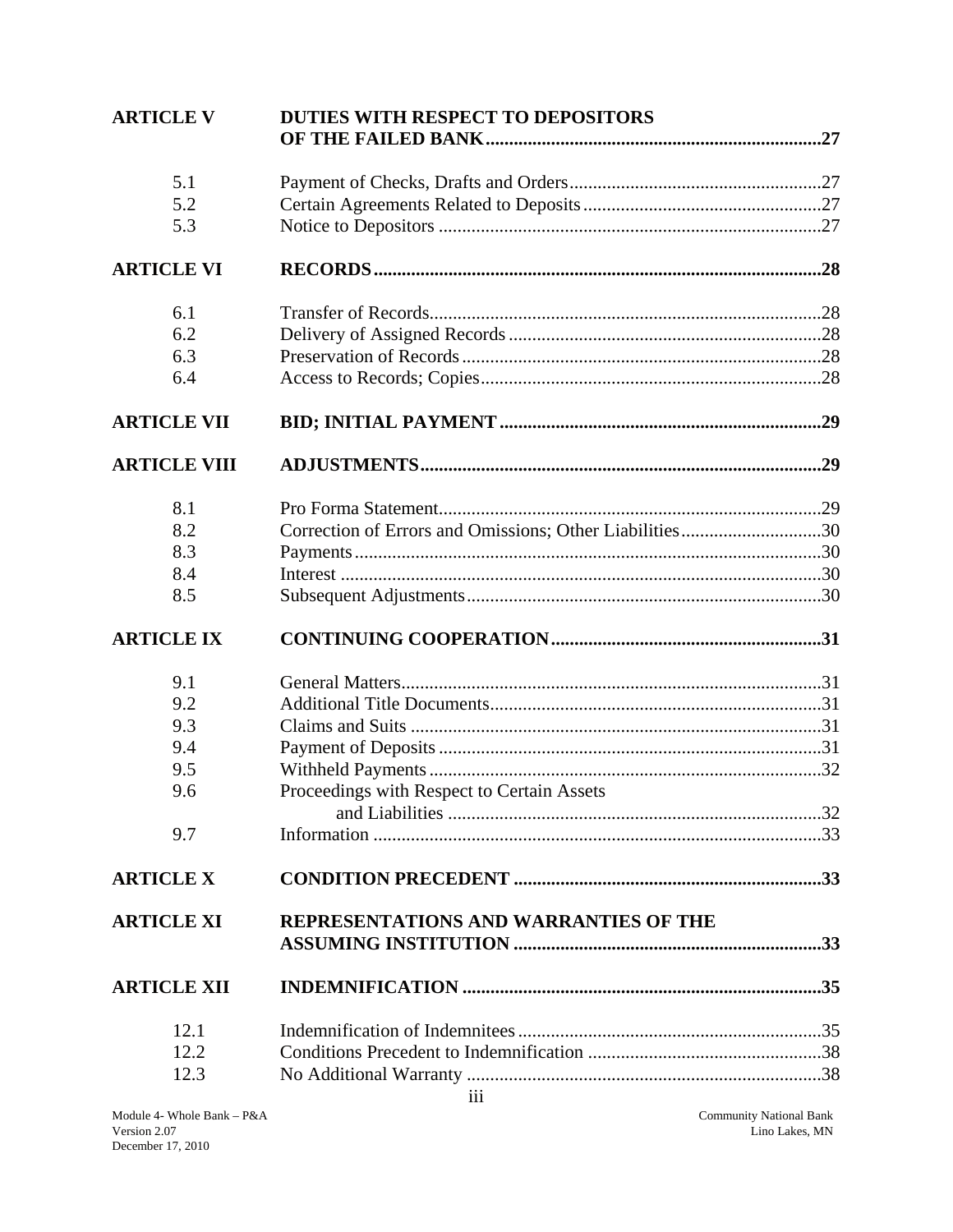| 12.4                |  |
|---------------------|--|
| 12.5                |  |
| 12.6                |  |
| 12.7                |  |
| 12.8                |  |
| <b>ARTICLE XIII</b> |  |
| 13.1                |  |
| 13.2                |  |
| 13.3                |  |
| 13.4                |  |
| 13.5                |  |
| 13.6                |  |
| 13.7                |  |
| 13.8                |  |
| 13.9                |  |
| 13.10               |  |
| 13.11               |  |
| 13.12               |  |
| 13.13               |  |

## **SCHEDULES**

| 2.1(a)          |                                                             |  |
|-----------------|-------------------------------------------------------------|--|
| 3.2             |                                                             |  |
| 3.5(l)          |                                                             |  |
| 3.5(m)          |                                                             |  |
| 6.3             |                                                             |  |
| $7\overline{ }$ | Accounts Excluded From Calculation of Deposit Franchise Bid |  |
|                 |                                                             |  |

# **EXHIBITS**

| 2.3A   |  |
|--------|--|
| 2.3B   |  |
| 3.2(c) |  |
| 4.13   |  |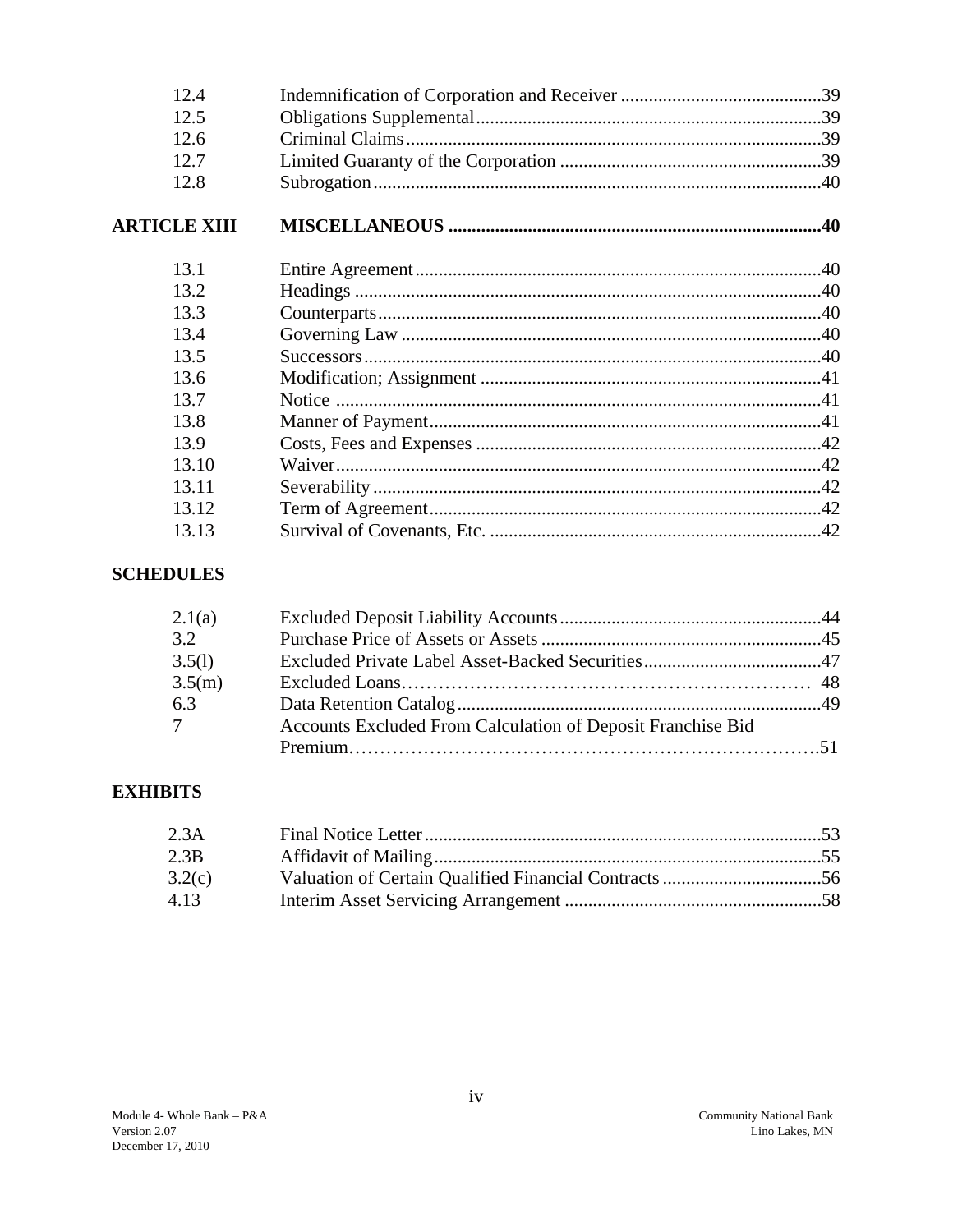#### **PURCHASE AND ASSUMPTION AGREEMENT**

#### **WHOLE BANK**

#### **ALL DEPOSITS**

 **THIS AGREEMENT**, made and entered into as of the 17th day of December, 2010, by and among the **FEDERAL DEPOSIT INSURANCE CORPORATION, RECEIVER of COMMUNITY NATIONAL BANK, LINO LAKES, MINNESOTA** (the "Receiver"), **FARMERS & MERCHANTS SAVINGS BANK**, organized under the laws of the State of Iowa, and having its principal place of business in Manchester, Iowa (the "Assuming Institution"), and the **FEDERAL DEPOSIT INSURANCE CORPORATION**, organized under the laws of the United States of America and having its principal office in Washington, D.C., acting in its corporate capacity (the "Corporation").

#### **WITNESSETH**:

**WHEREAS**, on Bank Closing, the Chartering Authority closed Community National Bank (the "Failed Bank") pursuant to applicable law and the Corporation was appointed Receiver thereof; and

**WHEREAS**, the Assuming Institution desires to purchase certain assets and assume certain deposit and other liabilities of the Failed Bank on the terms and conditions set forth in this Agreement; and

**WHEREAS**, pursuant to 12 U.S.C. Section 1823(c)(2)(A), the Corporation may provide assistance to the Assuming Institution to facilitate the transactions contemplated by this Agreement, which assistance may include indemnification pursuant to Article XII; and

**WHEREAS**, the Board of Directors of the Corporation (the "Board") has determined to provide assistance to the Assuming Institution on the terms and subject to the conditions set forth in this Agreement; and

**WHEREAS**, the Board has determined pursuant to 12 U.S.C. Section 1823(c)(4)(A) that such assistance is necessary to meet the obligation of the Corporation to provide insurance coverage for the insured deposits in the Failed Bank and is the least costly to the deposit insurance fund of all possible methods for meeting such obligation.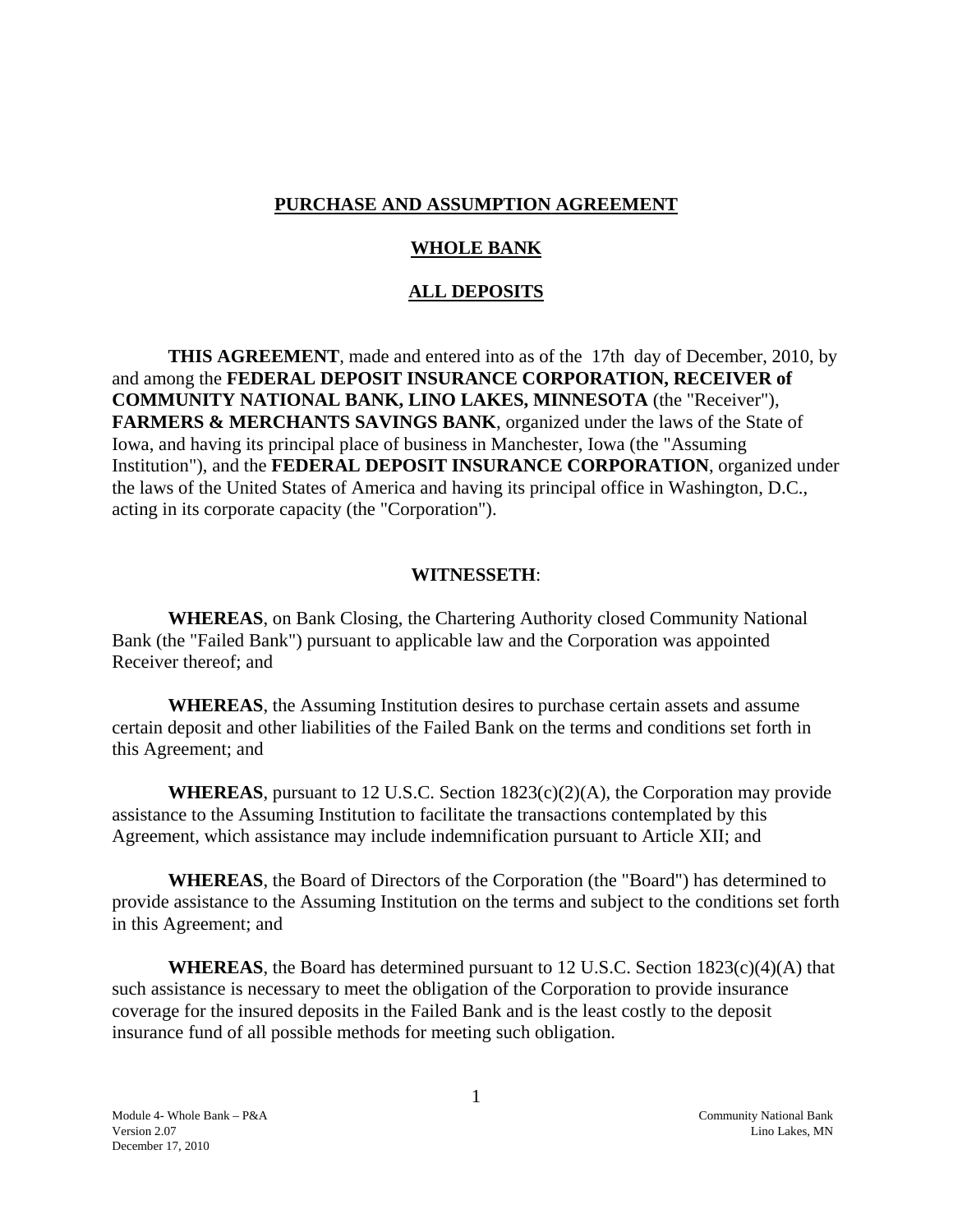<span id="page-5-0"></span> **NOW THEREFORE**, in consideration of the mutual promises herein set forth and other valuable consideration, the parties hereto agree as follows:

## **ARTICLE I DEFINITIONS**

Capitalized terms used in this Agreement shall have the meanings set forth in this Article I, or elsewhere in this Agreement. As used herein, words imparting the singular include the plural and vice versa.

**"Accounting Records"** means the general ledger and subsidiary ledgers and supporting schedules which support the general ledger balances.

**"Acquired Subsidiaries"** means Subsidiaries of the Failed Bank acquired pursuant to Section 3.1.

**"Affiliate"** of any Person means any director, officer, or employee of that Person and any other Person (i) who is directly or indirectly controlling, or controlled by, or under direct or indirect common control with, such Person, or (ii) who is an affiliate of such Person as the term "affiliate" is defined in Section 2 of the Bank Holding Company Act of 1956, as amended, 12 U.S.C. Section 1841.

**"Agreement"** means this Purchase and Assumption Agreement by and among the Assuming Institution, the Corporation and the Receiver, as amended or otherwise modified from time to time.

**"Assets"** means all assets of the Failed Bank purchased pursuant to Section 3.1. Assets owned by Subsidiaries of the Failed Bank are not "Assets" within the meaning of this definition.

**"Assumed Deposits"** means Deposits.

**"Bank Closing"** means the close of business of the Failed Bank on the date on which the Chartering Authority closed such institution.

**"Bank Premises"** means the banking houses, drive-in banking facilities, and teller facilities (staffed or automated) together with adjacent parking, storage and service facilities and structures connecting remote facilities to banking houses, and land on which the foregoing are located, and unimproved land that are owned or leased by the Failed Bank and that have formerly been utilized, are currently utilized, or are intended to be utilized in the future by the Failed Bank as shown on the Accounting Record of the Failed Bank as of Bank Closing.

**"Bid Amount"** has the meaning provided in Article VII.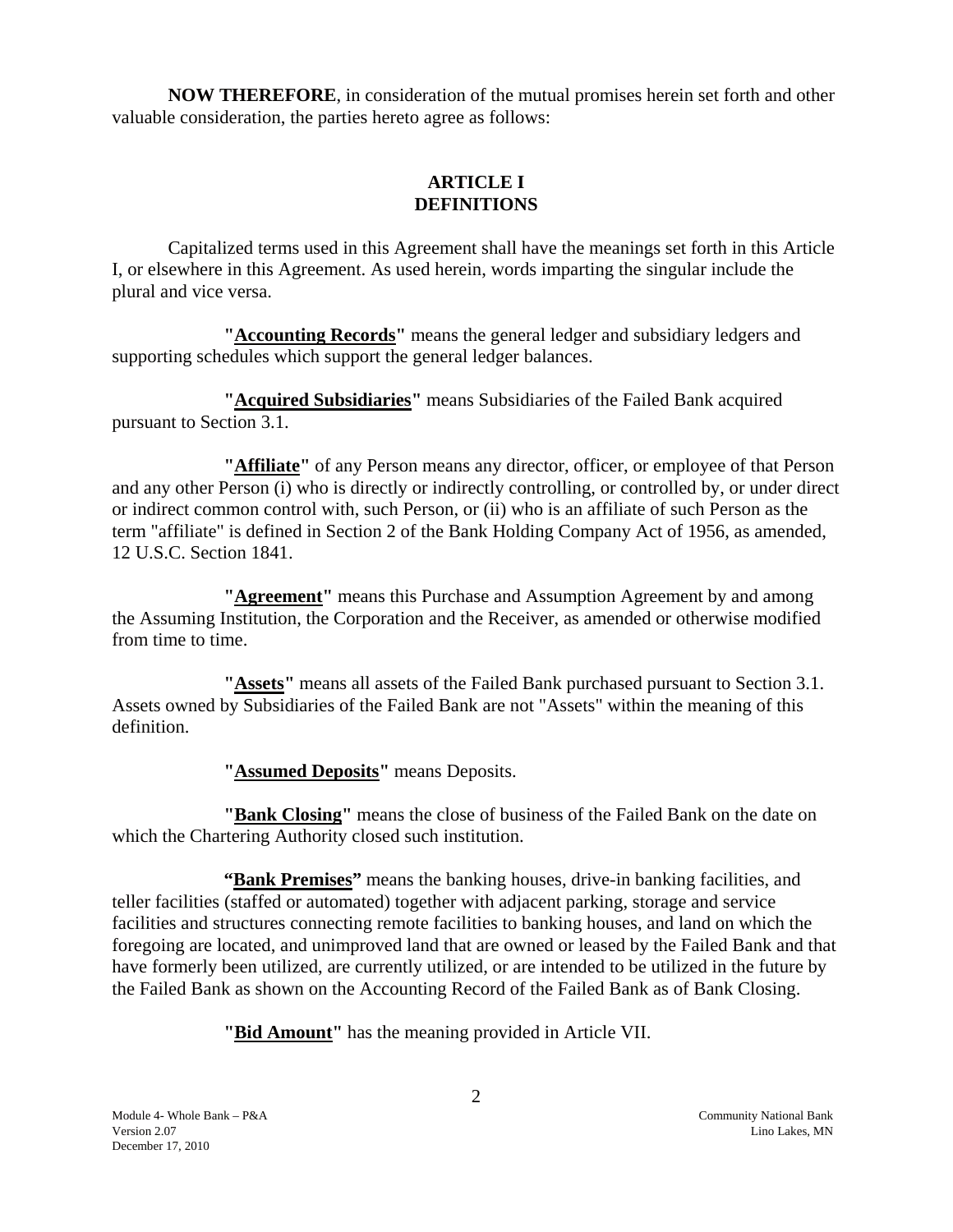#### **"Bid Valuation Date"** means **10/15/2010**.

**"Book Value"** means, with respect to any Asset and any Liability Assumed, the dollar amount thereof stated on the Accounting Records of the Failed Bank. The Book Value of any item shall be determined as of Bank Closing after adjustments made by the Receiver for differences in accounts, suspense items, unposted debits and credits, and other similar adjustments or corrections and for setoffs, whether voluntary or involuntary. The Book Value of a Subsidiary of the Failed Bank acquired by the Assuming Institution shall be determined from the investment in subsidiary and related accounts on the "bank only" (unconsolidated) balance sheet of the Failed Bank based on the equity method of accounting. Without limiting the generality of the foregoing, (i) the Book Value of a Liability Assumed shall include all accrued and unpaid interest thereon as of Bank Closing, and (ii) the Book Value of a Loan shall reflect adjustments for earned interest, or unearned interest (as it relates to the "rule of 78s" or add-oninterest loans, as applicable), if any, as of Bank Closing, adjustments for the portion of earned or unearned loan-related credit life and/or disability insurance premiums, if any, attributable to the Failed Bank as of Bank Closing, and adjustments for Failed Bank Advances, if any, in each case as determined for financial reporting purposes. The Book Value of an Asset shall not include any adjustment for loan premiums, discounts or any related deferred income, fees or expenses, or general or specific reserves on the Accounting Records of the Failed Bank.

**"Business Day"** means a day other than a Saturday, Sunday, Federal legal holiday or legal holiday under the laws of the State where the Failed Bank is located, or a day on which the principal office of the Corporation is closed.

**"Chartering Authority"** means (i) with respect to a national bank, the Office of the Comptroller of the Currency, (ii) with respect to a Federal savings association or savings bank, the Office of Thrift Supervision, (iii) with respect to a bank or savings institution chartered by a State, the agency of such State charged with primary responsibility for regulating and/or closing banks or savings institutions, as the case may be, (iv) the Corporation in accordance with 12 U.S.C. Section 1821(c), with regard to self appointment, or (v) the appropriate Federal banking agency in accordance with 12 U.S.C. 1821(c)(9).

**"Commitment"** means the unfunded portion of a line of credit or other commitment reflected on the books and records of the Failed Bank to make an extension of credit (or additional advances with respect to a Loan) that was legally binding on the Failed Bank as of Bank Closing, other than extensions of credit pursuant to the credit card business and overdraft protection plans of the Failed Bank, if any.

**"Credit Documents"** mean the agreements, instruments, certificates or other documents at any time evidencing or otherwise relating to, governing or executed in connection with or as security for, a Loan, including without limitation notes, bonds, loan agreements, letter of credit applications, lease financing contracts, banker's acceptances, drafts, interest protection agreements, currency exchange agreements, repurchase agreements, reverse repurchase agreements, guarantees, deeds of trust, mortgages, assignments, security agreements, pledges, subordination or priority agreements, lien priority agreements, undertakings, security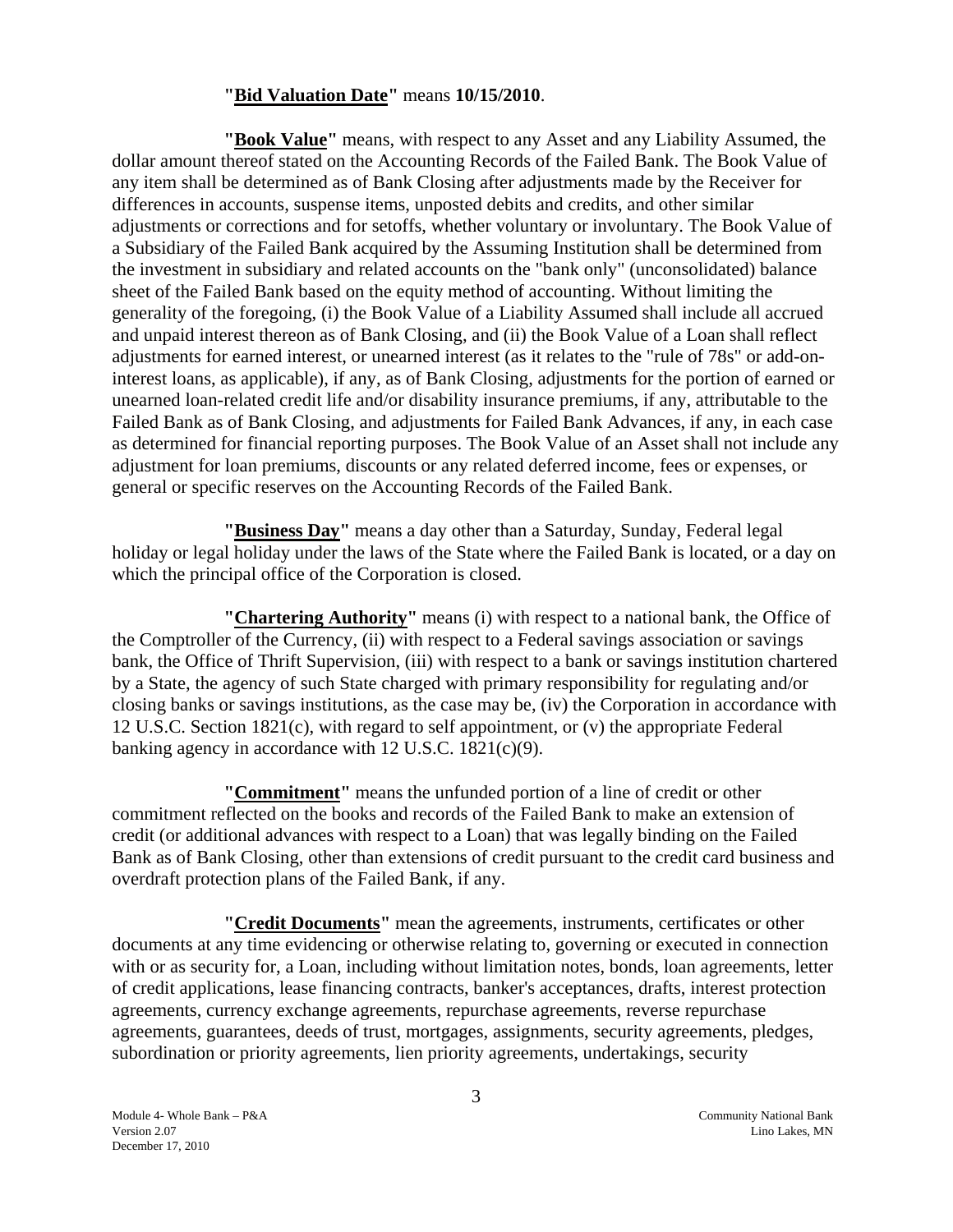instruments, certificates, documents, legal opinions, participation agreements and intercreditor agreements, and all amendments, modifications, renewals, extensions, rearrangements, and substitutions with respect to any of the foregoing.

**"Credit File"** means all Credit Documents and all other credit, collateral, or insurance documents in the possession or custody of the Assuming Institution, or any of its Subsidiaries or Affiliates, relating to an Asset or a Loan included in a Put Notice, or copies of any thereof.

**"Data Processing Equipment"** means any equipment, computer hardware, or computer software (and the lease or licensing agreements related thereto) other than Personal Computers, owned or leased by the Failed Bank at Bank Closing, which is, was, or could have been used by the Failed Bank in connection with data processing activities.

**"Deposit"** means a deposit as defined in 12 U.S.C. Section 1813(l), including without limitation, outstanding cashier's checks and other official checks and all uncollected items included in the depositors' balances and credited on the books and records of the Failed Bank; provided, that the term "Deposit" shall not include all or any portion of those deposit balances which, in the discretion of the Receiver or the Corporation, (i) may be required to satisfy it for any liquidated or contingent liability of any depositor arising from an unauthorized or unlawful transaction, or (ii) may be needed to provide payment of any liability of any depositor to the Failed Bank or the Receiver, including the liability of any depositor as a director or officer of the Failed Bank, whether or not the amount of the liability is or can be determined as of Bank Closing.

**"Deposit Secured Loan"** means a loan in which the only collateral securing the loan is Assumed Deposits or deposits at other insured depository institutions

**"Electronically Stored Information"** means any system backup tapes, any electronic mail (whether on an exchange or other similar system), any data on personal computers and any data on server hard drives.

**"Failed Bank Advances"** means the total sums paid by the Failed Bank to (i) protect its lien position, (ii) pay ad valorem taxes and hazard insurance, and (iii) pay credit life insurance, accident and health insurance, and vendor's single interest insurance.

**"Fair Market Value"** means (i)(a) "Market Value" as defined in the regulation prescribing the standards for real estate appraisals used in federally related transactions, 12 C.F.R. § 323.2(g), and accordingly shall mean the most probable price which a property should bring in a competitive and open market under all conditions requisite to a fair sale, the buyer and seller each acting prudently and knowledgeably, and assuming the price is not affected by undue stimulus. Implicit in this definition is the consummation of a sale as of a specified date and the passing of title from seller to buyer under conditions whereby:

(1) Buyer and seller are typically motivated;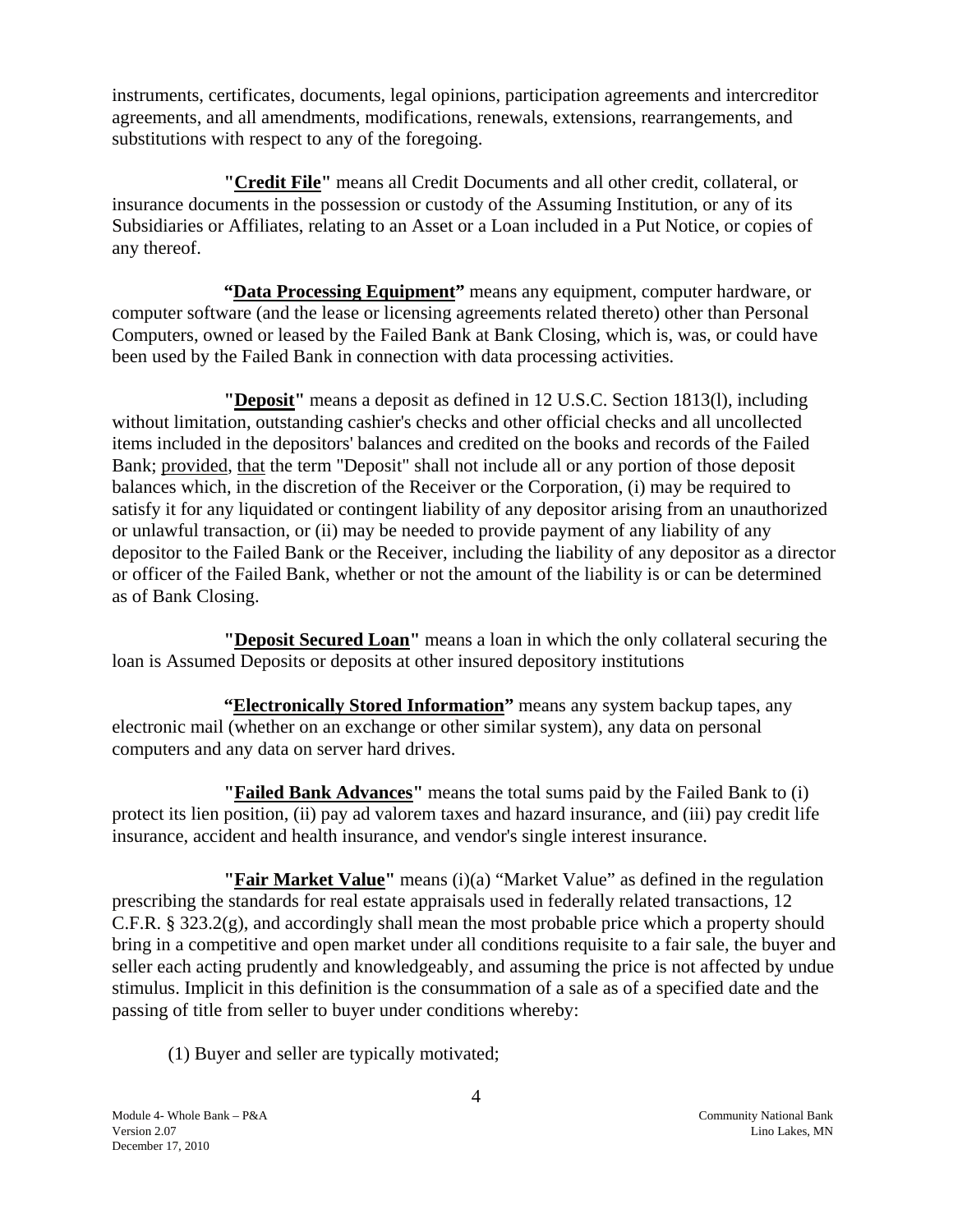(2) Both parties are well informed or well advised, and acting in what they consider their own best interests;

(3) A reasonable time is allowed for exposure in the open market;

(4) Payment is made in terms of cash in U.S. dollars or in terms of financial arrangements comparable thereto; and

(5) The price represents the normal consideration for the property sold unaffected by special or creative financing or sales concessions granted by anyone associated with the sale;

as determined as of Bank Closing by an appraiser mutually acceptable to the Receiver and the Assuming Institution; any costs and fees associated with such determination shall be shared equally by the Receiver and the Assuming Institution, and (b) which, with respect to Bank Premises (to the extent, if any, that Bank Premises are purchased utilizing this valuation method), shall be determined not later than sixty (60) days after Bank Closing by an appraiser selected by the Receiver and the Assuming Institution within seven (7) days after Bank Closing; or (ii) with respect to property other than Bank Premises purchased utilizing this valuation method, the price therefor as established by the Receiver and agreed to by the Assuming Institution, or in the absence of such agreement, as determined in accordance with clause  $(i)(a)$ above.

"**Fixtures**" means those leasehold improvements, additions, alterations and installations constituting all or a part of Bank Premises and which were acquired, added, built, installed or purchased at the expense of the Failed Bank, regardless of the holder of legal title thereto as of Bank Closing.

**"Furniture and Equipment"** means the furniture and equipment (other than Safe Deposit Boxes, motor vehicles, Personal Computers, and Data Processing Equipment), leased or owned by the Failed Bank and reflected on the books of the Failed Bank as of Bank Closing, including without limitation automated teller machines, carpeting, furniture, office machinery, shelving, office supplies, telephone, surveillance and security systems, ancillary equipment, and artwork. Furniture and equipment located at a storage facility not adjacent to a Bank Premises are excluded from this definition.

**"Indemnitees"** means, except as provided in paragraph (11) of Section 12.1(b), (i) the Assuming Institution, (ii) the Subsidiaries and Affiliates of the Assuming Institution other than any Subsidiaries or Affiliates of the Failed Bank that are or become Subsidiaries or Affiliates of the Assuming Institution, and (iii) the directors, officers, employees and agents of the Assuming Institution and its Subsidiaries and Affiliates who are not also present or former directors, officers, employees or agents of the Failed Bank or of any Subsidiary or Affiliate of the Failed Bank.

**"Initial Payment"** means the payment made pursuant to Article VII (based on the best information available as of Bank Closing), the amount of which shall be either (i) if the Bid Amount is positive, the aggregate Book Value of the Liabilities Assumed minus the sum of the aggregate purchase price of the Assets and assets purchased and the positive Bid Amount, or (ii) if the Bid Amount is negative, the sum of the aggregate Book Value of the Liabilities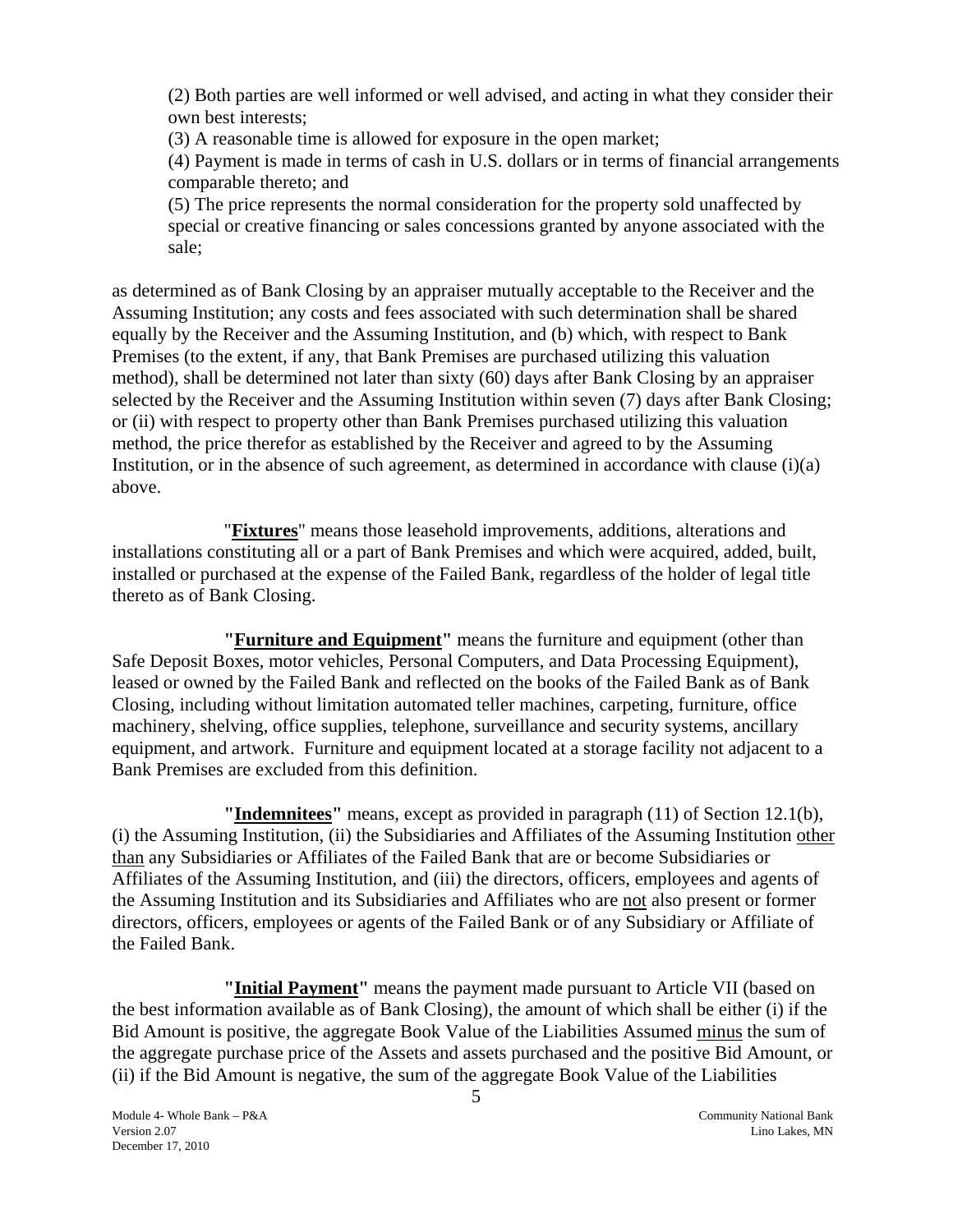Assumed and the negative Bid Amount minus the aggregate purchase price of the Assets and assets purchased. The Initial Payment shall be payable by the Corporation to the Assuming Institution if (i) the Liabilities Assumed are greater than the sum of the positive Bid Amount and the Assets and assets purchased, or if (ii) the sum of the Liabilities Assumed and the negative Bid Amount are greater than the Assets and assets purchased. The Initial Payment shall be payable by the Assuming Institution to the Corporation if (i) the Liabilities Assumed are less than the sum of the positive Bid Amount and the Assets and assets purchased, or if (ii) the sum of the Liabilities Assumed and the negative Bid Amount is less than the Assets and assets purchased. Such Initial Payment shall be subject to adjustment as provided in Article VIII.

**"Legal Balance"** means the amount of indebtedness legally owed by an Obligor with respect to a Loan, including principal and accrued and unpaid interest, late fees, attorneys' fees and expenses, taxes, insurance premiums, and similar charges, if any.

**"Liabilities Assumed"** has the meaning provided in Section 2.1.

**"Lien"** means any mortgage, lien, pledge, charge, assignment for security purposes, security interest, or encumbrance of any kind with respect to an Asset, including any conditional sale agreement or capital lease or other title retention agreement relating to such Asset.

**"Loans"** means all of the following owed to or held by the Failed Bank as of Bank Closing:

(i) loans (including loans which have been charged off the Accounting Records of the Failed Bank in whole or in part prior to the Bid Valuation Date), participation agreements, interests in participations, overdrafts of customers (including but not limited to overdrafts made pursuant to an overdraft protection plan or similar extensions of credit in connection with a deposit account), revolving commercial lines of credit, home equity lines of credit, Commitments, United States and/or State-guaranteed student loans, and lease financing contracts;

(ii) all Liens, rights (including rights of set-off), remedies, powers, privileges, demands, claims, priorities, equities and benefits owned or held by, or accruing or to accrue to or for the benefit of, the holder of the obligations or instruments referred to in clause (i) above, including but not limited to those arising under or based upon Credit Documents, casualty insurance policies and binders, standby letters of credit, mortgagee title insurance policies and binders, payment bonds and performance bonds at any time and from time to time existing with respect to any of the obligations or instruments referred to in clause (i) above; and

(iii) all amendments, modifications, renewals, extensions, refinancings, and refundings of or for any of the foregoing;

provided, that there shall be excluded from the definition of "Loans" amounts owing under Qualified Financial Contracts.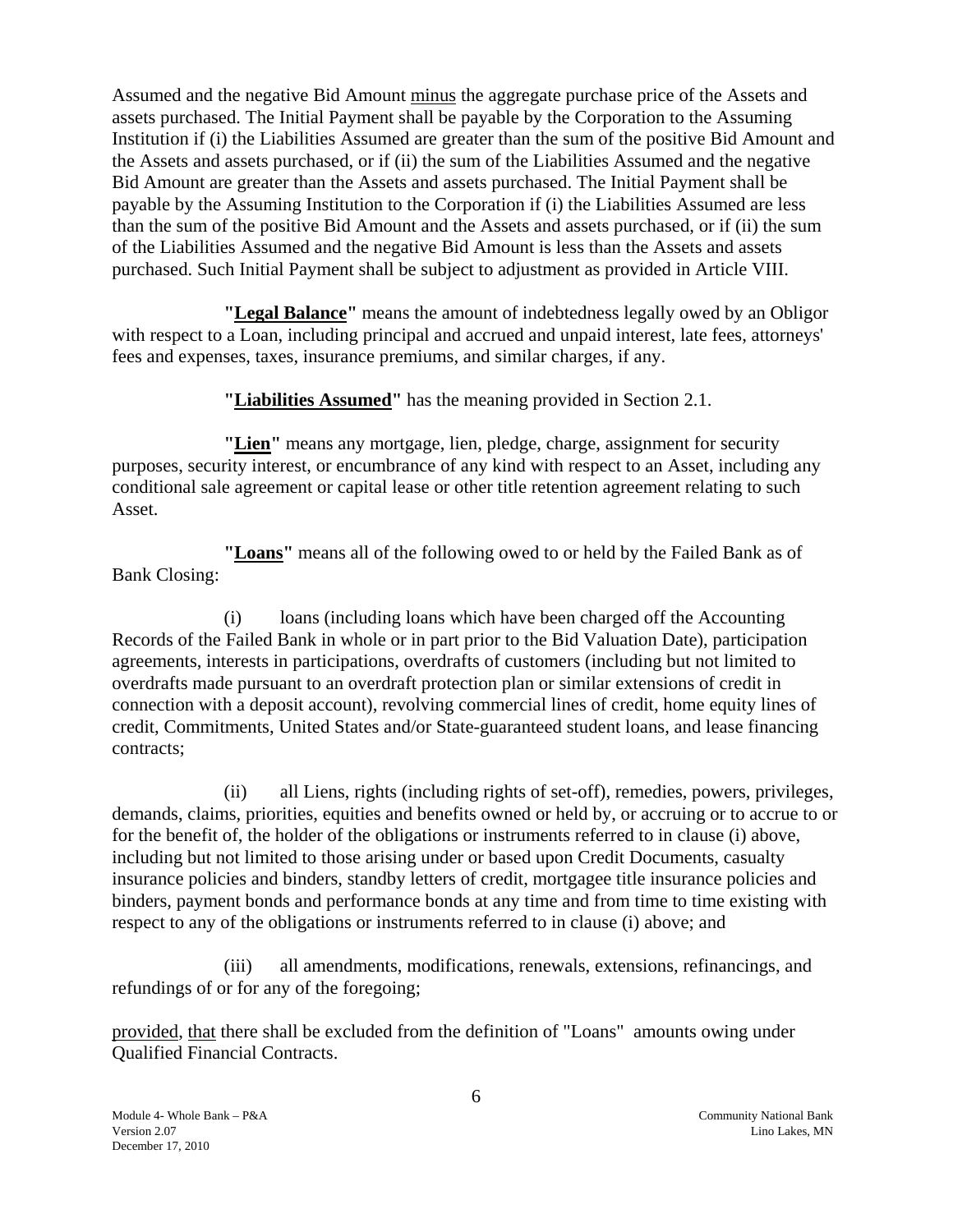**"New Loans"** means Loans made by the Failed Bank after the Bid Valuation Date that are not continuations, amendments, modifications, renewals, extensions, refinancings, restructurings, or refundings of or for any then existing Loan.

**"Obligor"** means each Person liable for the full or partial payment or performance of any Loan, whether such Person is obligated directly, indirectly, primarily, secondarily, jointly, or severally.

**"Other Real Estate"** means all interests in real estate (other than Bank Premises and Fixtures), including but not limited to mineral rights, leasehold rights, condominium and cooperative interests, air rights and development rights that are owned by the Failed Bank.

**"Payment Date"** means the first Business Day after Bank Closing.

**"Person"** means any individual, corporation, partnership, joint venture, association, joint-stock company, trust, unincorporated organization, or government or any agency or political subdivision thereof, excluding the Corporation.

**"Personal Computer(s)"** means computers based on a microprocessor generally designed to be used by one person at a time and which usually store informational data on that computer's internal hard drive or attached peripheral. A personal computer can be found in various configurations such as laptops, net books, and desktops.

**"Primary Indemnitor"** means any Person (other than the Assuming Institution or any of its Affiliates) who is obligated to indemnify or insure, or otherwise make payments (including payments on account of claims made against) to or on behalf of any Person in connection with the claims covered under Article XII, including without limitation any insurer issuing any directors and officers liability policy or any Person issuing a financial institution bond or banker's blanket bond.

**"Put Date"** has the meaning provided in Section 3.4.

**"Put Notice"** has the meaning provided in Section 3.4.

**"Qualified Financial Contract"** means a qualified financial contract as defined in 12 U.S.C. Section 1821(e)(8)(D).

**"Record"** means any document, microfiche, microfilm and Electronically Stored Information (including but not limited to magnetic tape, disc storage, card forms and printed copy) of the Failed Bank generated or maintained by the Failed Bank that is owned by or in the possession of the Receiver at Bank Closing.

**"Related Liability"** with respect to any Asset means any liability existing and reflected on the Accounting Records of the Failed Bank as of Bank Closing for (i) indebtedness secured by mortgages, deeds of trust, chattel mortgages, security interests or other liens on or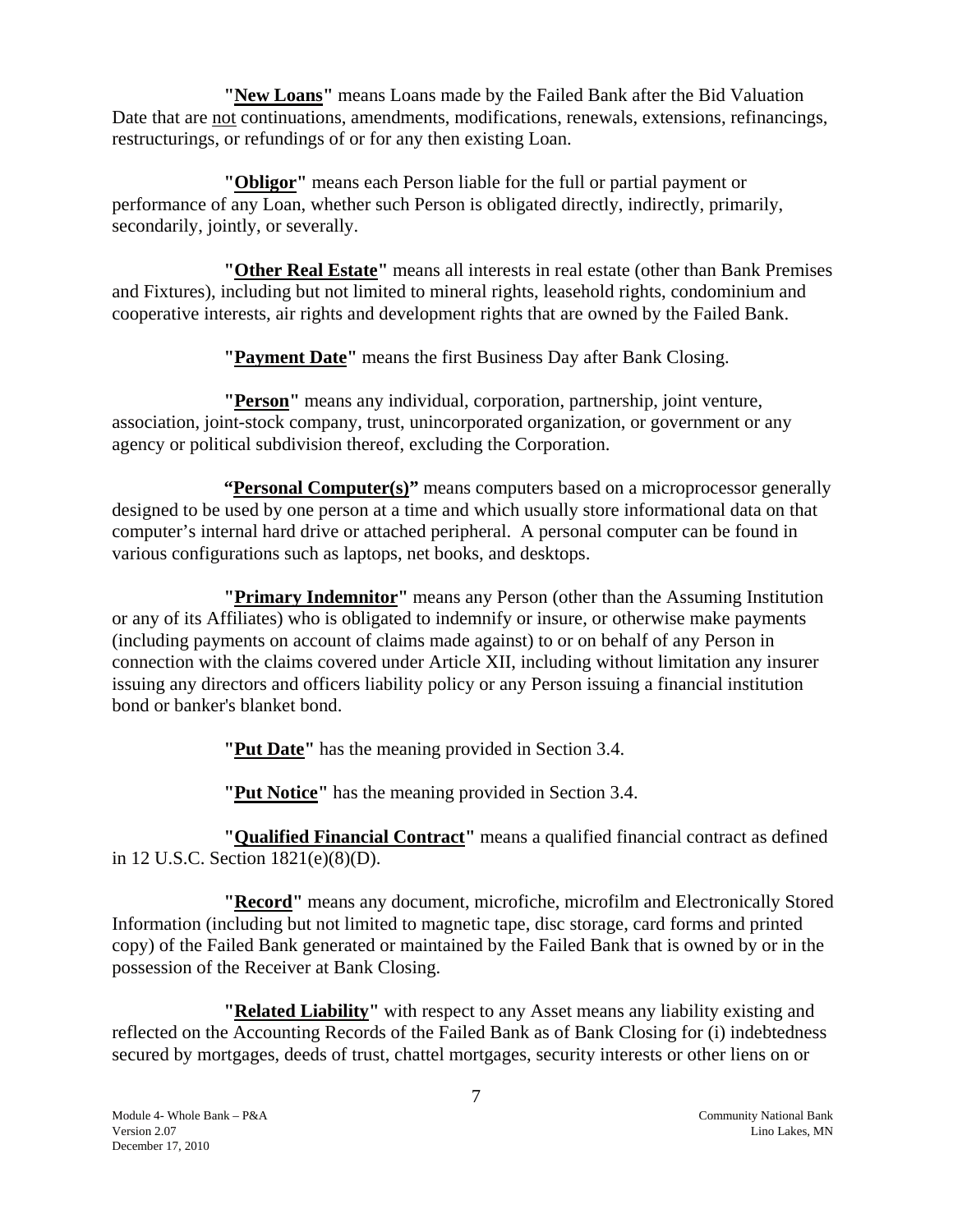affecting such Asset, (ii) ad valorem taxes applicable to such Asset, and (iii) any other obligation determined by the Receiver to be directly related to such Asset.

**"Related Liability Amount"** with respect to any Related Liability on the books of the Assuming Institution, means the amount of such Related Liability as stated on the Accounting Records of the Assuming Institution (as maintained in accordance with generally accepted accounting principles) as of the date as of which the Related Liability Amount is being determined. With respect to a liability that relates to more than one asset, the amount of such Related Liability shall be allocated among such assets for the purpose of determining the Related Liability Amount with respect to any one of such assets. Such allocation shall be made by specific allocation, where determinable, and otherwise shall be pro rata based upon the dollar amount of such assets stated on the Accounting Records of the entity that owns such asset.

**"Repurchase Price"** means with respect to any Asset or asset, which shall be determined by the Receiver, the lesser of (a) or (b):

(a) (i) in the event of a negative Bid Amount, the amount paid by the Assuming Institution, discounted by a percentage equal to the quotient produced by dividing the Assuming Institution's Bid Amount by the aggregate Book Value of the Risk Assets of the Failed Bank;

(ii) in the event of a negative Bid Amount, the amount resulting from (a)(i), above, or in the event of a positive Bid Amount, the amount paid by the Assuming Institution, (x) for a Loan, shall be decreased by any portion of the Loan classified "loss" and by one-half of any portion of the Loan classified "doubtful" as of the Bid Valuation Date, and (y) for any Asset or asset, including a Loan, decreased by the amount of any money received with respect thereto since Bank Closing and, if the Asset is a Loan or other interest bearing or earning asset, the resulting amount shall then be increased or decreased, as the case may be, by interest or discount (whichever is applicable) accrued from and after Bank Closing at the lower of: (i) the contract rate with respect to such Asset, or (ii) the Settlement Interest Rate; net proceeds received by or due to the Assuming Institution from the sale of collateral, any forgiveness of debt, or otherwise shall be deemed money received by the Assuming Institution; or

(b) the dollar amount thereof stated on the Accounting Records of the Assuming Institution as of the date as of which the Repurchase Price is being determined, as maintained in accordance with generally accepted accounting principles, and, if the asset is a Loan, regardless of the Legal Balance thereof and adjusted in the same manner as the Book Value of a Failed Bank Loan would be adjusted hereunder.

Provided, however, (b), above, shall not be applicable and the Bid Amount shall be considered to have been positive for Loans repurchased pursuant to Section 3.4(a).

**"Risk Assets"** means (i) all Loans purchased hereunder, excluding (a) New Loans and (b) Loans to the extent secured by Assumed Deposits (and not included in (i)(a)), plus (ii) the Accrued Interest Receivable, Prepaid Expense, Other Assets as set forth in the information provided in the marketing of the Failed Bank.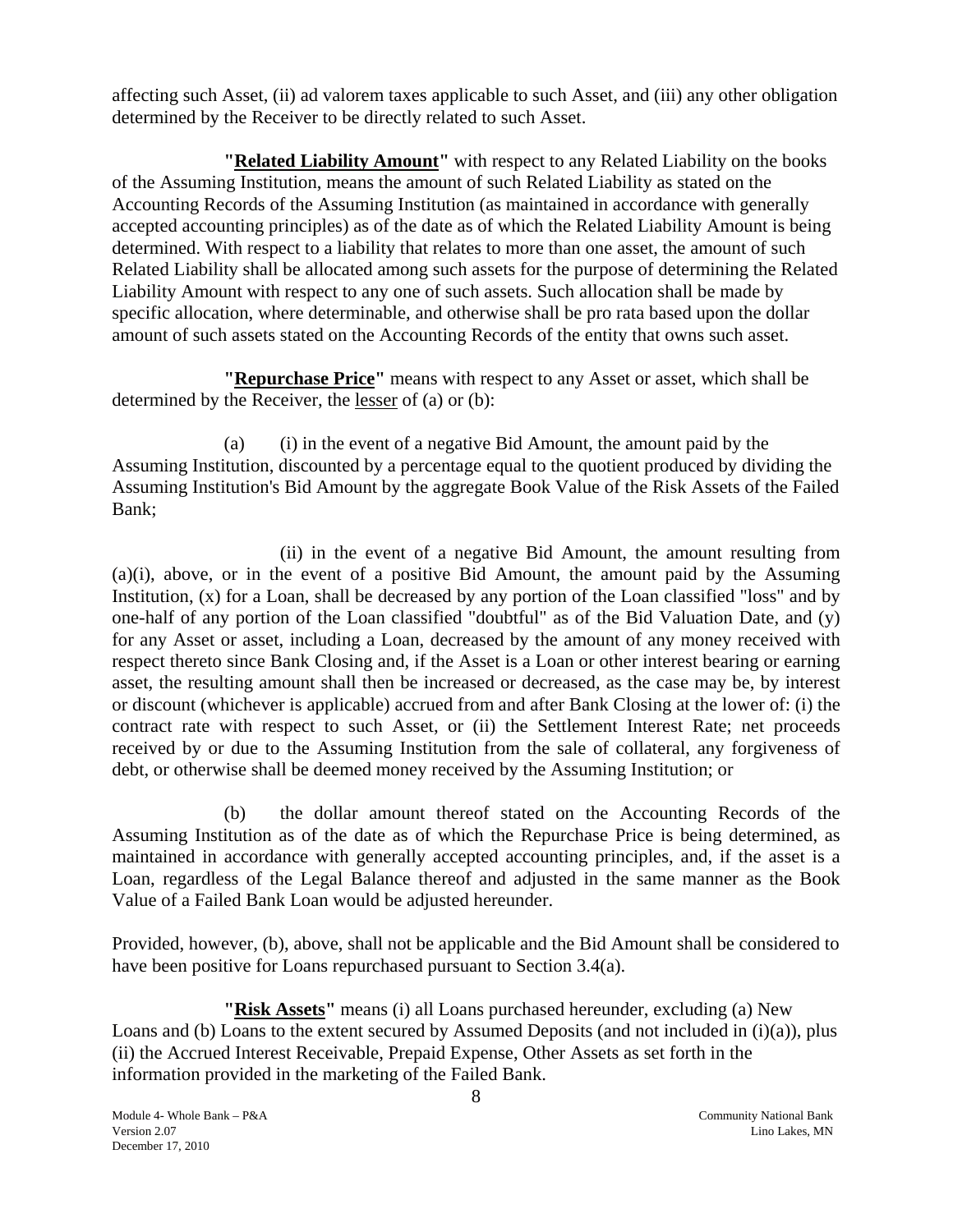<span id="page-12-0"></span> **"Safe Deposit Boxes"** means the safe deposit boxes of the Failed Bank, if any, including the removable safe deposit boxes and safe deposit stacks in the Failed Bank's vault(s), all rights and benefits under rental agreements with respect to such safe deposit boxes, and all keys and combinations thereto.

**"Settlement Date"** means the first Business Day immediately prior to the day which is three hundred sixty-five (365) days after Bank Closing, or such other date prior thereto as may be agreed upon by the Receiver and the Assuming Institution. The Receiver, in its discretion, may extend the Settlement Date.

**"Settlement Interest Rate"** means, for the first calendar quarter or portion thereof during which interest accrues, the rate determined by the Receiver to be equal to the Investment Rate on twenty-six (26)-week United States Treasury Bills as published the week of Bank Closing by the United States Treasury on the TreasuryDirect.gov website; provided, that if no such Investment Rate is published the week of Bank Closing, the Investment Rate for such Treasury Bills most recently published by the United States Treasury on TreasuryDirect.gov prior to Bank Closing shall be used. Thereafter, the rate shall be adjusted to the rate determined by the Receiver to be equal to the Investment Rate on such Treasury Bills in effect as of the first day of each succeeding calendar quarter during which interest accrues as published by The United States Treasury on the TreasuryDirect.gov website.

**"Subsidiary"** has the meaning set forth in Section 3(w)(4) of the Federal Deposit Insurance Act, 12 U.S.C. Section 1813(w)(4), as amended.

#### **ARTICLE II ASSUMPTION OF LIABILITIES**

 **2.1 Liabilities Assumed by Assuming Institution.** The Assuming Institution expressly assumes at Book Value (subject to adjustment pursuant to Article VIII) and agrees to pay, perform, and discharge all of the following liabilities of the Failed Bank as of Bank Closing, except as otherwise provided in this Agreement (such liabilities referred to as "Liabilities Assumed"):

- (a) Assumed Deposits, except those Deposits specifically listed on Schedule 2.1(a); provided, that as to any Deposits of public money which are Assumed Deposits, the Assuming Institution agrees to properly secure such Deposits with such Assets as appropriate which, prior to Bank Closing, were pledged as security by the Failed Bank, or with assets of the Assuming Institution, if such securing Assets, if any, are insufficient to properly secure such Deposits;
- (b) liabilities for indebtedness secured by mortgages, deeds of trust, chattel mortgages, security interests or other liens on or affecting any Assets, if any; provided, that the assumption of any liability pursuant to this paragraph shall be limited to the market value of the Assets securing such liability as determined by the Receiver;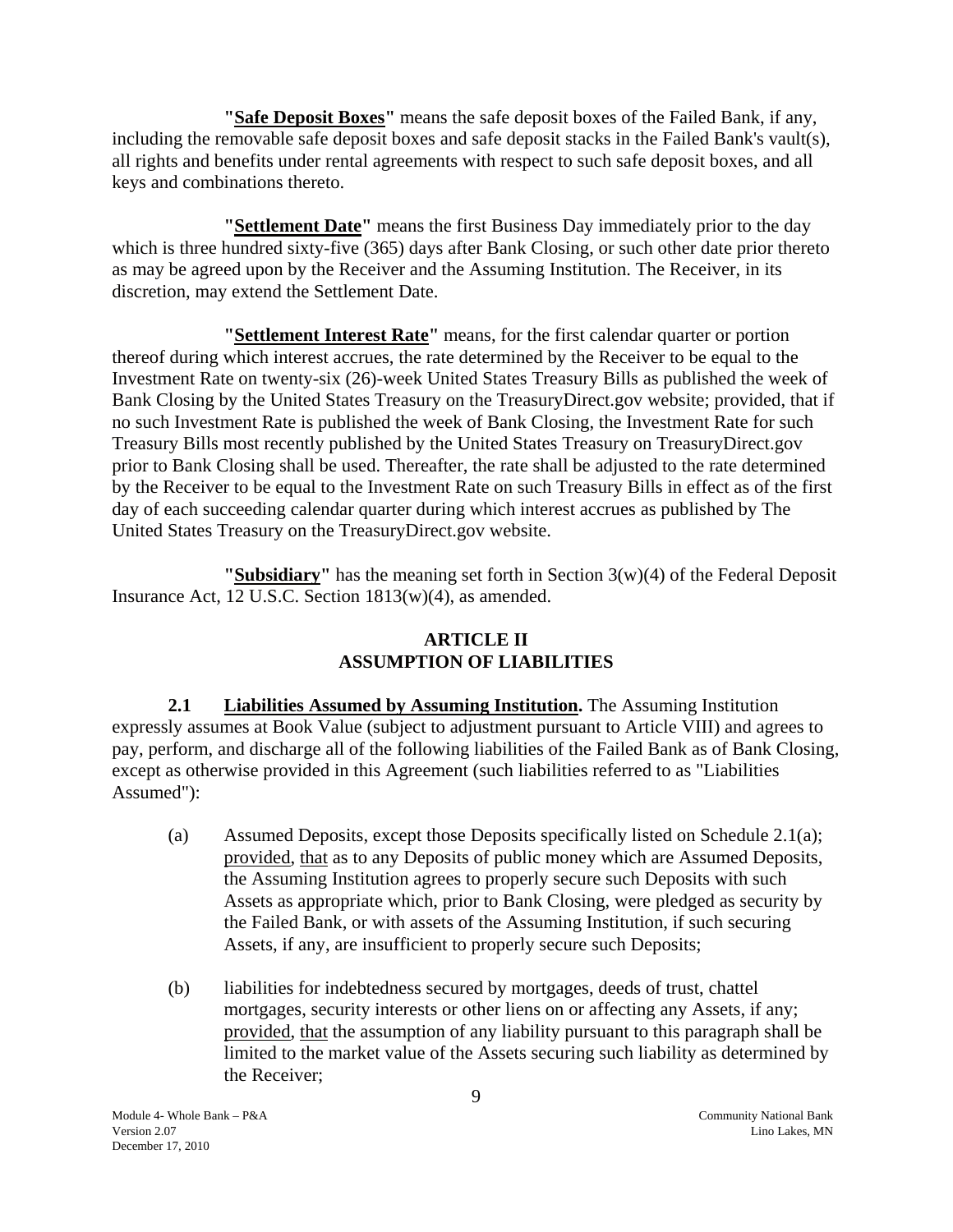- (c) all borrowings from, and obligations and indebtedness to, Federal Reserve Banks and Federal Home Loan Banks, if any, whether currently owed, or conditional or not yet matured, including but not limited to, if applicable, (i) advances, including principal, interest, and any prepayment fees, costs and expenses; (ii) letters of credit, including any reimbursement obligations; (iii) acquired member assets programs, including representations, warranties, credit enhancement obligations and servicing obligations; (iv) affordable housing programs, including retention agreements and other contracts and monitoring obligations; (v) swaps and other derivatives; and (vi) safekeeping and custody agreements, provided, that the assumption of any liability pursuant to this paragraph shall be limited to the market value of the assets securing such liability as determined by the Receiver; and overdrafts, debit balances, service charges, reclamations and adjustments to any such Federal Reserve Bank within ninety (90) days after the Bank Closing Date, if any;
- (d) ad valorem taxes applicable to any Asset, if any; provided, that the assumption of any ad valorem taxes pursuant to this paragraph shall be limited to an amount equal to the market value of the Asset to which such taxes apply as determined by the Receiver;
- (e) liabilities, if any, for federal funds purchased, repurchase agreements and overdrafts in accounts maintained with other depository institutions (including any accrued and unpaid interest thereon computed to and including Bank Closing); provided, that the assumption of any liability pursuant to this paragraph shall be limited to the market value of the Assets securing such liability as determined by the Receiver;
- (f) United States Treasury tax and loan note option accounts, if any;
- (g) liabilities for any acceptance or commercial letter of credit (other than "standby letters of credit" as defined in 12 C.F.R. Section 337.2(a)); provided, that the assumption of any liability pursuant to this paragraph shall be limited to the market value of the Assets securing such liability as determined by the Receiver;
- (h) duties and obligations assumed pursuant to this Agreement including without limitation those relating to the Failed Bank's Records, credit card business, debit card business, stored value and gift card business, overdraft protection plans, safe deposit business, safekeeping business, or trust business, if any; and
- (i) liabilities, if any, for Commitments; and
- (j) liabilities, if any, for amounts owed to any Subsidiary of the Failed Bank acquired under Section 3.1;
- (k) liabilities, if any, with respect to Qualified Financial Contracts; and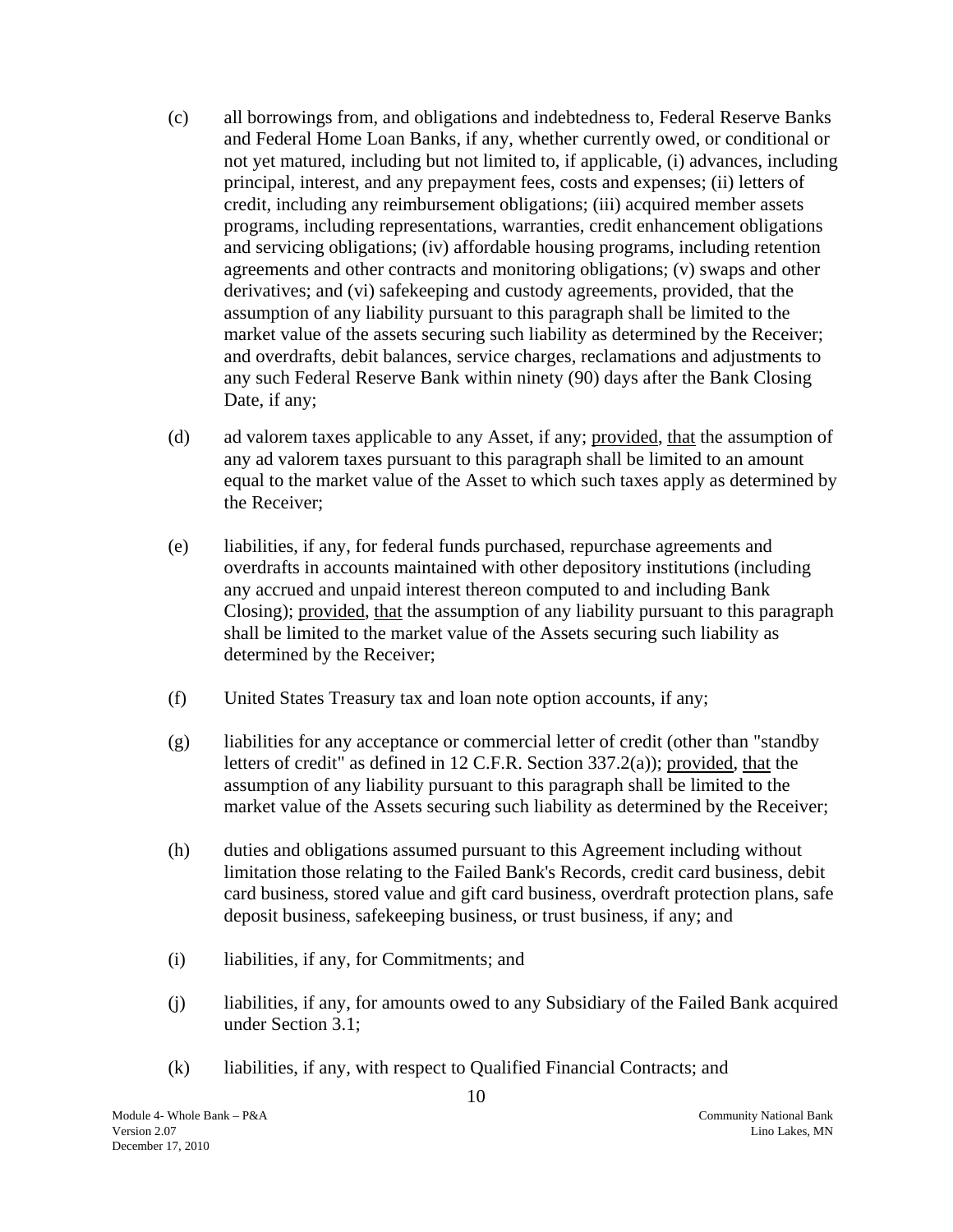<span id="page-14-0"></span>(l) duties and obligations under any contract pursuant to which mortgage servicing is provided to the Failed Bank by others or by the Failed Bank for others.

**2.2 Interest on Deposit Liabilities.** The Assuming Institution agrees that, from and after Bank Closing, it will accrue and pay interest on Deposit liabilities assumed pursuant to Section 2.1 at a rate(s) it shall determine; provided, that for nontransaction Deposit liabilities such rate(s) shall not be less than the lowest rate offered by the Assuming Institution to its depositors for nontransaction deposit accounts. The Assuming Institution shall permit each depositor to withdraw, without penalty for early withdrawal, all or any portion of such depositor's Deposit, whether or not the Assuming Institution elects to pay interest in accordance with any deposit agreement formerly existing between the Failed Bank and such depositor; and further provided, that if such Deposit has been pledged to secure an obligation of the depositor or other party, any withdrawal thereof shall be subject to the terms of the agreement governing such pledge. The Assuming Institution shall give notice to such depositors as provided in Section 5.3 of the rate(s) of interest which it has determined to pay and of such withdrawal rights.

**2.3 Unclaimed Deposits.** Fifteen (15) months following the Bank Closing Date, the Assuming Institution will provide the Receiver a listing of all deposit accounts, including the type of account, not claimed by the depositor. The Receiver will review the list and authorize the Assuming Institution to act on behalf of the Receiver to send a "Final Legal Notice" in a form substantially similar to Exhibit 2.3A to the owner(s) of the unclaimed deposits reminding them of the need to claim or arrange to continue their account(s) with the Assuming Institution. The Assuming Institution will send the "Final Legal Notice" to the depositors within thirty (30) days following notification of the Receiver's authorization. The Assuming Institution will prepare an Affidavit of Mailing and will forward the Affidavit of Mailing to the Receiver after mailing out the "Final Legal Notice" in a form substantially similar to Exhibit 2.3B to the owner(s) of unclaimed deposit accounts.

If, within eighteen (18) months after Bank Closing, any depositor of the Failed Bank does not claim or arrange to continue such depositor's Deposit assumed pursuant to Section 2.1 at the Assuming Institution, the Assuming Institution shall, within fifteen (15) Business Days after the end of such eighteen (18) month period, (i) refund to the Receiver the full amount of each such deposit (without reduction for service charges), (ii) provide to the Receiver a schedule of all such refunded Deposits in such form as may be prescribed by the Receiver, and (iii) assign, transfer, convey, and deliver to the Receiver, all right, title, and interest of the Assuming Institution in and to the Records previously transferred to the Assuming Institution and other records generated or maintained by the Assuming Institution pertaining to such Deposits. During such eighteen (18) month period, at the request of the Receiver, the Assuming Institution promptly shall provide to the Receiver schedules of unclaimed deposits in such form as may be prescribed by the Receiver.

**2.4 Employee Benefit Plans**. Except as provided in Section 4.12, the Assuming Institution shall have no liabilities, obligations or responsibilities under the Failed Bank's health care, bonus, vacation, pension, profit sharing or stock purchase plans or similar plans, if any,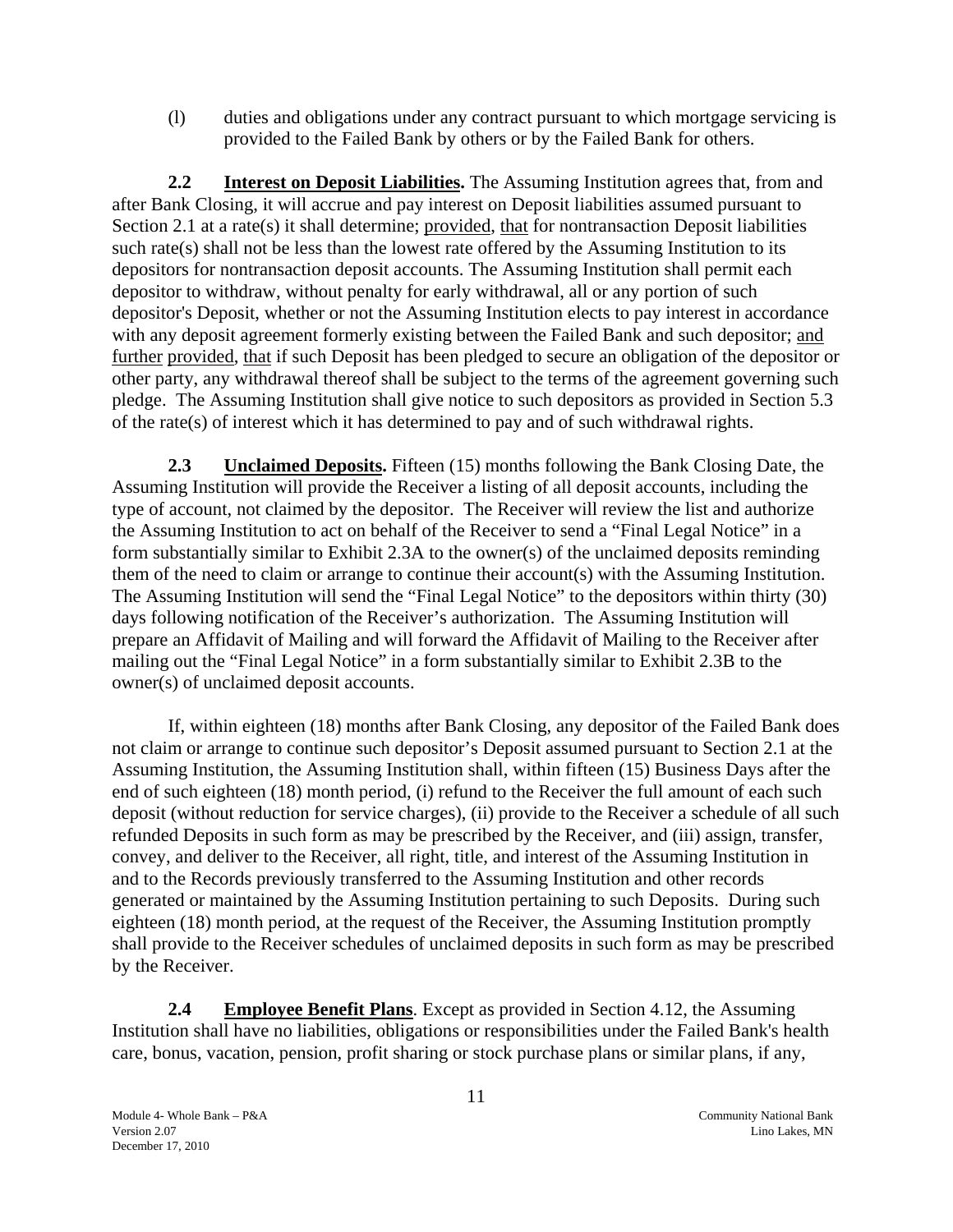<span id="page-15-0"></span>unless the Receiver and the Assuming Institution agree otherwise subsequent to the date of this Agreement.

## **ARTICLE III PURCHASE OF ASSETS**

 **3.1 Assets Purchased by Assuming Institution**. Subject to Sections 3.5 and 3.6, the Assuming Institution hereby purchases from the Receiver, and the Receiver hereby sells, assigns, transfers, conveys, and delivers to the Assuming Institution, all right, title, and interest of the Receiver in and to all of the assets (real, personal and mixed, wherever located and however acquired) of the Failed Bank whether or not reflected on the books of the Failed Bank as of Bank Closing. Assets are purchased hereunder by the Assuming Institution subject to all liabilities for indebtedness collateralized by Liens affecting such Assets.

## **3.2 Asset Purchase Price**.

(a) All Assets and assets of the Failed Bank subject to an option to purchase by the Assuming Institution shall be purchased for the amount, or the amount resulting from the method specified for determining the amount, as specified on Schedule 3.2, except as otherwise may be provided herein. Any Asset, asset of the Failed Bank subject to an option to purchase or other asset purchased for which no purchase price is specified on Schedule 3.2 or otherwise herein shall be purchased at its Book Value. Loans or other assets charged off the Accounting Records of the Failed Bank on or prior to the Bid Valuation Date shall be purchased at a price of zero.

(b) The purchase price for securities (other than the capital stock of any Acquired Subsidiary and FRB stock and FHLB stock) purchased under Section 3.1 by the Assuming Institution shall be the market value thereof as of Bank Closing, which market value shall be (i) the market price for each such security quoted at the close of the trading day effective on Bank Closing as published electronically by Bloomberg, L.P., or alternatively, at the discretion of the Receiver, IDC/Financial Times (FT) Interactive Data; (ii) provided, that if such market price is not available for any such security, the Assuming Institution will submit a bid for each such security within three days of notification/bid request by the Receiver (unless a different time period is agreed to by the Assuming Institution and the Receiver) and the Receiver, in its sole discretion will accept or reject each such bid; and (iii) further provided in the absence of an acceptable bid from the Assuming Institution, each such security shall not pass to the Assuming Institution and shall be deemed to be an excluded asset hereunder.

(c) Qualified Financial Contracts shall be purchased at market value determined in accordance with the terms of Exhibit 3.2(c). Any costs associated with such valuation shall be shared equally by the Receiver and the Assuming Institution.

**3.3 Manner of Conveyance; Limited Warranty; Nonrecourse; Etc.** THE CONVEYANCE OF ALL ASSETS, INCLUDING REAL AND PERSONAL PROPERTY INTERESTS, PURCHASED BY THE ASSUMING INSTITUTION UNDER THIS AGREEMENT SHALL BE MADE, AS NECESSARY, BY RECEIVER'S DEED OR RECEIVER'S BILL OF SALE, "AS IS", "WHERE IS", WITHOUT RECOURSE AND,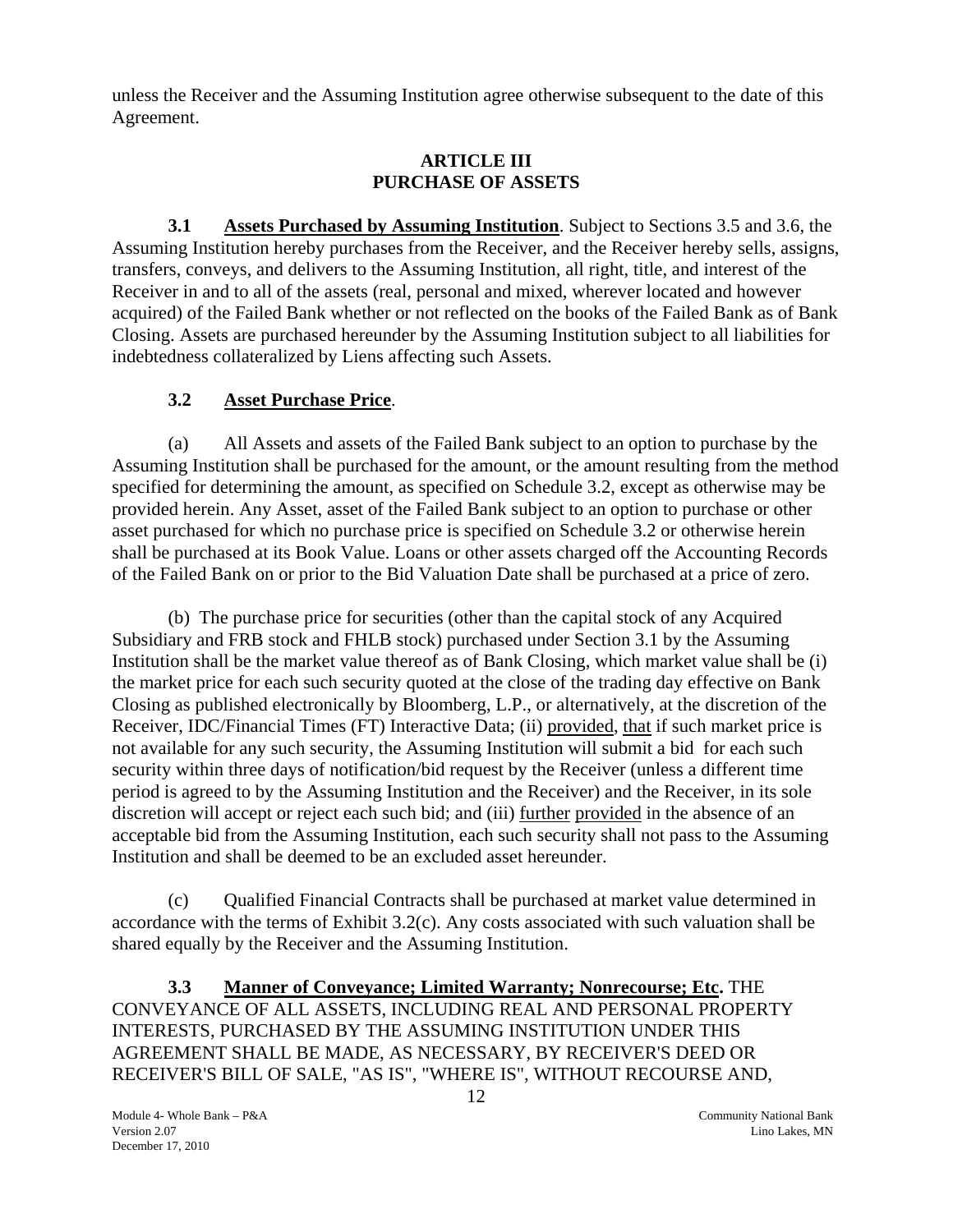<span id="page-16-0"></span>EXCEPT AS OTHERWISE SPECIFICALLY PROVIDED IN THIS AGREEMENT, WITHOUT ANY WARRANTIES WHATSOEVER WITH RESPECT TO SUCH ASSETS, EXPRESS OR IMPLIED, WITH RESPECT TO TITLE, ENFORCEABILITY, COLLECTIBILITY, DOCUMENTATION OR FREEDOM FROM LIENS OR ENCUMBRANCES (IN WHOLE OR IN PART), OR ANY OTHER MATTERS.

# **3.4 Puts of Assets to the Receiver**.

(a) **Puts Within and at 30 Days After Bank Closing**. During the thirty (30)-day period following Bank Closing and only during such period (which thirty (30)-day period may be extended in writing in the sole absolute discretion of the Receiver) in accordance with this Section 3.4, the Assuming Institution shall be entitled to require the Receiver to purchase any New Loan that was transferred to the Assuming Institution pursuant to Section 3.1, and require the Receiver to purchase any Deposit Secured Loan transferred to the Assuming Institution pursuant to Section 3.1 which is not fully secured by Assumed Deposits or deposits at other insured depository institutions due to either insufficient Assumed Deposit or deposit collateral or deficient documentation regarding such collateral; provided with regard to any Deposit Secured Loan secured by an Assumed Deposit, no such purchase may be required until any Deposit setoff determination, whether voluntary or involuntary, has been made; and,

at the end of the thirty (30)-day period following Bank Closing and at that time only, in accordance with this Section 3.4, the Assuming Institution shall be entitled to require the Receiver to purchase any remaining overdraft transferred to the Assuming Institution pursuant to 3.1 which both was made after the Bid Valuation Date and was not made pursuant to an overdraft protection plan or similar extension of credit.

Notwithstanding the foregoing, the Assuming Institution shall not have the right to require the Receiver to purchase any Loan if (i) the Obligor with respect to such Loan is an Acquired Subsidiary, or (ii) the Assuming Institution has:

- (A) made any advance in accordance with the terms of a Commitment or otherwise with respect to such Loan;
- (B) taken any action that increased the amount of a Related Liability with respect to such Loan over the amount of such liability immediately prior to the time of such action;
- (C) created or permitted to be created any Lien on such Loan which secures indebtedness for money borrowed or which constitutes a conditional sales agreement, capital lease or other title retention agreement;
- (D) entered into, agreed to make, grant or permit, or made, granted or permitted any modification or amendment to, any waiver or extension with respect to, or any renewal, refinancing or refunding of, such Loan or related Credit Documents or collateral, including, without limitation, any act or omission which diminished such collateral; or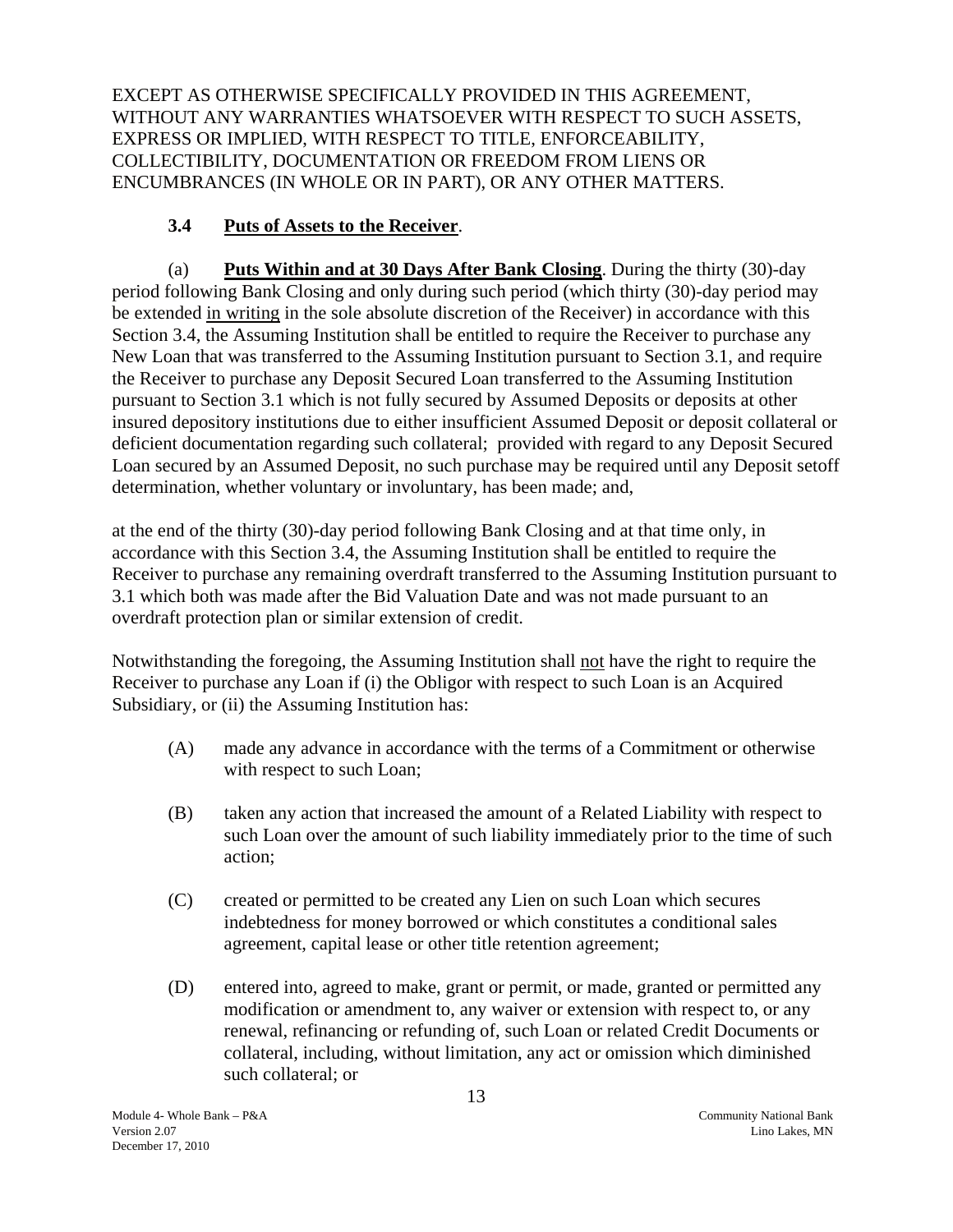(E) sold, assigned or transferred all or a portion of such Loan to a third party (whether with or without recourse).

The Assuming Institution shall transfer all such Loans to the Receiver without recourse, and shall indemnify the Receiver against any and all claims of any Person claiming by, through or under the Assuming Institution with respect to any such Loan, as provided in Section 12.4.

(b) **Puts Prior to the Settlement Date.** During the period from Bank Closing to and including the Business Day immediately preceding the Settlement Date, the Assuming Institution shall be entitled to require the Receiver to purchase any Asset which the Assuming Institution can establish is evidenced by forged or stolen instruments as of Bank Closing; provided, that, the Assuming Institution shall not have the right to require the Receiver to purchase any such Asset with respect to which the Assuming Institution has taken any action referred to in Section 3.4(a)(ii) with respect to such Asset. The Assuming Institution shall transfer all such Assets to the Receiver without recourse, and shall indemnify the Receiver against any and all claims of any Person claiming by, through or under the Assuming Institution with respect to any such Asset, as provided in Section 12.4.

(c) **Notices to the Receiver**. In the event that the Assuming Institution elects to require the Receiver to purchase one or more Assets, the Assuming Institution shall deliver to the Receiver a notice (a "Put Notice") which shall include:

- (i) a list of all Assets that the Assuming Institution requires the Receiver to purchase;
- (ii) a list of all Related Liabilities with respect to the Assets identified pursuant to (i) above; and
- (iii) a statement of the estimated Repurchase Price of each Asset identified pursuant to (i) above as of the applicable Put Date.

Such notice shall be in the form prescribed by the Receiver or such other form to which the Receiver shall consent. As provided in Section 9.6, the Assuming Institution shall deliver to the Receiver such documents, Credit Files and such additional information relating to the subject matter of the Put Notice as the Receiver may request and shall provide to the Receiver full access to all other relevant books and records.

(d) **Purchase by Receiver**. The Receiver shall purchase Loans that are specified in the Put Notice and shall assume Related Liabilities with respect to such Loans, and the transfer of such Loans and Related Liabilities shall be effective as of a date determined by the Receiver which date shall not be later than thirty (30) days after receipt by the Receiver of the Credit Files with respect to such Loans (the "Put Date").

(e) **Purchase Price and Payment Date**. Each Loan purchased by the Receiver pursuant to this Section 3.4 shall be purchased at a price equal to the Repurchase Price of such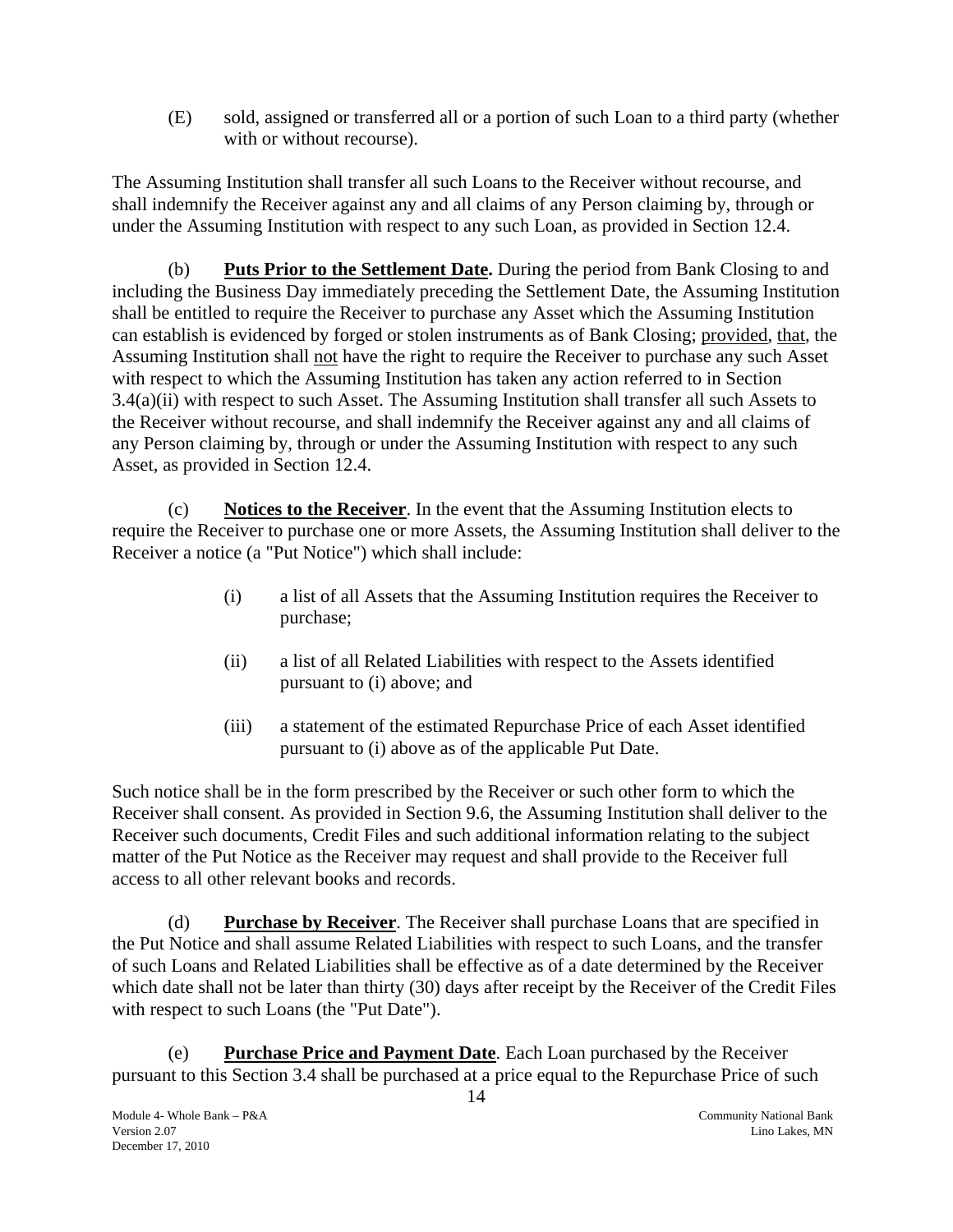<span id="page-18-0"></span>Loan less the Related Liability Amount applicable to such Loan, in each case determined as of the applicable Put Date. If the difference between such Repurchase Price and such Related Liability Amount is positive, then the Receiver shall pay to the Assuming Institution the amount of such difference; if the difference between such amounts is negative, then the Assuming Institution shall pay to the Receiver the amount of such difference. The Assuming Institution or the Receiver, as the case may be, shall pay the purchase price determined pursuant to this Section 3.4(e) not later than the twentieth (20th) Business Day following the applicable Put Date, together with interest on such amount at the Settlement Interest Rate for the period from and including such Put Date to and including the day preceding the date upon which payment is made.

(f) **Servicing.** The Assuming Institution shall administer and manage any Asset subject to purchase by the Receiver in accordance with usual and prudent banking standards and business practices until such time as such Asset is purchased by the Receiver.

(g) **Reversals**. In the event that the Receiver purchases an Asset (and assumes the Related Liability) that it is not required to purchase pursuant to this Section 3.4, the Assuming Institution shall repurchase such Asset (and assume such Related Liability) from the Receiver at a price computed so as to achieve the same economic result as would apply if the Receiver had never purchased such Asset pursuant to this Section 3.4.

**3.5 Assets Not Purchased by Assuming Institution**. The Assuming Institution does not purchase, acquire or assume, or (except as otherwise expressly provided in this Agreement) obtain an option to purchase, acquire or assume under this Agreement:

(a) any financial institution bonds, banker's blanket bonds, or public liability, fire, extended coverage insurance policy, bank owned life insurance or any other insurance policy of the Failed Bank, or premium refund, unearned premium derived from cancellation, or any proceeds payable with respect to any of the foregoing;

(b) any interest, right, action, claim, or judgment against (i) any officer, director, employee, accountant, attorney, or any other Person employed or retained by the Failed Bank or any Subsidiary of the Failed Bank on or prior to Bank Closing arising out of any act or omission of such Person in such capacity, (ii) any underwriter of financial institution bonds, banker's blanket bonds or any other insurance policy of the Failed Bank, (iii) any shareholder or holding company of the Failed Bank, or (iv) any other Person whose action or inaction may be related to any loss (exclusive of any loss resulting from such Person's failure to pay on a Loan made by the Failed Bank) incurred by the Failed Bank; provided, that for the purposes hereof, the acts, omissions or other events giving rise to any such claim shall have occurred on or before Bank Closing, regardless of when any such claim is discovered and regardless of whether any such claim is made with respect to a financial institution bond, banker's blanket bond, or any other insurance policy of the Failed Bank in force as of Bank Closing;

(c) prepaid regulatory assessments of the Failed Bank, if any;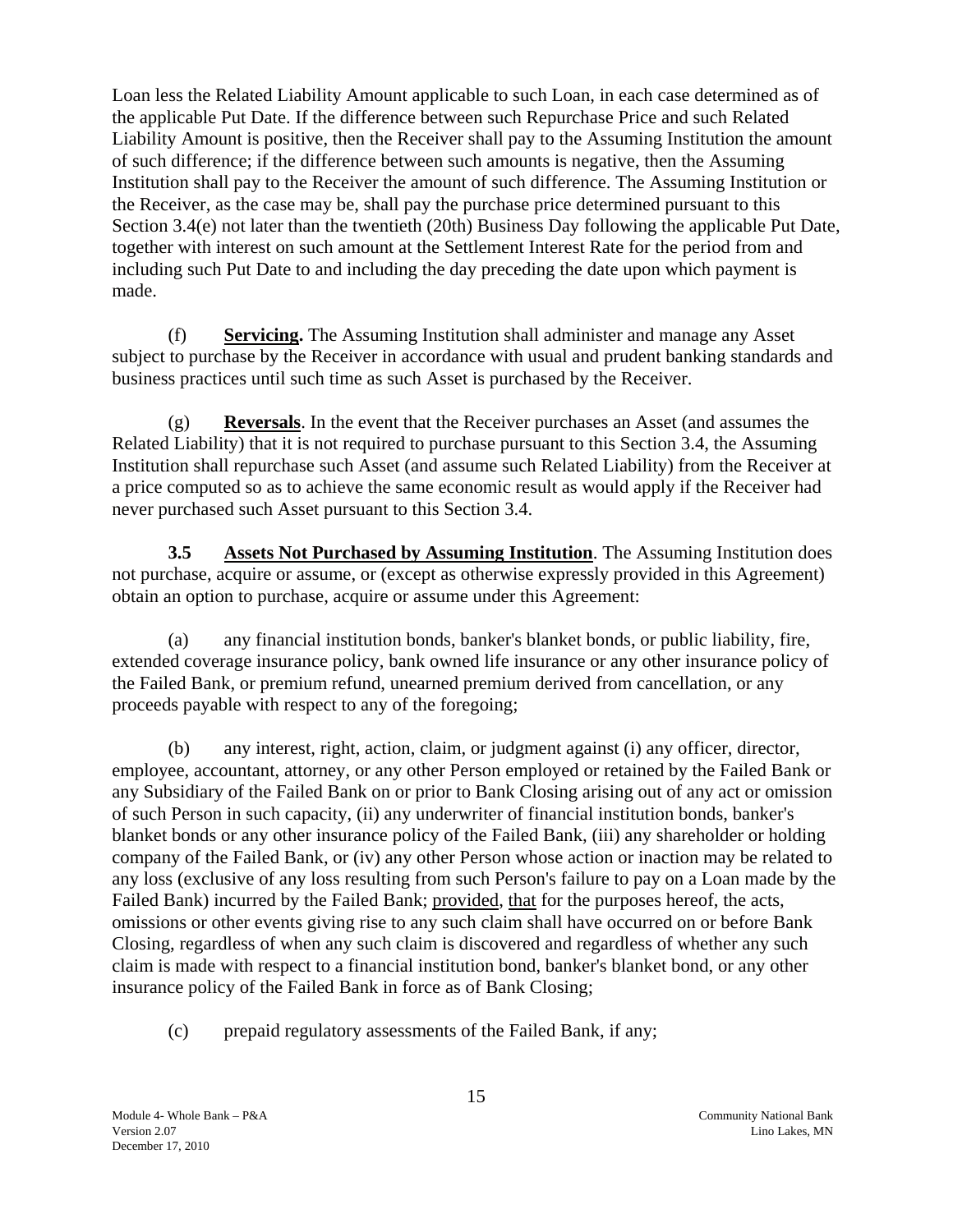(d) legal or equitable interests in tax receivables of the Failed Bank, if any, including any claims arising as a result of the Failed Bank having entered into any agreement or otherwise being joined with another Person with respect to the filing of tax returns or the payment of taxes;

(e) Federal Home Loan Mortgage Corporation and Federal National Mortgage Association preferred stock, if any;

(f) amounts reflected on the Accounting Records of the Failed Bank as of Bank Closing as a general or specific loss reserve or contingency account, if any;

(g) leased or owned Bank Premises and leased or owned Furniture and Equipment and Fixtures and data processing equipment (including hardware and software) located on leased or owned Bank Premises, if any; provided, that the Assuming Institution does obtain an option under Section 4.6, Section 4.7 or Section 4.8, as the case may be, with respect thereto;

(h) owned Bank Premises which the Receiver, in its discretion, determines may contain environmentally hazardous substances;

(i) any "goodwill," as such term is defined in the instructions to the report of condition prepared by banks examined by the Corporation in accordance with 12 C.F.R. Section 304.4, and other intangibles (other than intellectual property);

(j) any criminal restitution or forfeiture orders issued in favor of the Failed Bank; and

(k) assets essential to the Receiver in accordance with Section 3.6;

- (l) all securities listed on the attached Schedule 3.5(l);
- (m) all assets listed on the attached Schedule 3.5(m);

(n) prepaid accounts associated with any contract or agreement that the Assuming Institution either does not directly assume pursuant to the terms of this Agreement nor has an option to assume under Section 4.8; and

(o) reserved.

## **3.6 Assets Essential to Receiver**.

(a) The Receiver may refuse to sell to the Assuming Institution, or the Assuming Institution agrees, at the request of the Receiver set forth in a written notice to the Assuming Institution, to assign, transfer, convey, and deliver to the Receiver all of the Assuming Institution's right, title and interest in and to, any Asset or asset essential to the Receiver as determined by the Receiver in its discretion (together with all Credit Documents evidencing or pertaining thereto), which may include any Asset or asset that the Receiver determines to be: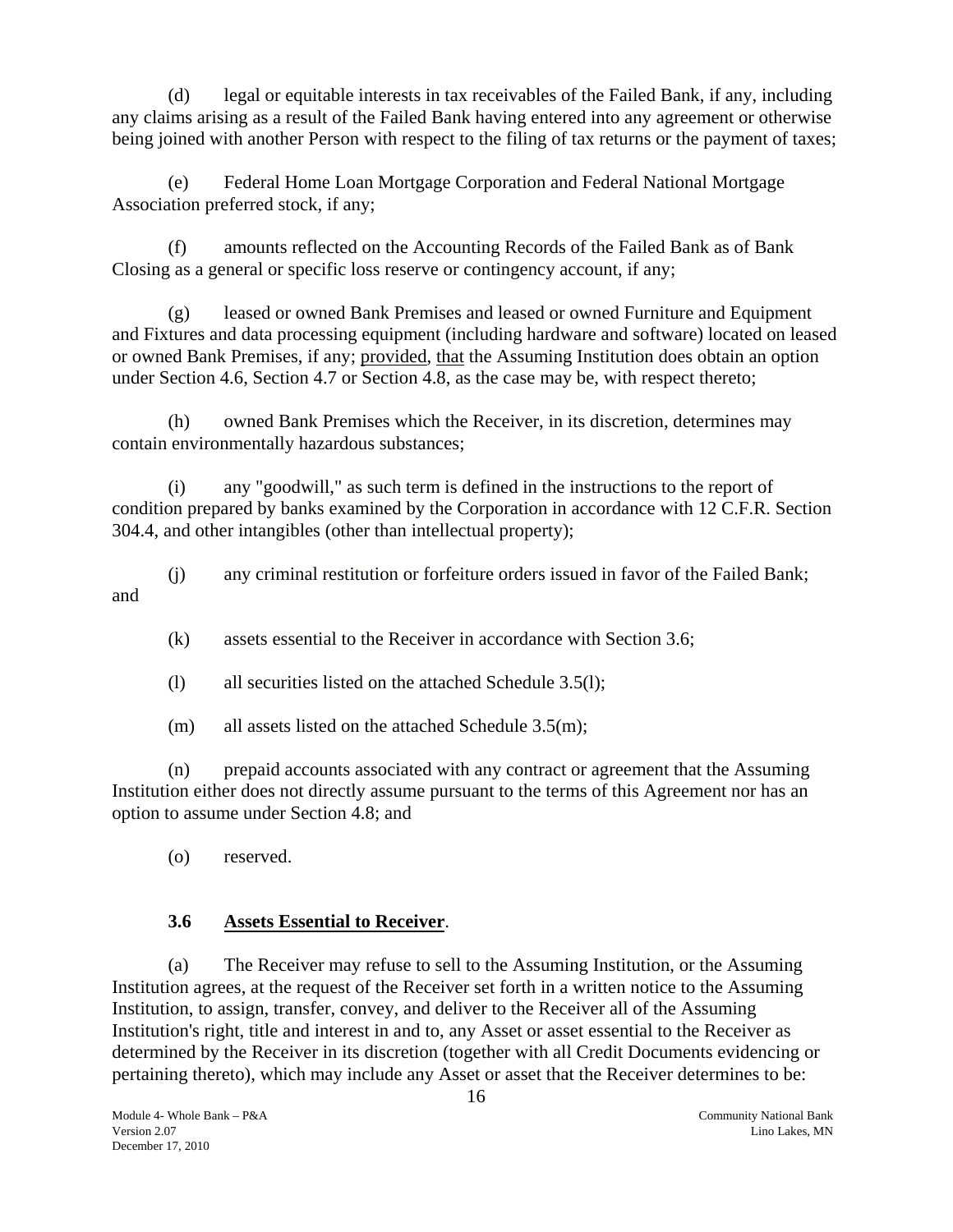- <span id="page-20-0"></span>(i) made to an officer, director, or other Person engaging in the affairs of the Failed Bank, its Subsidiaries or Affiliates or any related entities of any of the foregoing;
- (ii) the subject of any investigation relating to any claim with respect to any item described in Section 3.5(a) or (b), or the subject of, or potentially the subject of, any legal proceedings;
- (iii) made to a Person who is an Obligor on a loan owned by the Receiver or the Corporation in its corporate capacity or its capacity as receiver of any institution;
- (iv) secured by collateral which also secures any asset owned by the Receiver; or
- (v) related to any asset of the Failed Bank not purchased by the Assuming Institution under this Article III or any liability of the Failed Bank not assumed by the Assuming Institution under Article II.

(b) Each such Asset or asset purchased by the Receiver shall be purchased at a price equal to the Repurchase Price thereof less the Related Liability Amount with respect to any Related Liabilities related to such Asset or asset, in each case determined as of the date of the notice provided by the Receiver pursuant to Section 3.6(a). The Receiver shall pay the Assuming Institution not later than the twentieth (20th) Business Day following receipt of related Credit Documents and Credit Files together with interest on such amount at the Settlement Interest Rate for the period from and including the date of receipt of such documents to and including the day preceding the day on which payment is made. The Assuming Institution agrees to administer and manage each such Asset or asset in accordance with usual and prudent banking standards and business practices until each such Asset or asset is purchased by the Receiver. All transfers with respect to Asset or assets under this Section 3.6 shall be made as provided in Section 9.6. The Assuming Institution shall transfer all such Asset or assets and Related Liabilities to the Receiver without recourse, and shall indemnify the Receiver against any and all claims of any Person claiming by, through or under the Assuming Institution with respect to any such Asset or asset, as provided in Section 12.4.

**3.7 Receiver's Offer to Sell Withheld Loans**. For the period of 30 days commencing the day after the Bank Closing Date, the Receiver may sell, in its sole discretion, and the Assuming Institution, may purchase, in its sole discretion, at Book Value as of the Bank Closing Date, any Loans initially withheld from sale to the Assuming Institution pursuant to Sections 3.5 or 3.6 of this Agreement. Except for the sales price, Loans sold under this section will be treated as if initially sold under Section 3.1 of this Agreement, and will be subject to all relevant terms of this Agreement as similarly situated Loans sold and transferred pursuant to this Agreement. Payment for Loans sold under this section will be handled through the Settlement process.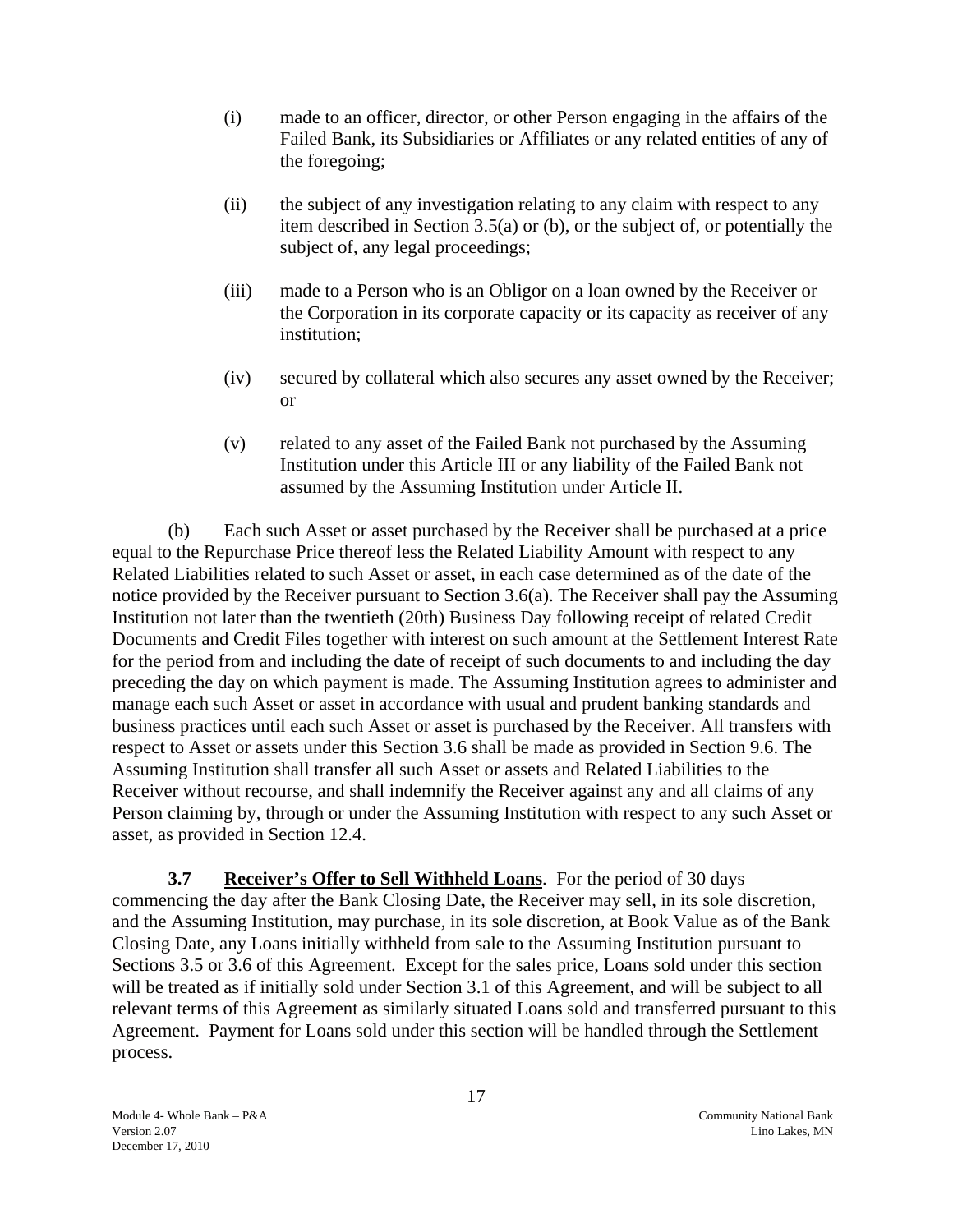#### **ARTICLE IV ASSUMPTION OF CERTAIN DUTIES AND OBLIGATIONS**

<span id="page-21-0"></span>The Assuming Institution agrees with the Receiver and the Corporation as follows:

**4.1** Continuation of Banking Business. For the period commencing the first banking Business Day after Bank Closing and ending no earlier than the first anniversary of Bank Closing, the Assuming Institution will provide full service banking in the trade area of the Failed Bank. Thereafter, the Assuming Institution may cease providing such banking services in the trade area of the Failed Bank, provided the Assuming Institution has received all necessary regulatory approvals. At the option of the Assuming Institution, such banking services may be provided at any or all of the Bank Premises, or at other premises within such trade area. The trade area shall be determined by the Receiver. For the avoidance of doubt, the foregoing shall not restrict the Assuming Institution from opening, closing or selling branches upon receipt of the necessary regulatory approvals, if the Assuming Institution or its successors continue to provide banking services in the trade area. Assuming Institution will pay to the Receiver, upon the sale of a branch or branches within the year following the date of this agreement, fifty percent (50%) of any franchise premium in excess of the franchise premium paid by the Assuming Institution with respect to such branch or branches.

**4.2 Agreement with Respect to Credit Card Business**. The Assuming Institution agrees to honor and perform, from and after Bank Closing, all duties and obligations with respect to the Failed Bank's credit card business (including issuer or merchant acquirer) debit card business, stored value and gift card business, and/or processing related to credit cards, if any, and assumes all outstanding extensions of credit or balances with respect to these lines of business.

**4.3 Agreement with Respect to Safe Deposit Business**. The Assuming Institution assumes and agrees to discharge, from and after Bank Closing, in the usual course of conducting a banking business, the duties and obligations of the Failed Bank with respect to all Safe Deposit Boxes, if any, of the Failed Bank and to maintain all of the necessary facilities for the use of such boxes by the renters thereof during the period for which such boxes have been rented and the rent therefore paid to the Failed Bank, subject to the provisions of the rental agreements between the Failed Bank and the respective renters of such boxes; provided, that the Assuming Institution may relocate the Safe Deposit Boxes of the Failed Bank to any office of the Assuming Institution located in the trade area of the Failed Bank. The Safe Deposit Boxes shall be located and maintained in the trade area of the Failed Bank for a minimum of one year from Bank Closing. The trade area shall be determined by the Receiver. Fees related to the safe deposit business earned prior to the Bank Closing Date shall be for the benefit of the Receiver and fees earned after the Bank Closing Date shall be for the benefit of the Assuming Institution.

**4.4 Agreement with Respect to Safekeeping Business**. The Receiver transfers, conveys and delivers to the Assuming Institution and the Assuming Institution accepts all securities and other items, if any, held by the Failed Bank in safekeeping for its customers as of Bank Closing. The Assuming Institution assumes and agrees to honor and discharge, from and after Bank Closing, the duties and obligations of the Failed Bank with respect to such securities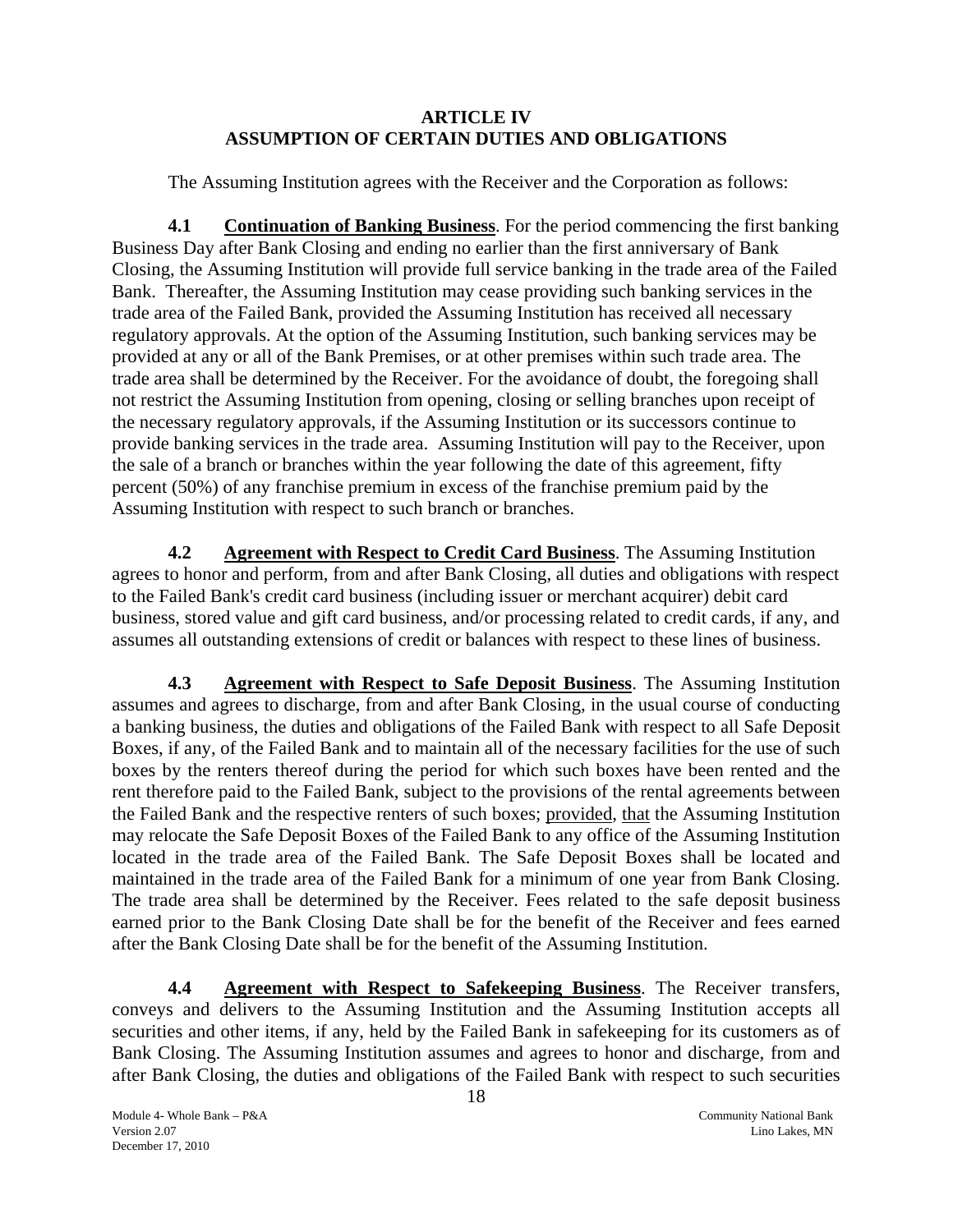<span id="page-22-0"></span>and items held in safekeeping. The Assuming Institution shall be entitled to all rights and benefits heretofore accrued or hereafter accruing with respect thereto. The Assuming Institution shall provide to the Receiver written verification of all assets held by the Failed Bank for safekeeping within sixty (60) days after Bank Closing. The assets held for safekeeping by the Failed Bank shall be held and maintained by the Assuming Institution in the trade area of the Failed Bank for a minimum of one year from Bank Closing. At the option of the Assuming Institution, the safekeeping business may be provided at any or all of the Bank Premises, or at other premises within such trade area. The trade area shall be determined by the Receiver. Fees related to the safekeeping business earned prior to the Bank Closing Date shall be for the benefit of the Receiver and fees earned after the Bank Closing Date shall be for the benefit of the Assuming Institution.

# **4.5 Agreement with Respect to Trust Business**.

(a) The Assuming Institution shall, without further transfer, substitution, act or deed, to the full extent permitted by law, succeed to the rights, obligations, properties, assets, investments, deposits, agreements, and trusts of the Failed Bank under trusts, executorships, administrations, guardianships, and agencies, and other fiduciary or representative capacities, all to the same extent as though the Assuming Institution had assumed the same from the Failed Bank prior to Bank Closing; provided, that any liability based on the misfeasance, malfeasance or nonfeasance of the Failed Bank, its directors, officers, employees or agents with respect to the trust business is not assumed hereunder. Fees related to the trust business collected prior to Bank Closing shall be for the benefit of the Receiver and fees collected after Bank Closing shall be for the benefit of the Assuming Institution.

(b) The Assuming Institution shall, to the full extent permitted by law, succeed to, and be entitled to take and execute, the appointment to all executorships, trusteeships, guardianships and other fiduciary or representative capacities to which the Failed Bank is or may be named in wills, whenever probated, or to which the Failed Bank is or may be named or appointed by any other instrument.

(c) In the event additional proceedings of any kind are necessary to accomplish the transfer of such trust business, the Assuming Institution agrees that, at its own expense, it will take whatever action is necessary to accomplish such transfer. The Receiver agrees to use reasonable efforts to assist the Assuming Institution in accomplishing such transfer.

(d) The Assuming Institution shall provide to the Receiver written verification of the assets held in connection with the Failed Bank's trust business within sixty (60) days after Bank Closing.

# **4.6 Agreement with Respect to Bank Premises**.

(a) **Option to Purchase.** Subject to Section 3.5, the Receiver hereby grants to the Assuming Institution an exclusive option for the period of ninety (90) days commencing the day after Bank Closing to purchase any or all owned Bank Premises. The Assuming Institution shall give written notice to the Receiver within the option period of its election to purchase or not to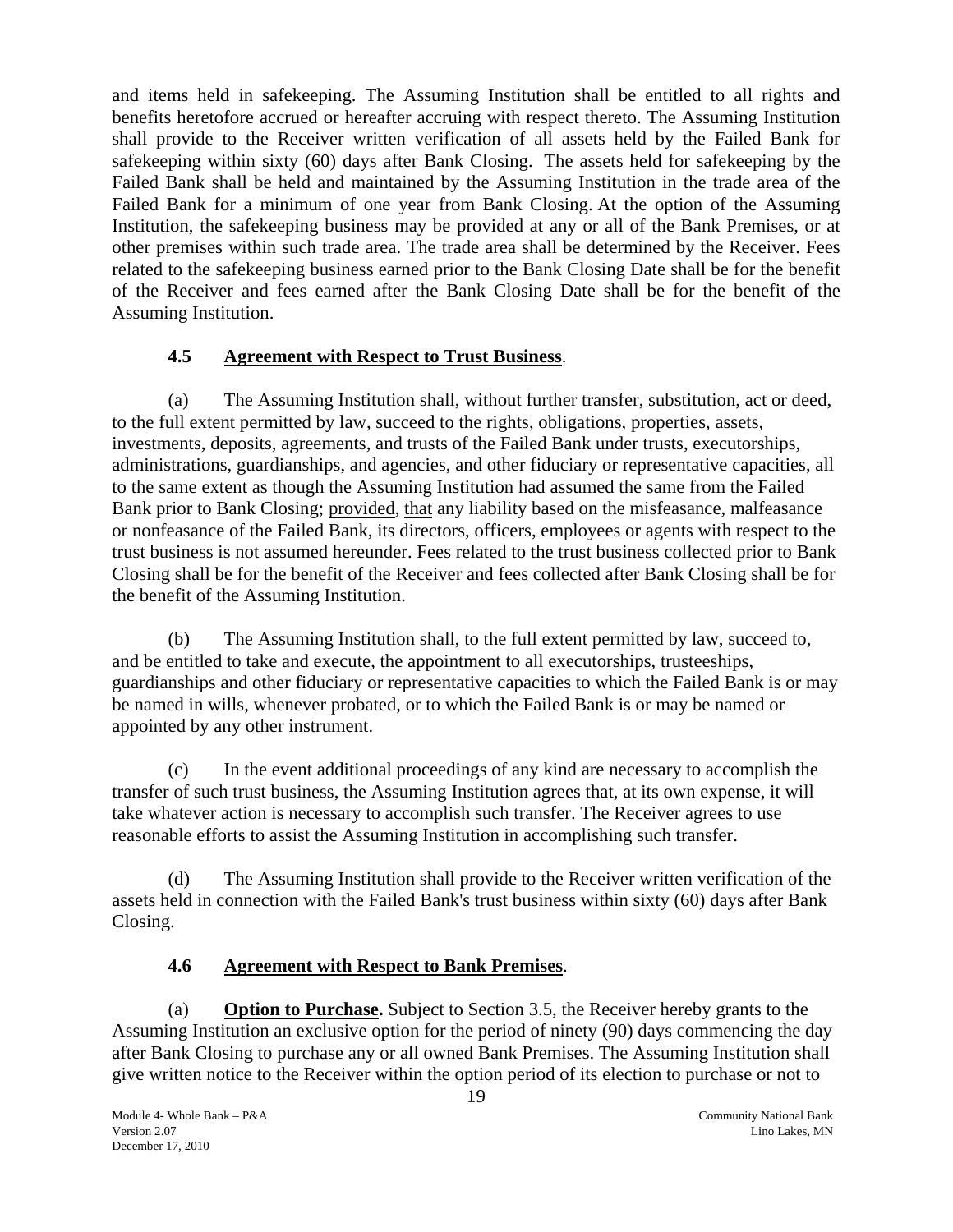purchase any of the owned Bank Premises. Any purchase of such premises shall be effective as of the date of Bank Closing and such purchase shall be consummated as soon as practicable thereafter, and in no event later than the Settlement Date. If the Assuming Institution gives notice of its election not to purchase one or more of the owned Bank Premises within seven (7) days of Bank Closing, then, not withstanding any other provision of this Agreement to the contrary, the Assuming Institution shall not be liable for any of the costs or fees associated with appraisals for such Bank Premises and associated Fixtures, Furniture and Equipment.

(b) **Option to Lease.** The Receiver hereby grants to the Assuming Institution an exclusive option for the period of ninety (90) days commencing the day after Bank Closing to cause the Receiver to assign to the Assuming Institution any or all leases for leased Bank Premises, if any, which have been continuously occupied by the Assuming Institution from Bank Closing to the date it elects to accept an assignment of the leases with respect thereto to the extent such leases can be assigned; provided, that the exercise of this option with respect to any lease must be as to all premises or other property subject to the lease. If an assignment cannot be made of any such leases, the Receiver may, in its discretion, enter into subleases with the Assuming Institution containing the same terms and conditions provided under such existing leases for such leased Bank Premises or other property. The Assuming Institution shall give notice to the Receiver within the option period of its election to accept or not to accept an assignment of any or all leases (or enter into subleases or new leases in lieu thereof). The Assuming Institution agrees to assume all leases assigned (or enter into subleases or new leases in lieu thereof) pursuant to this Section 4.6. If the Assuming Institution gives notice of its election not to accept an assignment of a lease for one or more of the leased Bank Premises within seven (7) days of Bank Closing, then, not withstanding any other provision of this Agreement to the contrary, the Assuming Institution shall not be liable for any of the costs or fees associated with appraisals for the Fixtures, Furniture and Equipment located on such leased Bank Premises.

(c) **Facilitation.** The Receiver agrees to facilitate the assumption, assignment or sublease of leases or the negotiation of new leases by the Assuming Institution; provided, that neither the Receiver nor the Corporation shall be obligated to engage in litigation, make payments to the Assuming Institution or to any third party in connection with facilitating any such assumption, assignment, sublease or negotiation or commit to any other obligations to third parties.

(d) **Occupancy.** The Assuming Institution shall give the Receiver fifteen (15) days' prior written notice of its intention to vacate prior to vacating any leased Bank Premises with respect to which the Assuming Institution has not exercised the option provided in Section 4.6(b). Any such notice shall be deemed to terminate the Assuming Institution's option with respect to such leased Bank Premises.

## (e) **Occupancy Costs.**

(i) The Assuming Institution agrees to pay to the Receiver, or to appropriate third parties at the direction of the Receiver, during and for the period of any occupancy by it of (x) owned Bank Premises the market rental value and all operating costs, and (y) leased Bank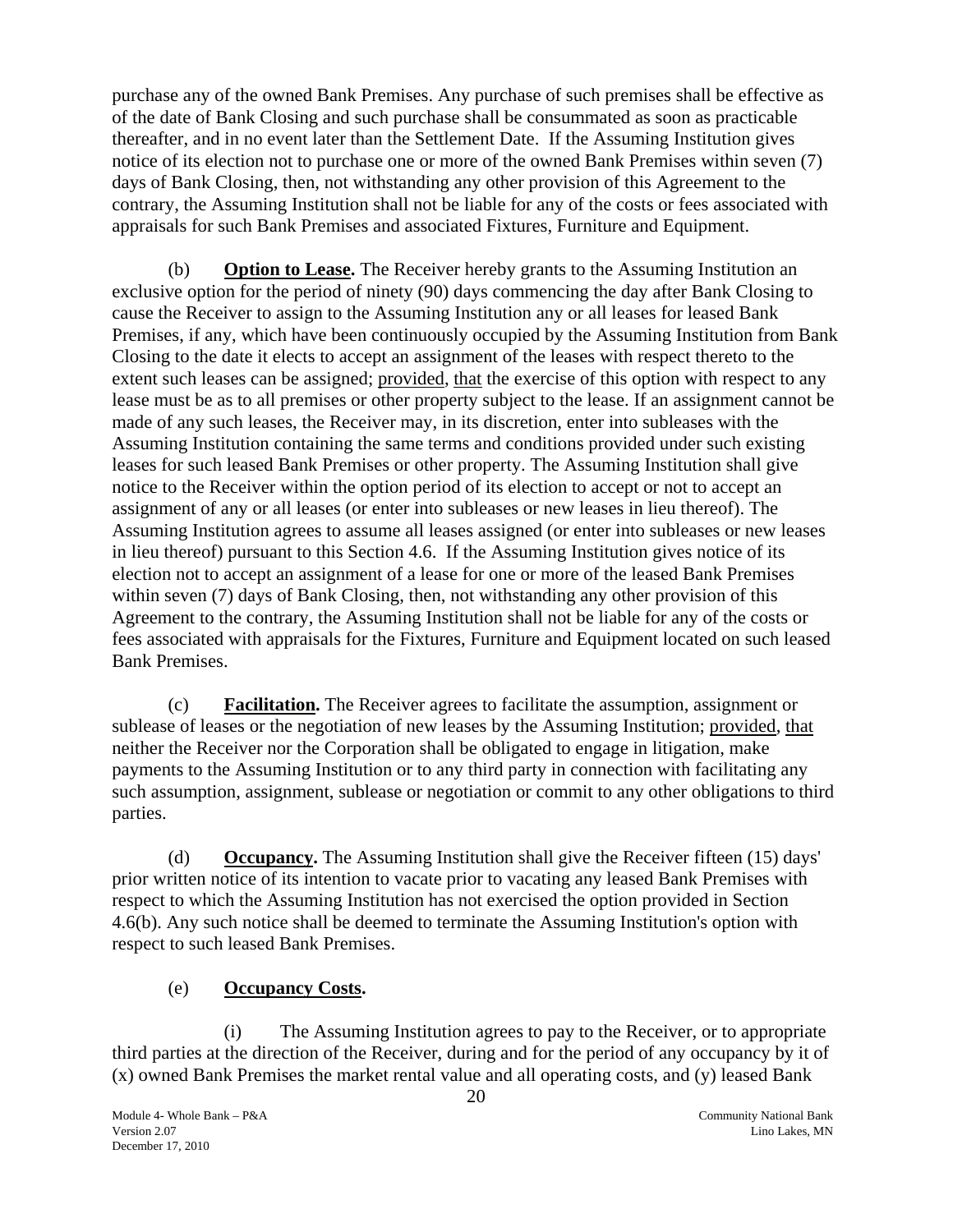Premises, all operating costs with respect thereto and to comply with all relevant terms of applicable leases entered into by the Failed Bank, including without limitation the timely payment of all rent. Operating costs include, without limitation all taxes, fees, charges, utilities, insurance and assessments, to the extent not included in the rental value or rent. If the Assuming Institution elects to purchase any owned Bank Premises in accordance with Section 4.6(a), the amount of any rent paid (and taxes paid to the Receiver which have not been paid to the taxing authority and for which the Assuming Institution assumes liability) by the Assuming Institution with respect thereto shall be applied as an offset against the purchase price thereof.

(ii) The Assuming Institution agrees during the period of occupancy by it of owned or leased Bank Premises, to pay to the Receiver rent for the use of all owned or leased Furniture and Equipment and all owned or leased Fixtures located on such Bank Premises for the period of such occupancy. Rent for such property owned by the Failed Bank shall be the market rental value thereof, as determined by the Receiver within sixty (60) days after Bank Closing. Rent for such leased property shall be an amount equal to any and all rent and other amounts which the Receiver incurs or accrues as an obligation or is obligated to pay for such period of occupancy pursuant to all leases and contracts with respect to such property. If the Assuming Institution purchases any owned Furniture and Equipment or owned Fixtures in accordance with Section 4.6(f) or 4.6(h), the amount of any rents paid by the Assuming Institution with respect thereto shall be applied as an offset against the purchase price thereof.

(f) **Certain Requirements as to Furniture, Equipment and Fixtures.** If the Assuming Institution purchases owned Bank Premises or accepts an assignment of the lease (or enters into a sublease or a new lease in lieu thereof) for leased Bank Premises as provided in Section 4.6(a) or 4.6(b), or if the Assuming Institution does not exercise such option but within twelve (12) months following Bank Closing obtains the right to occupy such premises (whether by assignment, lease, sublease, purchase or otherwise), other than in accordance with Section 4.6(a) or (b), the Assuming Institution shall (i) effective as of the date of Bank Closing, purchase from the Receiver all Furniture and Equipment and Fixtures owned by the Failed Bank and located thereon as of Bank Closing, (ii) accept an assignment or a sublease of the leases or negotiate new leases for all Furniture and Equipment and Fixtures leased by the Failed Bank and located thereon, and (iii) if applicable, accept an assignment or a sublease of any ground lease or negotiate a new ground lease with respect to any land on which such Bank Premises are located; provided, that the Receiver shall not have disposed of such Furniture and Equipment and Fixtures or repudiated the leases specified in clause (ii) or (iii).

## (g) **Vacating Premises.**

(i) If the Assuming Institution elects not to purchase any owned Bank Premises, the notice of such election in accordance with Section 4.6(a) shall specify the date upon which the Assuming Institution's occupancy of such premises shall terminate, which date shall not be later than ninety (90) days after the date of the Assuming Institution's notice not to exercise such option. The Assuming Institution promptly shall be responsible for relinquishing and releasing to the Receiver such premises and the Furniture and Equipment and Fixtures located thereon in the same condition as at Bank Closing and at the premises where it was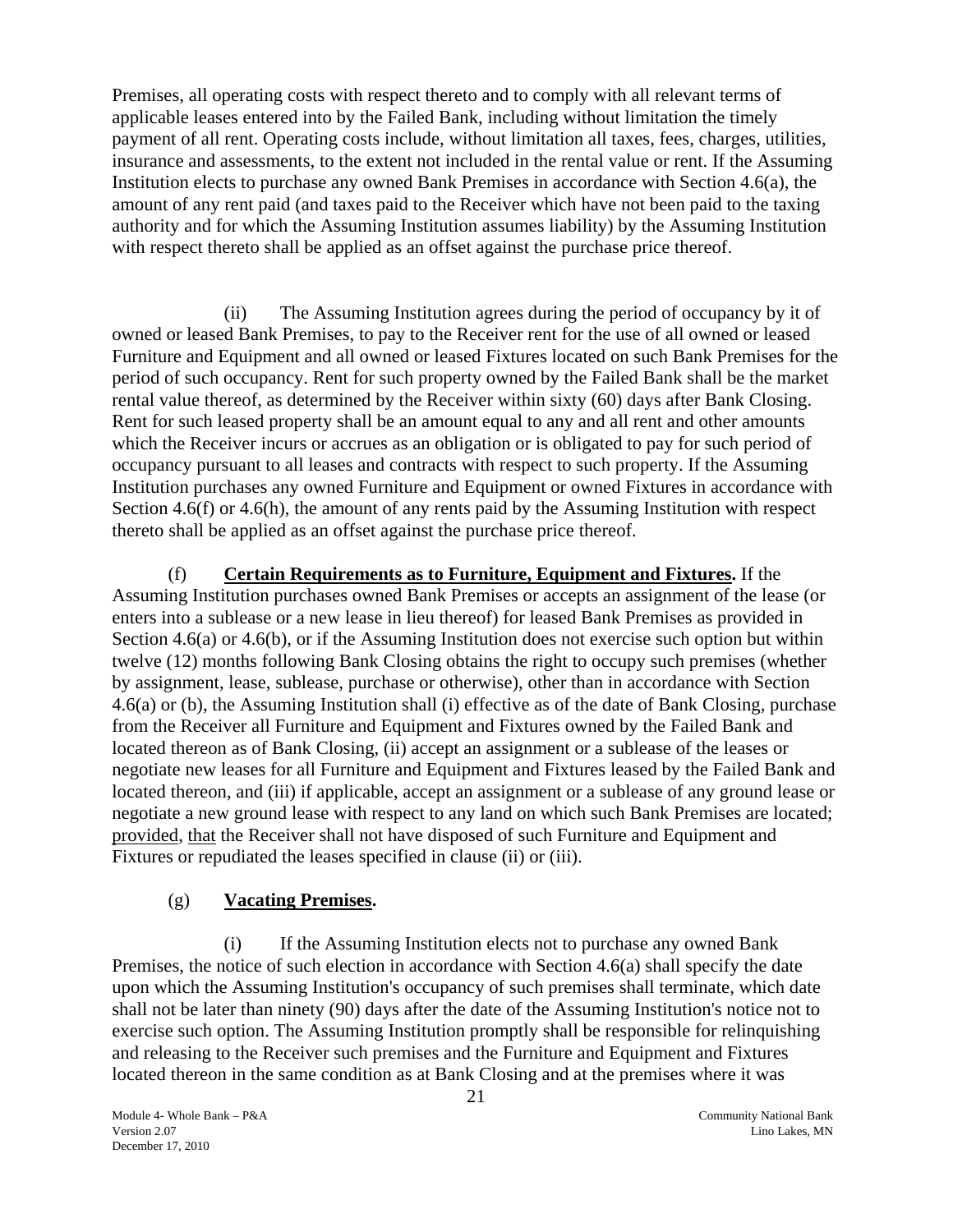inventoried at Bank Closing, normal wear and tear excepted. Any of the aforementioned which is missing will be charged to the Assuming Institution at the item's Fair Market Value as set out in accordance with this Agreement. By occupying any such premises after the expiration of such ninety (90)-day period, the Assuming Institution shall, at the Receiver's option, (x) be deemed to have agreed to purchase such Bank Premises, and to assume all leases, obligations and liabilities with respect to leased Furniture and Equipment and leased Fixtures located thereon and any ground lease with respect to the land on which such premises are located, and (y) be required to purchase all Furniture and Equipment and Fixtures owned by the Failed Bank and located on such premises as of Bank Closing.

(ii) If the Assuming Institution elects not to accept an assignment of the lease or sublease any leased Bank Premises, the notice of such election in accordance with Section 4.6(b) shall specify the date upon which the Assuming Institution's occupancy of such leased Bank Premises shall terminate, which date shall not be later than ninety (90) days after the date of the Assuming Institution's notice not to exercise such option. Upon vacating such premises, the Assuming Institution shall be liable for relinquishing and releasing to the Receiver such premises and the Fixtures and the Furniture and Equipment located thereon which existed at the time of Bank Closing, in the same condition as at Bank Closing, and at the premises where it was inventoried at Bank closing, normal wear and tear excepted. Any of the aforementioned which is missing will be charged to the Assuming Institution at the item's Fair Market Value as set out in accordance with this Agreement. By failing to provide notice of its intention to vacate such premises prior to the expiration of the option period specified in Section 4.6(b), or by occupying such premises after the one hundred eighty (180)-day period specified above in this paragraph  $(ii)$ , the Assuming Institution shall, at the Receiver's option,  $(x)$  be deemed to have assumed all leases, obligations and liabilities with respect to such premises (including any ground lease with respect to the land on which premises are located), and leased Furniture and Equipment and leased Fixtures located thereon in accordance with this Section 4.6 (unless the Receiver previously repudiated any such lease), and (y) be required to purchase all Furniture and Equipment and Fixtures owned by the Failed Bank at Fair Market Value and located on such premises as of Bank Closing.

(h) **Furniture and Equipment and Certain Other Equipment.** The Receiver hereby grants to the Assuming Institution an option to purchase all Furniture and Equipment and/or all telecommunications, and check processing equipment owned by the Failed Bank and located at any owned or leased Bank Premises that the Assuming Institution elects to vacate or which it could have, but did not occupy, pursuant to this Section 4.6; provided, that, the Assuming Institution shall give the Receiver notice of its election to purchase such property at the time it gives notice of its intention to vacate such Bank Premises or within ten (10) days after Bank Closing for Bank Premises it could have, but did not, occupy.

## (i) **Option to Put Bank Premises and Related Fixtures, Furniture and Equipment.**

(i) For a period of ninety (90) days following Bank Closing, the Assuming Institution shall be entitled to require the Receiver to purchase any Bank Premises that is owned, directly or indirectly, by an Acquired Subsidiary and the purchase price paid by the Receiver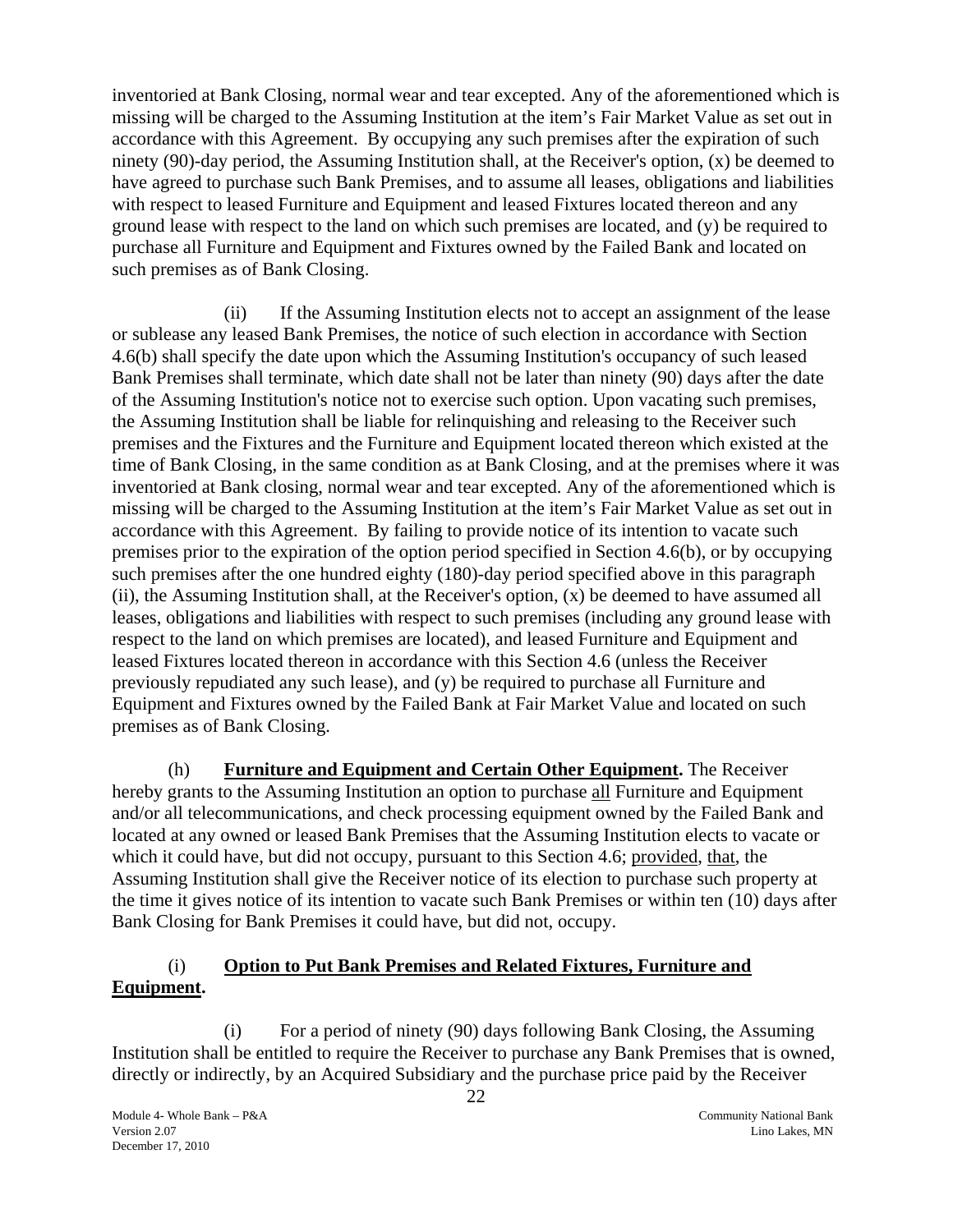<span id="page-26-0"></span>shall be the Fair Market Value of the Bank Premises.

(ii) If the Assuming Institution elects to require the Receiver to purchase any Bank Premises that is owned, directly or indirectly, by an Acquired Subsidiary, the Assuming Institution shall also have the option, exercisable within the same ninety (90) day time period, to require the Receiver to purchase any Fixtures, Furniture and Equipment that is owned, directly or indirectly, by an Acquired Subsidiary and which is located on such Bank Premises. The purchase price paid by the Receiver shall be the Fair Market Value of the Fixtures, Furniture and Equipment.

(iii) In the event the Assuming Institution elects to exercise its option under this subparagraph, the Assuming Institution shall pay to the Receiver occupancy costs in accordance with Section 4.6(e) and shall vacate the Bank Premises in accordance with Section  $4.6(g)(i)$ .

(iv) Regardless of whether the Assuming Institution exercises any of its option under this subparagraph, the purchase price for the Acquired Subsidiary shall be adjusted by the difference between the Fair Market Value of the Bank Premises and Fixtures, Furniture and Equipment and their respective Book Value as reflected of the books and records of the Acquired Subsidiary. Such adjustment shall be made in accordance with Article VIII of this Agreement.

# **4.7 Agreement with Respect to Data Processing Equipment and Leases**

(a) The Receiver hereby grants to the Assuming Institution an exclusive option for the period of ninety (90) days commencing the day after Bank Closing to: (i) accept an assignment from the Receiver of all leased Data Processing Equipment and (ii) purchase at Fair Market Value from the Receiver all owned Data Processing Equipment. The Assuming Institution's election under this option applies to both owned and leased Data Processing Equipment.

(b) The Assuming Institution shall (i) give written notice to the Receiver within the option period specified in Section 4.7(a) of its intent to accept or decline an assignment or sublease of all leased Data Processing Equipment and promptly accept an assignment or sublease of such Data Processing Equipment, (ii) give written notice to the appropriate lessor(s) that it has accepted an assignment or sublease of any such Data Processing Equipment that is subject to a lease, and (iii) give written notice to the Receiver within the option period specified in Section 4.7(a) of its intent to purchase all owned Data Processing Equipment and promptly pay the Receiver for the purchase of such Data Processing Equipment.

(c) The Receiver agrees to facilitate the assignment or sublease of Data Processing Leases or the negotiation of new leases or license agreements by the Assuming Institution; provided, that neither the Receiver nor the Corporation shall be obligated to engage in litigation or make payments to the Assuming Institution or to any third party in connection with facilitating any such assumption, assignment, sublease or negotiation.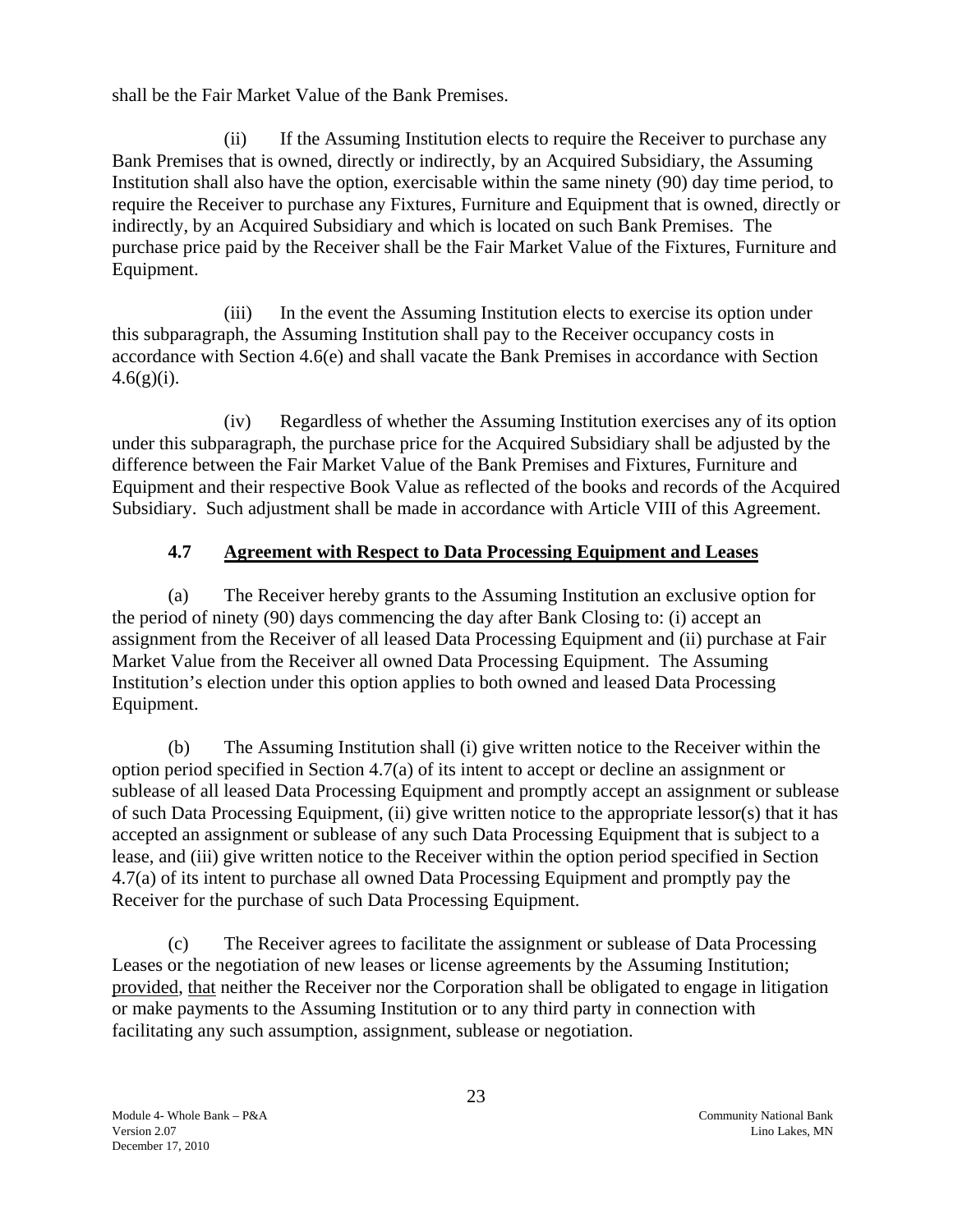(d) The Assuming Institution agrees, during its period of use of any Data Processing Equipment, to pay to the Receiver or to appropriate third parties at the direction of the Receiver all operating costs with respect thereto and to comply with all relevant terms of any existing data processing leases entered into by the Failed Bank, including without limitation the timely payment of all rent, taxes, fees, charges, utilities, insurance and assessments.

(e) The Assuming Institution shall, not later than fifty (50) days after giving the notice provided in Section 4.7(b), (i) relinquish and release to the Receiver all Data Processing Equipment, in the same condition as at Bank Closing, normal wear and tear excepted, or (ii) accept an assignment or a sublease of any existing data processing lease or negotiate a new lease or license agreement under this Section 4.7 with respect to leased Data Processing Equipment, and (iii) accept ownership of all Data Processing Equipment purchased from the Receiver.

#### **4.8 Agreement with Respect to Certain Existing Agreements**.

(a) Subject to the provisions of Section 4.8(b), with respect to agreements existing as of Bank Closing which provide for the rendering of services by or to the Failed Bank, within thirty (30) days after Bank Closing, the Assuming Institution shall give the Receiver written notice specifying whether it elects to assume or not to assume each such agreement. Except as may be otherwise provided in this Article IV, the Assuming Institution agrees to comply with the terms of each such agreement for a period commencing on the day after Bank Closing and ending on: (i) in the case of an agreement that provides for the rendering of services by the Failed Bank, the date which is ninety (90) days after Bank Closing, and (ii) in the case of an agreement that provides for the rendering of services to the Failed Bank, the date which is thirty (30) days after the Assuming Institution has given notice to the Receiver of its election not to assume such agreement; provided, that the Receiver can reasonably make such service agreements available to the Assuming Institution. The Assuming Institution shall be deemed by the Receiver to have assumed agreements for which no notification is timely given. The Receiver agrees to assign, transfer, convey, and deliver to the Assuming Institution all right, title and interest of the Receiver, if any, in and to agreements the Assuming Institution assumes hereunder. In the event the Assuming Institution elects not to accept an assignment of any lease (or sublease) or negotiate a new lease for leased Bank Premises under Section 4.6 and does not otherwise occupy such premises, the provisions of this Section 4.8(a) shall not apply to service agreements related to such premises. The Assuming Institution agrees, during the period it has the use or benefit of any such agreement, promptly to pay to the Receiver or to appropriate third parties at the direction of the Receiver all operating costs with respect thereto and to comply with all relevant terms of such agreement.

(b) The provisions of Section 4.8(a) shall not apply to (i) agreements pursuant to which the Failed Bank provides mortgage servicing for others or mortgage servicing is provided to the Failed Bank by others, (ii) agreements that are subject to Sections 4.1 through 4.7 and any insurance policy or bond referred to in Section 3.5(a) or other agreement specified in Section 3.5, and (iii) consulting, management or employment agreements, if any, between the Failed Bank and its employees or other Persons. Except as otherwise expressly set forth elsewhere in this Agreement, the Assuming Institution does not assume any liabilities or acquire any rights under any of the agreements described in this Section 4.8(b).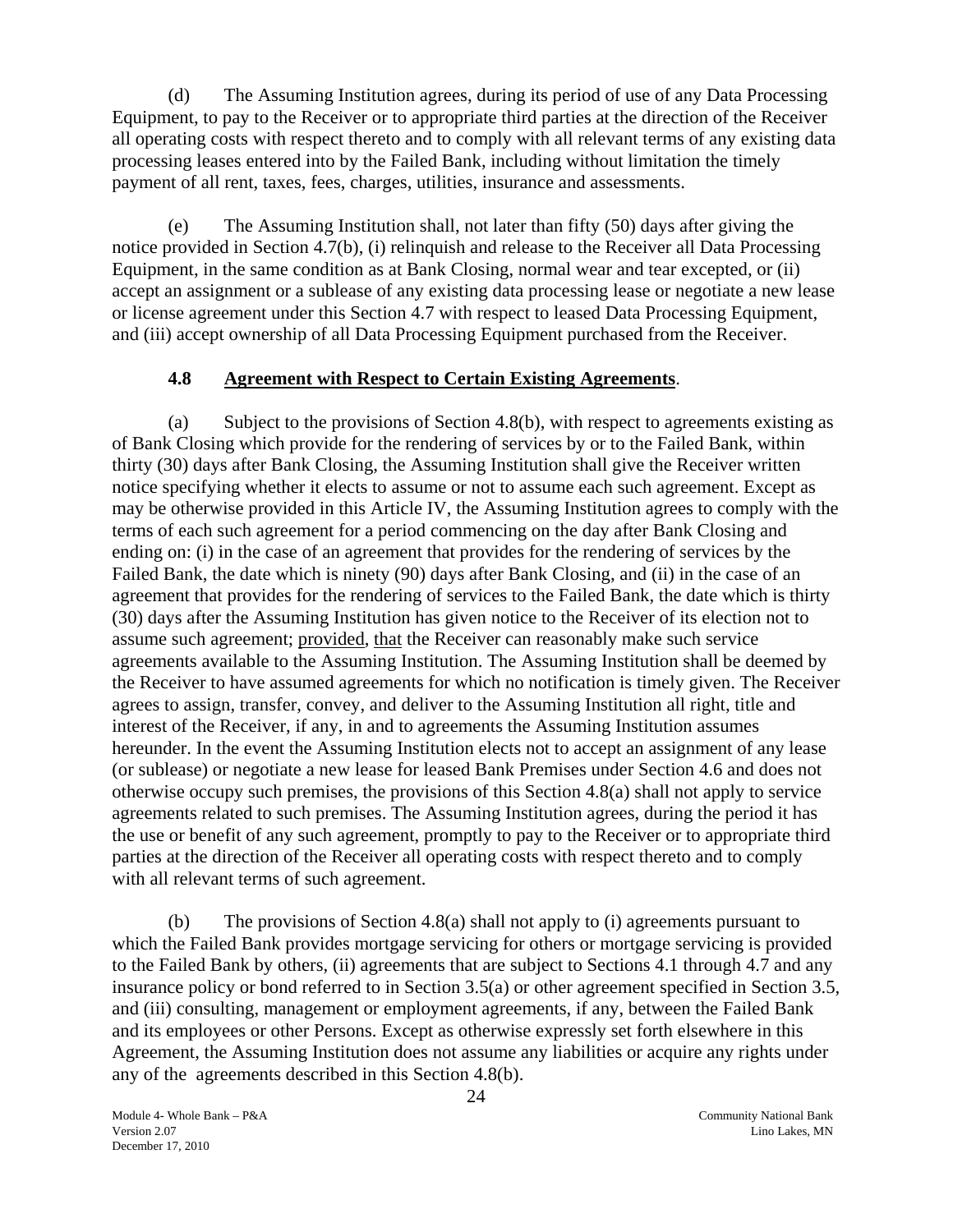<span id="page-28-0"></span> **4.9 Informational Tax Reporting**. The Assuming Institution agrees to perform all obligations of the Failed Bank with respect to Federal and State income tax informational reporting related to (i) the Assets and the Liabilities Assumed, (ii) deposit accounts that were closed and loans that were paid off or collateral obtained with respect thereto prior to Bank Closing, (iii) miscellaneous payments made to vendors of the Failed Bank, and (iv) any other asset or liability of the Failed Bank, including, without limitation, loans not purchased and Deposits not assumed by the Assuming Institution, as may be required by the Receiver.

**4.10 Insurance**. The Assuming Institution agrees to obtain insurance coverage effective from and after Bank Closing, including public liability, fire and extended coverage insurance acceptable to the Receiver with respect to owned or leased Bank Premises that it occupies, and all owned or leased Furniture and Equipment and Fixtures and leased data processing equipment (including hardware and software) located thereon, in the event such insurance coverage is not already in force and effect with respect to the Assuming Institution as the insured as of Bank Closing. All such insurance shall, where appropriate (as determined by the Receiver), name the Receiver as an additional insured.

## **4.11 Office Space for Receiver and Corporation**.

(a) Office Space for Receiver and Corporation.

(i) For the period commencing on the day following Bank Closing and ending on the one hundred eightieth (180th) day following Bank Closing, the Assuming Institution will provide to the Receiver and the Corporation, without charge, adequate and suitable office space (including parking facilities and vault space), furniture, equipment (including photocopying and telecopying machines), email accounts, network access and technology resources (such as shared drive), and utilities (including local telephone service and fax machines) (collectively, "FDIC Office Space") at the Bank Premises occupied by the Assuming Institution for the Receiver use in the discharge of their respective functions with respect to the Failed Bank.

(ii) Upon written notice by the Receiver or the Corporation, for the period commencing on the one hundred eighty first (181st) day following Bank Closing and ending no later than the three hundred and sixty-fifth (365th) day following Bank Closing, the Assuming Institution will continue to provide to the Receiver and the Corporation FDIC Office Space at the Bank Premises. During the period from the 181st day following Bank Closing until the day the FDIC and the Corporation vacate FDIC Office Space, the Receiver and the Corporation will pay to the Assuming Institution their respective pro rata share (based on square footage occupied) of (A) the market rental value for the applicable owned Bank Premises or (B) actual rent paid for applicable leased Bank Premises.

(iii) If the Receiver or the Corporation determine that the space provided by the Assuming Institution is inadequate or unsuitable, the Receiver and the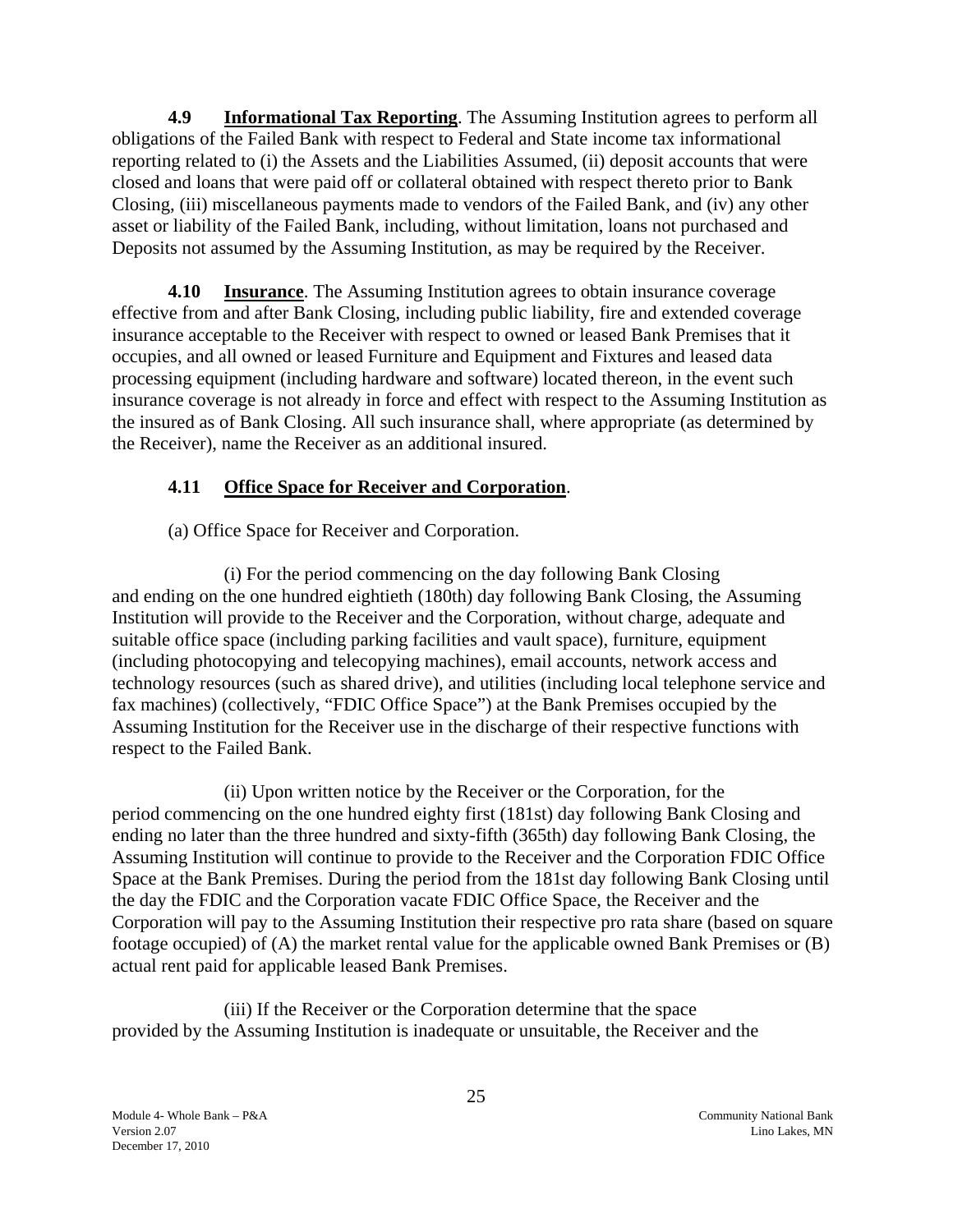<span id="page-29-0"></span>Corporation may relocate to other quarters having adequate and suitable FDIC Office Space and the costs of relocation and any rental and utility costs for the balance of the period of occupancy by the Receiver and the Corporation shall be borne by the Assuming Institution.

(b) Certain Payments on behalf of Receiver and Corporation. The Assuming Institution will pay such bills and invoices on behalf of the Receiver and the Corporation as the Receiver or the Corporation may direct for the period beginning on the date of Bank Closing and ending on Settlement Date. The Assuming Institution shall submit its requests for reimbursement of such expenditures pursuant to Article VIII of this Agreement.

## **4.12 Agreement with Respect to Continuation of Group Health Plan Coverage for Former Employees of the Failed Bank.**

(a) The Assuming Institution agrees to assist the Receiver, as provided in this Section 4.12, in offering individuals who were employees or former employees of the Failed Bank, or any of its Subsidiaries, and who, immediately prior to Bank Closing, were receiving, or were eligible to receive, health insurance coverage or health insurance continuation coverage from the Failed Bank ("Eligible Individuals"), the opportunity to obtain health insurance coverage in the Corporation's FIA Continuation Coverage Plan which provides for health insurance continuation coverage to such Eligible Individuals who are qualified beneficiaries of the Failed Bank as defined in Section 607 of the Employee Retirement Income Security Act of 1974, as amended (respectively, "qualified beneficiaries" and "ERISA"). The Assuming Institution shall consult with the Receiver and not later than five (5) Business Days after Bank Closing shall provide written notice to the Receiver of the number (if available), identity (if available) and addresses (if available) of the Eligible Individuals who are qualified beneficiaries of the Failed Bank and for whom a "qualifying event" (as defined in Section 603 of ERISA) has occurred and with respect to whom the Failed Bank's obligations under Part 6 of Subtitle B of Title I of ERISA have not been satisfied in full, and such other information as the Receiver may reasonably require. The Receiver shall cooperate with the Assuming Institution in order to permit it to prepare such notice and shall provide to the Assuming Institution such data in its possession as may be reasonably required for purposes of preparing such notice.

(b) The Assuming Institution shall take such further action to assist the Receiver in offering the Eligible Individuals who are qualified beneficiaries of the Failed Bank the opportunity to obtain health insurance coverage in the Corporation's FIA Continuation Coverage Plan as the Receiver may direct. All expenses incurred and paid by the Assuming Institution (i) in connection with the obligations of the Assuming Institution under this Section 4.12, and (ii) in providing health insurance continuation coverage to any Eligible Individuals who are hired by the Assuming Institution and such employees' qualified beneficiaries shall be borne by the Assuming Institution.

(c) No later than five (5) Business Days after Bank Closing, the Assuming Institution shall provide the Receiver with a list of all Failed Bank employees the Assuming Institution will not hire. Unless otherwise agreed, the Assuming Institution pays all salaries and payroll costs for all Failed Bank Employees until the list is provided to the Receiver. The Assuming Institution shall be responsible for all costs and expenses (i.e. salary, benefits, etc.) associated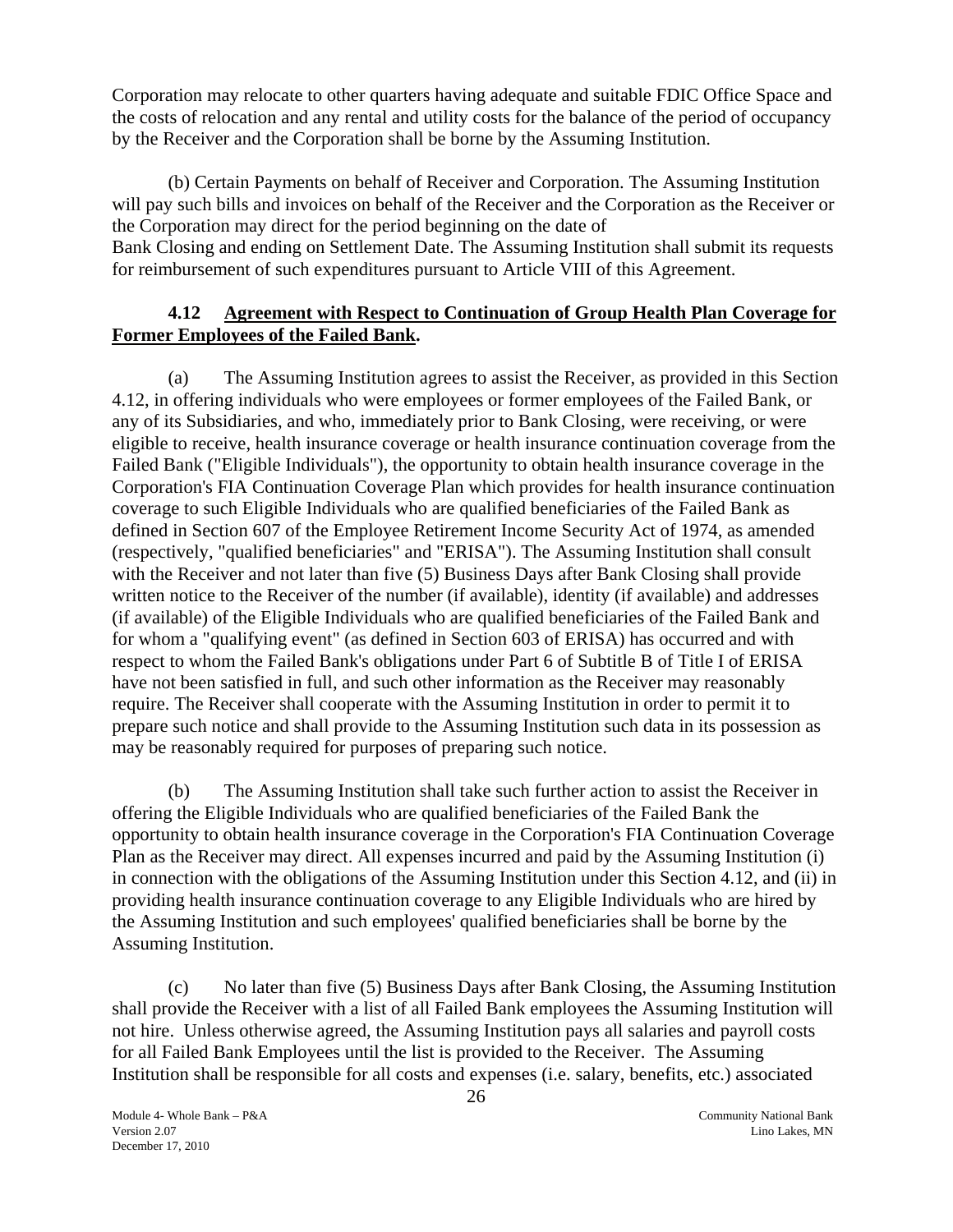<span id="page-30-0"></span>with all other employees not on that list from and after the date of delivery of the list to the Receiver. The Assuming Institution shall offer to the Failed Bank employees it retains employment benefits comparable to those the Assuming Institution offers its current employees.

(d) This Section 4.12 is for the sole and exclusive benefit of the parties to this Agreement, and for the benefit of no other Person (including any former employee of the Failed Bank or any Subsidiary thereof or qualified beneficiary of such former employee). Nothing in this Section 4.12 is intended by the parties, or shall be construed, to give any Person (including any former employee of the Failed Bank or any Subsidiary thereof or qualified beneficiary of such former employee) other than the Corporation, the Receiver and the Assuming Institution any legal or equitable right, remedy or claim under or with respect to the provisions of this Section.

**4.13 Agreement with Respect to Interim Asset Servicing.** At any time after Bank Closing, the Receiver may establish on its books an asset pool(s) and may transfer to such asset pool(s) (by means of accounting entries on the books of the Receiver) all or any assets and liabilities of the Failed Bank which are not acquired by the Assuming Institution, including, without limitation, wholly unfunded Commitments and assets and liabilities which may be acquired, funded or originated by the Receiver subsequent to Bank Closing. The Receiver may remove assets (and liabilities) from or add assets (and liabilities) to such pool(s) at any time in its discretion. At the option of the Receiver, the Assuming Institution agrees to service, administer, and collect such pool assets in accordance with and for the term set forth in Exhibit 4.13 "Interim Asset Servicing Arrangement".

## **ARTICLE V DUTIES WITH RESPECT TO DEPOSITORS OF THE FAILED BANK**

**5.1** Payment of Checks, Drafts and Orders. Subject to Section 9.5, the Assuming Institution agrees to pay all properly drawn checks, drafts and withdrawal orders of depositors of the Failed Bank presented for payment, whether drawn on the check or draft forms provided by the Failed Bank or by the Assuming Institution, to the extent that the Deposit balances to the credit of the respective makers or drawers assumed by the Assuming Institution under this Agreement are sufficient to permit the payment thereof, and in all other respects to discharge, in the usual course of conducting a banking business, the duties and obligations of the Failed Bank with respect to the Deposit balances due and owing to the depositors of the Failed Bank assumed by the Assuming Institution under this Agreement.

**5.2 Certain Agreements Related to Deposits.** Subject to Section 2.2, the Assuming Institution agrees to honor the terms and conditions of any written escrow or mortgage servicing agreement or other similar agreement relating to a Deposit liability assumed by the Assuming Institution pursuant to this Agreement.

## **5.3 Notice to Depositors.**

(a) Within seven (7) days after Bank Closing, the Assuming Institution shall give notice by mail to each depositor of the Failed Bank of (i) the assumption of the Deposit liabilities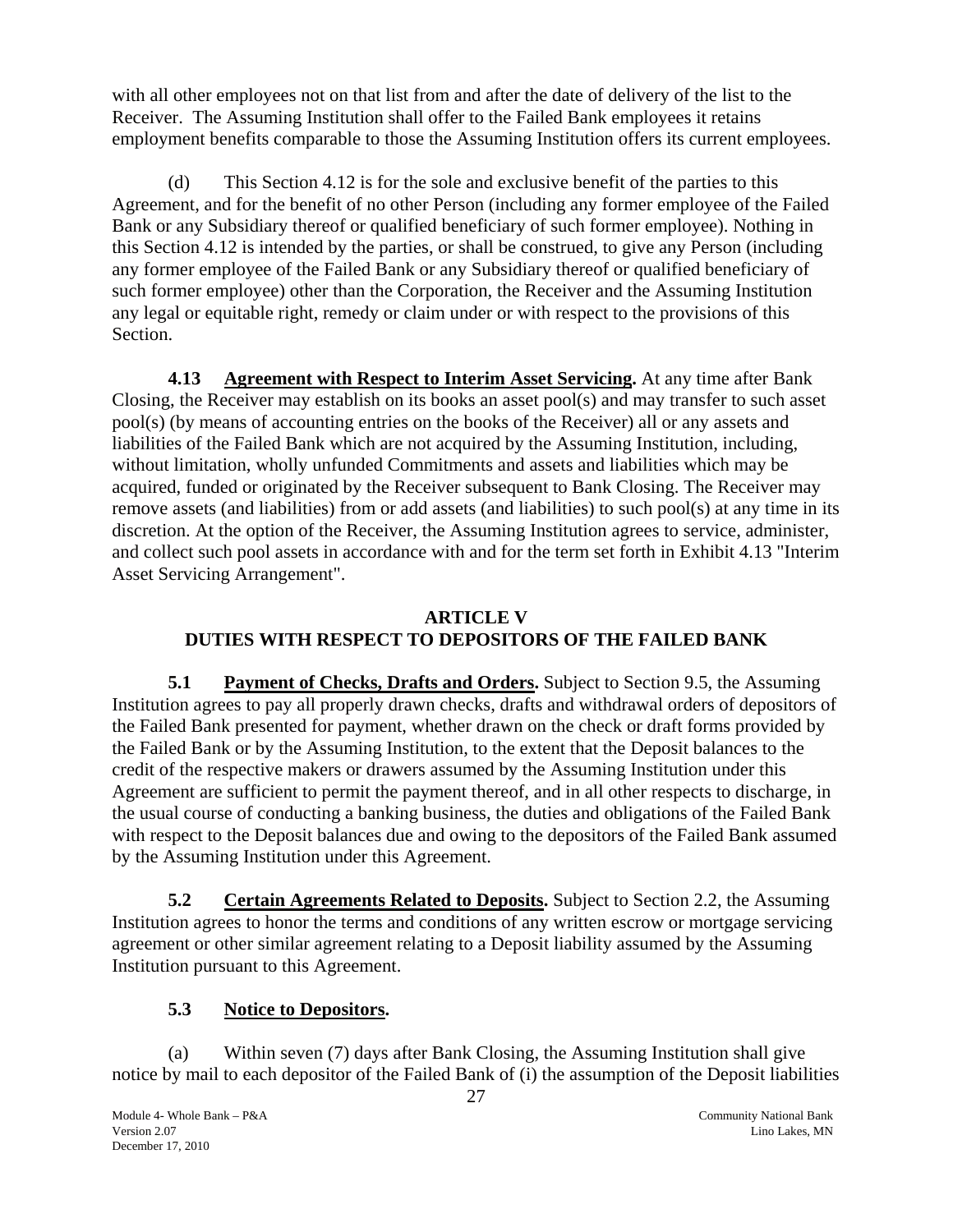<span id="page-31-0"></span>of the Failed Bank, and (ii) the procedures to claim Deposits (the Receiver shall provide item (ii) to Assuming Institution). The Assuming Institution shall also publish notice of its assumption of the Deposit liabilities of the Failed Bank in a newspaper of general circulation in the county or counties in which the Failed Bank was located.

(b) Within seven (7) days after Bank Closing, the Assuming Institution shall give notices by mail to each depositor of the Failed Bank, as required under Section 2.2.

(c) If the Assuming Institution proposes to charge fees different from those fees formerly charged by the Failed Bank, the Assuming Institution shall include its fee schedule in its mailed notice.

(d) The Assuming Institution shall obtain approval of all notices and publications required by this Section 5.3 from counsel for the Receiver prior to mailing or publication.

## **ARTICLE VI RECORDS**

 **6.1 Transfer of Records**. In accordance with Sections 2.1 and 3.1, the Receiver assigns, transfers, conveys and delivers to the Assuming Institution, whether located on Bank Premises occupied or not occupied by the Assuming Institution or at any other location, any and all Records of the Failed Bank, other than the following:

(a) Records pertaining to former employees of the Failed Bank who were no longer employed by the Failed Bank as of Bank Closing and Records pertaining to employees of the Failed Bank who were employed by the Failed Bank as of Bank Closing and for whom the Receiver is unable to obtain a waiver to release such Records to the Assuming Institution;

(b) Records pertaining to (i) any asset or liability of the Failed Bank retained by the Receiver, or (ii) any asset of the Failed Bank acquired by the Receiver pursuant to this Agreement; and

(c) Any other Records as determined by the Receiver.

**6.2** Delivery of Assigned Records. The Receiver shall deliver to the Assuming Institution all Records described in Section 6.1 as soon as practicable on or after the date of this Agreement.

**6.3 Preservation of Records**. The Assuming Institution agrees that it will preserve and maintain for the joint benefit of the Receiver, the Corporation and the Assuming Institution, all Records of which it has custody for such period as either the Receiver or the Corporation in its discretion may require, until directed otherwise, in writing, by the Receiver or Corporation. The Assuming Institution shall have the primary responsibility to respond to subpoenas, discovery requests, and other similar official inquiries and customer requests for lien releases with respect to the Records of which it has custody. With respect to its obligations under this Section regarding Electronically Stored Information, the Assuming Institution will complete the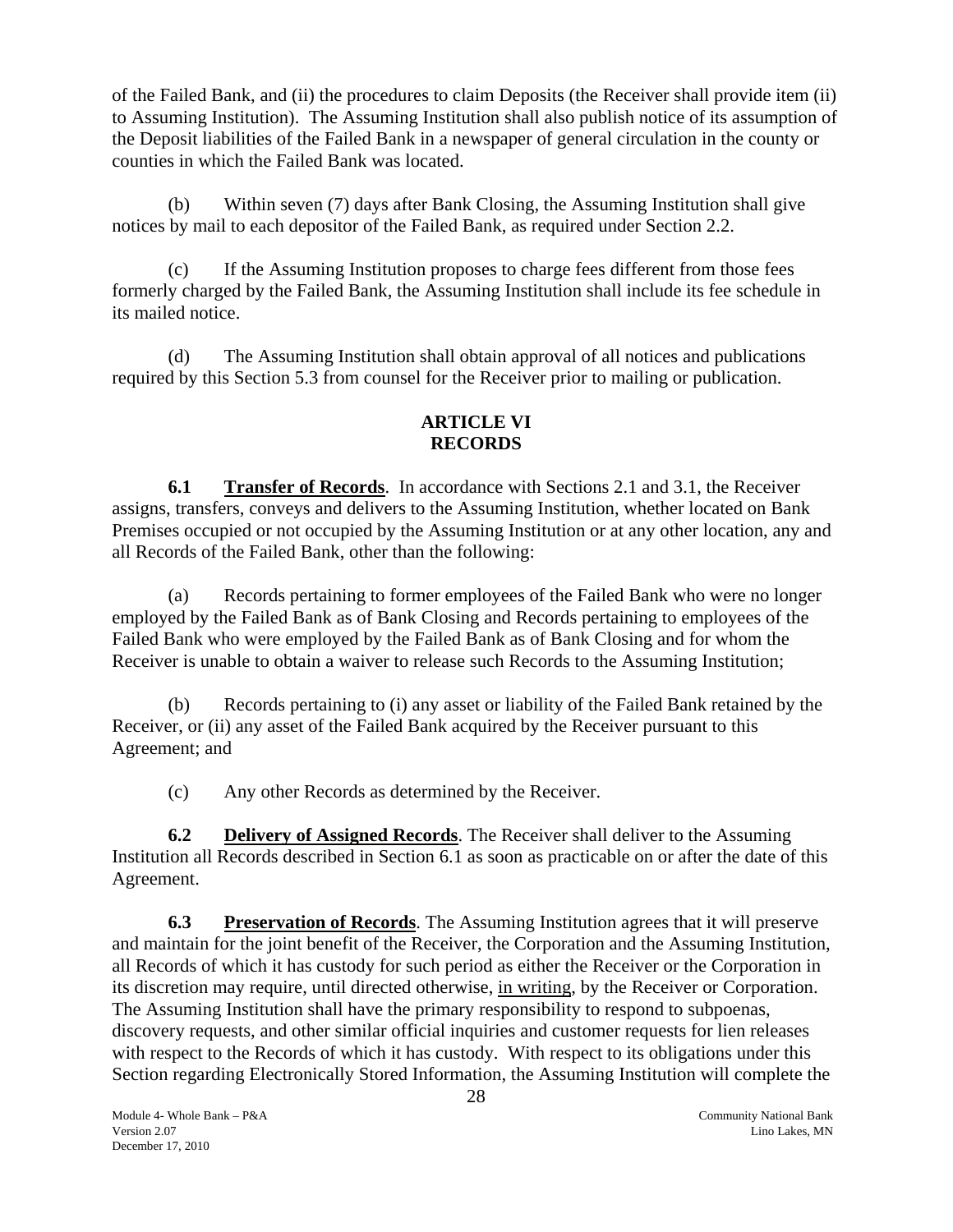<span id="page-32-0"></span>Data Retention Catalog attached hereto as Schedule 6.3 and submit it to the Receiver for the Receiver's approval of the Assuming Institution's data retention plan.

**6.4 Access to Records; Copies**. The Assuming Institution agrees to permit the Receiver and the Corporation access to all Records of which the Assuming Institution has custody, and to use, inspect, make extracts from or request copies of any such Records in the manner and to the extent requested, and to duplicate, in the discretion of the Receiver or the Corporation, any Record pertaining to Deposit account relationships; provided, that in the event that the Failed Bank maintained one or more duplicate copies of such Records, the Assuming Institution hereby assigns, transfers, and conveys to the Corporation one such duplicate copy of each such Record without cost to the Corporation, and agrees to deliver to the Corporation all Records assigned and transferred to the Corporation under this Article VI as soon as practicable on or after the date of this Agreement. The party requesting a copy of any Record shall bear the cost (based on standard accepted industry charges to the extent applicable, as determined by the Receiver) for providing such duplicate Records. A copy of each Record requested shall be provided as soon as practicable by the party having custody thereof.

## **ARTICLE VII BID; INITIAL PAYMENT**

The Assuming Institution has submitted to the Receiver an asset premium (discount) bid of **(\$5,700,000.00)** and a positive Deposit premium bid of **0.00%**. The Deposit premium bid will be applied to the total of all Assumed Deposits except for brokered, CDARS, and any market place or similar subscription services Deposits. On the Payment Date, the Assuming Institution will pay to the Corporation, or the Corporation will pay to the Assuming Institution, as the case may be, the Initial Payment, together with interest on such amount (if the Payment Date is not the day following the day of Bank Closing) from and including the day following Bank Closing to and including the day preceding the Payment Date at the Settlement Interest Rate.

#### **ARTICLE VIII ADJUSTMENTS**

**8.1 Pro Forma Statement**. It is understood that the determination of the Initial Payment is based on the Receiver's best estimate of the Liabilities Assumed and the Assets at Bank Closing. The Receiver, as soon as practicable after Bank Closing, in accordance with the best information then available, shall provide to the Assuming Institution a pro forma statement reflecting any adjustments of such liabilities and assets as may be necessary. Such pro forma statement shall take into account, to the extent possible, (i) liabilities and assets of a nature similar to those contemplated by Section 2.1 or Section 3.1, respectively, which at Bank Closing were carried in the Failed Bank's suspense accounts, (ii) accruals as of Bank Closing for all income related to the assets and business of the Failed Bank acquired by the Assuming Institution hereunder, whether or not such accruals were reflected on the Accounting Records of the Failed Bank in the normal course of its operations, and (iii) adjustments to determine the Book Value of any investment in a Subsidiary and related accounts on the "bank only" (unconsolidated) balance sheet of the Failed Bank based on the equity method of accounting,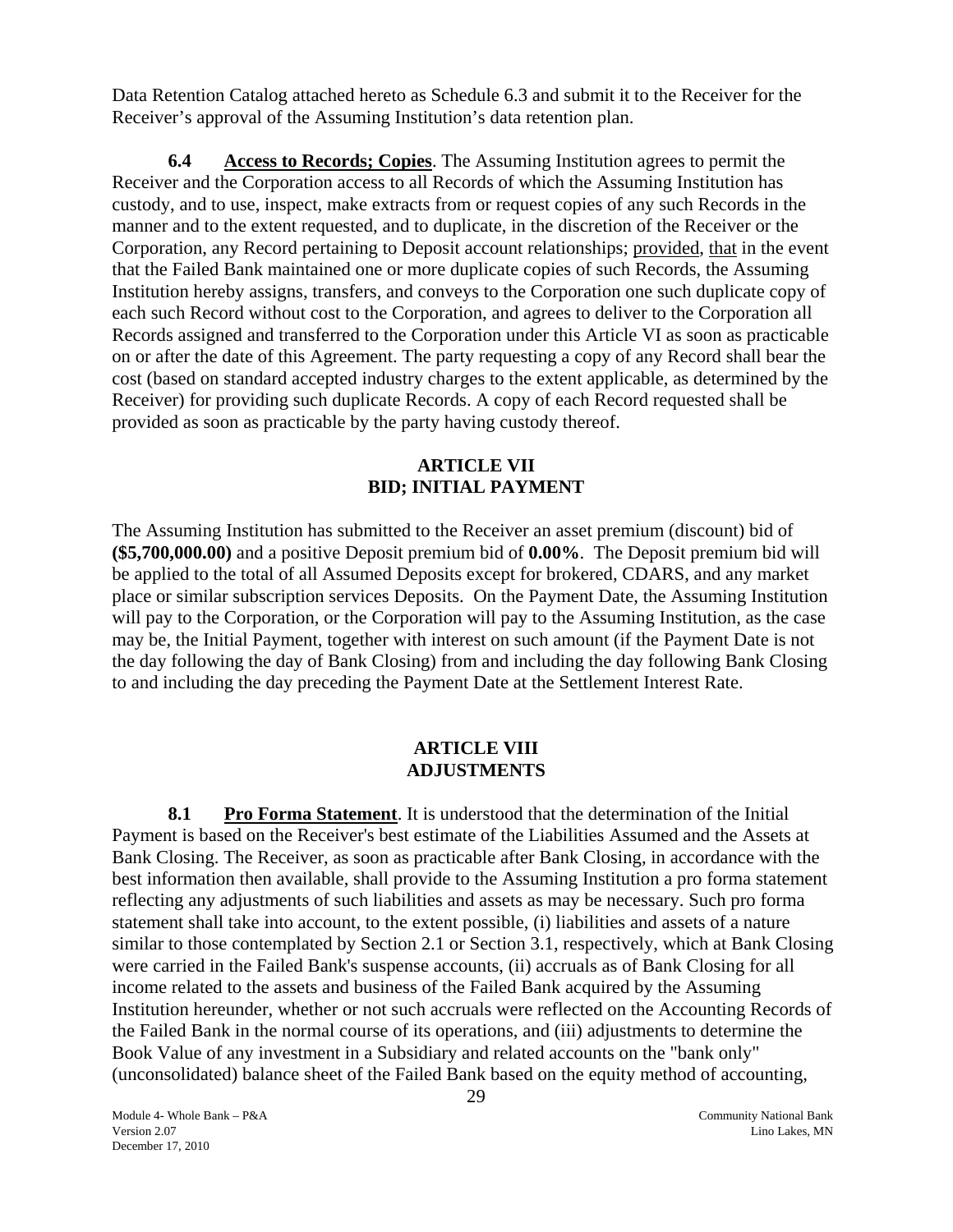<span id="page-33-0"></span>whether or not the Failed Bank used the equity method of accounting for investments in subsidiaries, except that the resulting amount cannot be less than the Subsidiary's recorded equity as of Bank Closing as reflected on the Accounting Records of the Subsidiary. Any Loan purchased by the Assuming Institution pursuant to Section 3.1 which the Failed Bank charged off during the period beginning the day after the Bid Valuation Date to Bank Closing shall be deemed not to be charged off for the purposes of the pro forma statement, and the purchase price shall be determined pursuant to Section 3.2.

# **8.2 Correction of Errors and Omissions; Other Liabilities**.

(a) In the event any bookkeeping omissions or errors are discovered in preparing any pro forma statement or in completing the transfers and assumptions contemplated hereby, the parties hereto agree to correct such errors and omissions, it being understood that, as far as practicable, all adjustments will be made consistent with the judgments, methods, policies or accounting principles utilized by the Failed Bank in preparing and maintaining Accounting Records, except that adjustments made pursuant to this Section 8.2(a) are not intended to bring the Accounting Records of the Failed Bank into accordance with generally accepted accounting principles.

(b) If the Receiver discovers at any time subsequent to the date of this Agreement that any claim exists against the Failed Bank which is of such a nature that it would have been included in the liabilities assumed under Article II had the existence of such claim or the facts giving rise thereto been known as of Bank Closing, the Receiver may, in its discretion, at any time, require that such claim be assumed by the Assuming Institution in a manner consistent with the intent of this Agreement. The Receiver will make appropriate adjustments to the pro forma statement provided by the Receiver to the Assuming Institution pursuant to Section 8.1 as may be necessary.

**8.3 Payments**. The Receiver agrees to cause to be paid to the Assuming Institution, or the Assuming Institution agrees to pay to the Receiver, as the case may be, on the Settlement Date, a payment in an amount which reflects net adjustments (including any costs, expenses and fees associated with determinations of value as provided in this Agreement) made pursuant to Section 8.1 or Section 8.2, plus interest as provided in Section 8.4. The Receiver and the Assuming Institution agree to effect on the Settlement Date any further transfer of assets to or assumption of liabilities or claims by the Assuming Institution as may be necessary in accordance with Section 8.1 or Section 8.2.

**8.4 Interest**. Any amounts paid under Section 8.3 or Section 8.5, shall bear interest for the period from and including the day following Bank Closing to and including the day preceding the payment at the Settlement Interest Rate.

**8.5 Subsequent Adjustments.** In the event that the Assuming Institution or the Receiver discovers any errors or omissions as contemplated by Section 8.2 or any error with respect to the payment made under Section 8.3 after the Settlement Date, the Assuming Institution and the Receiver agree to promptly correct any such errors or omissions, make any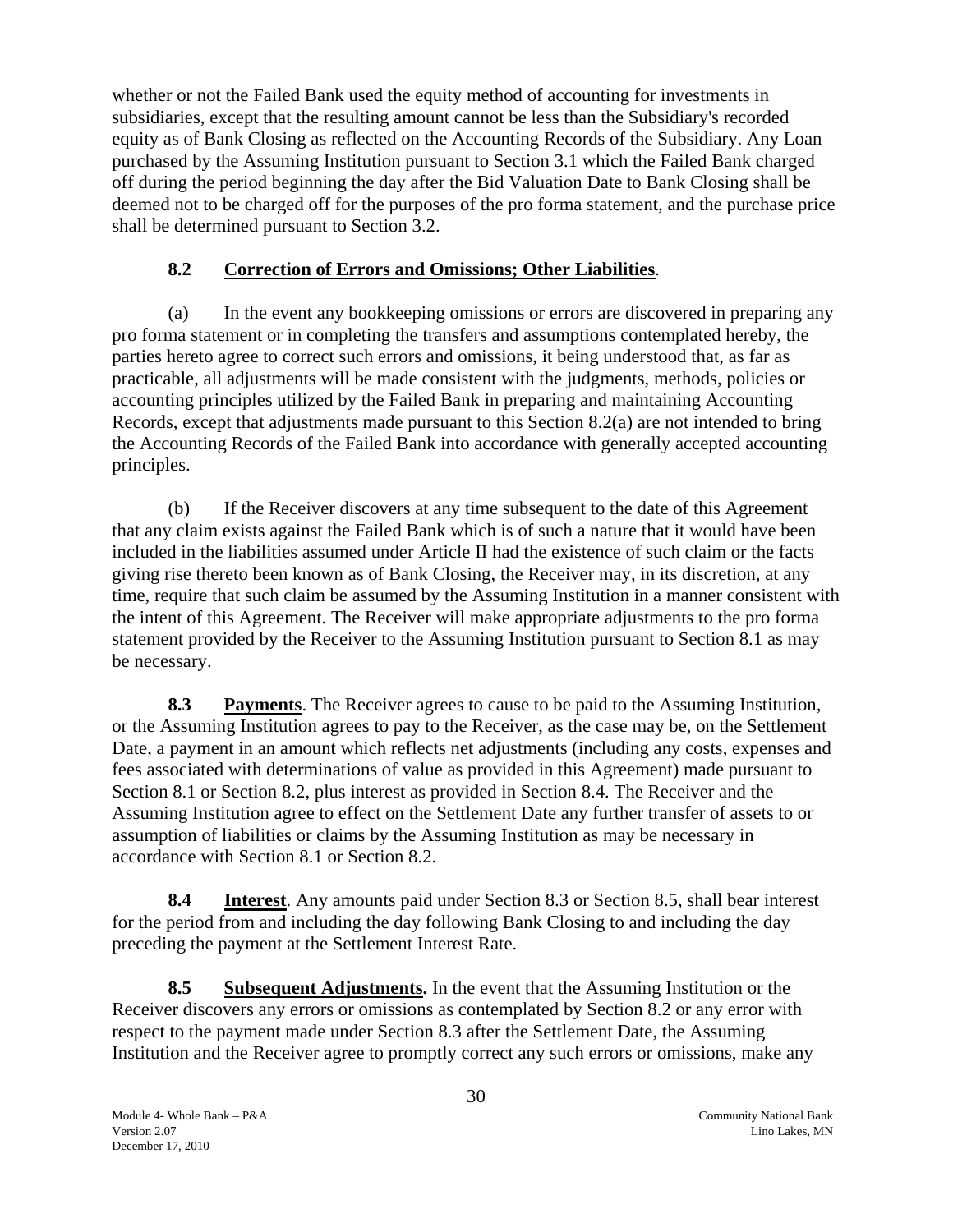<span id="page-34-0"></span>payments and effect any transfers or assumptions as may be necessary to reflect any such correction plus interest as provided in Section 8.4.

## **ARTICLE IX CONTINUING COOPERATION**

**9.1** General Matters. The parties hereto agree that they will, in good faith and with their best efforts, cooperate with each other to carry out the transactions contemplated by this Agreement and to effect the purposes hereof.

**9.2 Additional Title Documents**. The Receiver, the Corporation and the Assuming Institution each agree, at any time, and from time to time, upon the request of any party hereto, to execute and deliver such additional instruments and documents of conveyance as shall be reasonably necessary to vest in the appropriate party its full legal or equitable title in and to the property transferred pursuant to this Agreement or to be transferred in accordance herewith. The Assuming Institution shall prepare such instruments and documents of conveyance (in form and substance satisfactory to the Receiver) as shall be necessary to vest title to the Assets in the Assuming Institution. The Assuming Institution shall be responsible for recording such instruments and documents of conveyance at its own expense.

# **9.3 Claims and Suits**.

(a) The Receiver shall have the right, in its discretion, to (i) defend or settle any claim or suit against the Assuming Institution with respect to which the Receiver has indemnified the Assuming Institution in the same manner and to the same extent as provided in Article XII, and (ii) defend or settle any claim or suit against the Assuming Institution with respect to any Liability Assumed, which claim or suit may result in a loss to the Receiver arising out of or related to this Agreement, or which existed against the Failed Bank on or before Bank Closing. The exercise by the Receiver of any rights under this Section 9.3(a) shall not release the Assuming Institution with respect to any of its obligations under this Agreement.

(b) In the event any action at law or in equity shall be instituted by any Person against the Receiver and the Corporation as codefendants with respect to any asset of the Failed Bank retained or acquired pursuant to this Agreement by the Receiver, the Receiver agrees, at the request of the Corporation, to join with the Corporation in a petition to remove the action to the United States District Court for the proper district. The Receiver agrees to institute, with or without joinder of the Corporation as coplaintiff, any action with respect to any such retained or acquired asset or any matter connected therewith whenever notice requiring such action shall be given by the Corporation to the Receiver.

**9.4 Payment of Deposits**. In the event any depositor does not accept the obligation of the Assuming Institution to pay any Deposit liability of the Failed Bank assumed by the Assuming Institution pursuant to this Agreement and asserts a claim against the Receiver for all or any portion of any such Deposit liability, the Assuming Institution agrees on demand to provide to the Receiver funds sufficient to pay such claim in an amount not in excess of the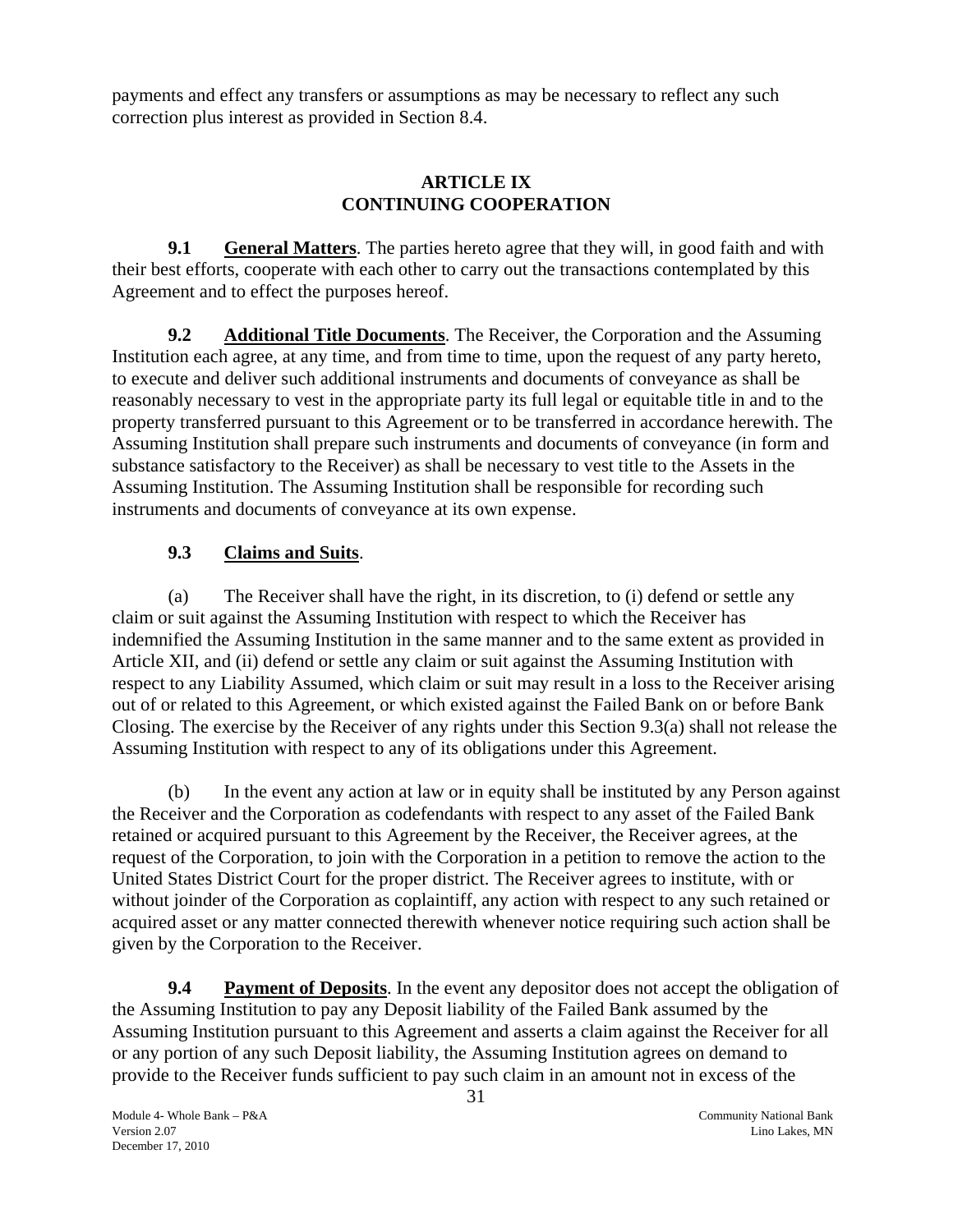<span id="page-35-0"></span>Deposit liability reflected on the books of the Assuming Institution at the time such claim is made. Upon payment by the Assuming Institution to the Receiver of such amount, the Assuming Institution shall be discharged from any further obligation under this Agreement to pay to any such depositor the amount of such Deposit liability paid to the Receiver.

**9.5 Withheld Payments**. At any time, the Receiver or the Corporation may, in its discretion, determine that all or any portion of any deposit balance assumed by the Assuming Institution pursuant to this Agreement does not constitute a "Deposit" (or otherwise, in its discretion, determine that it is the best interest of the Receiver or Corporation to withhold all or any portion of any deposit), and may direct the Assuming Institution to withhold payment of all or any portion of any such deposit balance. Upon such direction, the Assuming Institution agrees to hold such deposit and not to make any payment of such deposit balance to or on behalf of the depositor, or to itself, whether by way of transfer, set-off, or otherwise. The Assuming Institution agrees to maintain the "withheld payment" status of any such deposit balance until directed in writing by the Receiver or the Corporation as to its disposition. At the direction of the Receiver or the Corporation, the Assuming Institution shall return all or any portion of such deposit balance to the Receiver or the Corporation, as appropriate, and thereupon the Assuming Institution shall be discharged from any further liability to such depositor with respect to such returned deposit balance. If such deposit balance has been paid to the depositor prior to a demand for return by the Corporation or the Receiver, and payment of such deposit balance had not been previously withheld pursuant to this Section, the Assuming Institution shall not be obligated to return such deposit balance to the Receiver or the Corporation. The Assuming Institution shall be obligated to reimburse the Corporation or the Receiver, as the case may be, for the amount of any deposit balance or portion thereof paid by the Assuming Institution in contravention of any previous direction to withhold payment of such deposit balance or return such deposit balance the payment of which was withheld pursuant to this Section.

## **9.6 Proceedings with Respect to Certain Assets and Liabilities**.

(a) In connection with any investigation, proceeding or other matter with respect to any asset or liability of the Failed Bank retained by the Receiver, or any asset of the Failed Bank acquired by the Receiver pursuant to this Agreement, the Assuming Institution shall cooperate to the extent reasonably required by the Receiver.

(b) In addition to its obligations under Section 6.4, the Assuming Institution shall provide representatives of the Receiver access at reasonable times and locations without other limitation or qualification to (i) its directors, officers, employees and agents and those of the Subsidiaries acquired by the Assuming Institution, and (ii) its books and records, the books and records of such Subsidiaries and all Credit Files, and copies thereof. Copies of books, records and Credit Files shall be provided by the Assuming Institution as requested by the Receiver and the costs of duplication thereof shall be borne by the Receiver.

(c) Not later than ten (10) days after the Put Notice pursuant to Section 3.4 or the date of the notice of transfer of any Loan by the Assuming Institution to the Receiver pursuant to Section 3.6, the Assuming Institution shall deliver to the Receiver such documents with respect to such Loan as the Receiver may request, including without limitation the following: (i) all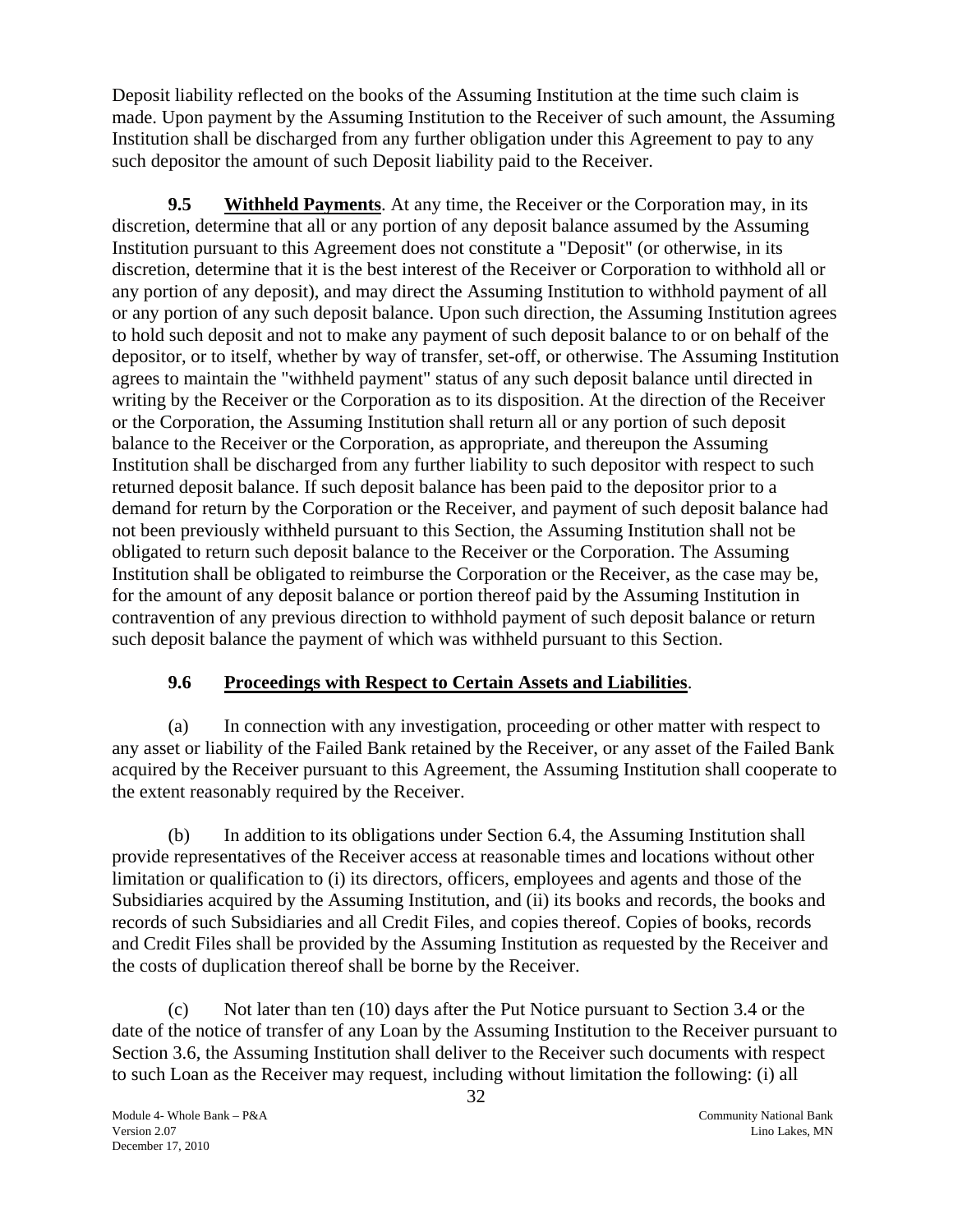<span id="page-36-0"></span>related Credit Documents (other than certificates, notices and other ancillary documents), (ii) a certificate setting forth the principal amount on the date of the transfer and the amount of interest, fees and other charges then accrued and unpaid thereon, and any restrictions on transfer to which any such Loan is subject, and (iii) all Credit Files, and all documents, microfiche, microfilm and computer records (including but not limited to magnetic tape, disc storage, card forms and printed copy) maintained by, owned by, or in the possession of the Assuming Institution or any Affiliate of the Assuming Institution relating to the transferred Loan.

**9.7** Information. The Assuming Institution promptly shall provide to the Corporation such other information, including financial statements and computations, relating to the performance of the provisions of this Agreement as the Corporation or the Receiver may request from time to time, and, at the request of the Receiver, make available employees of the Failed Bank employed or retained by the Assuming Institution to assist in preparation of the pro forma statement pursuant to Section 8.1.

#### **ARTICLE X CONDITION PRECEDENT**

The obligations of the parties to this Agreement are subject to the Receiver and the Corporation having received at or before Bank Closing evidence reasonably satisfactory to each of any necessary approval, waiver, or other action by any governmental authority, the board of directors of the Assuming Institution, or other third party, with respect to this Agreement and the transactions contemplated hereby, the closing of the Failed Bank and the appointment of the Receiver, the chartering of the Assuming Institution, and any agreements, documents, matters or proceedings contemplated hereby or thereby.

## **ARTICLE XI REPRESENTATIONS AND WARRANTIES OF THE ASSUMING INSTITUTION**

The Assuming Institution represents and warrants to the Corporation and the Receiver as follows:

(a) **Corporate Existence and Authority**. The Assuming Institution (i) is duly organized, validly existing and in good standing under the laws of its Chartering Authority and has full power and authority to own and operate its properties and to conduct its business as now conducted by it, and (ii) has full power and authority to execute and deliver this Agreement and to perform its obligations hereunder. The Assuming Institution has taken all necessary corporate action to authorize the execution, delivery and performance of this Agreement and the performance of the transactions contemplated hereby.

(b) **Third Party Consents**. No governmental authority or other third party consents (including but not limited to approvals, licenses, registrations or declarations) are required in connection with the execution, delivery or performance by the Assuming Institution of this Agreement, other than such consents as have been duly obtained and are in full force and effect.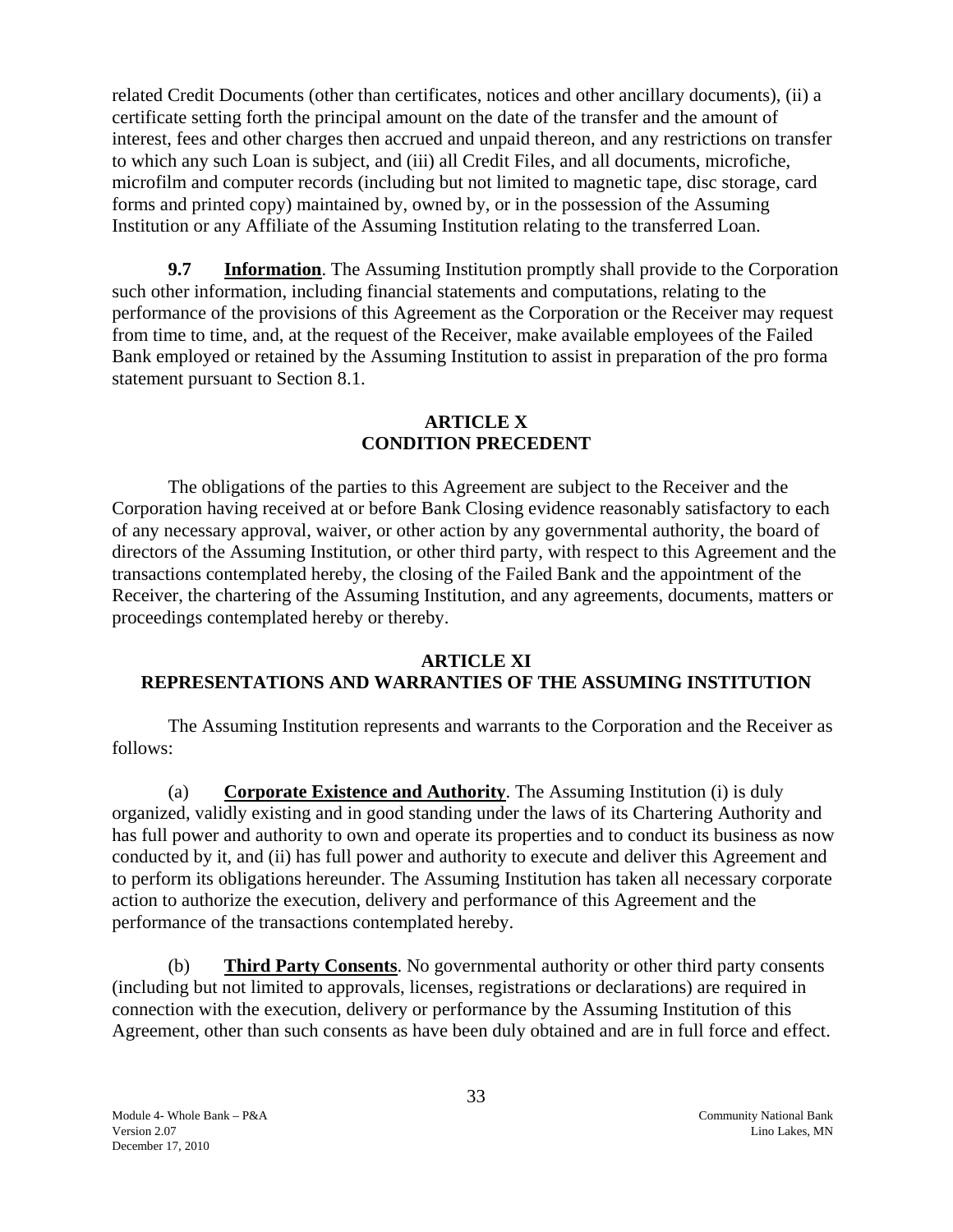(c) **Execution and Enforceability**. This Agreement has been duly executed and delivered by the Assuming Institution and when this Agreement has been duly authorized, executed and delivered by the Corporation and the Receiver, this Agreement will constitute the legal, valid and binding obligation of the Assuming Institution, enforceable in accordance with its terms.

# (d) **Compliance with Law**.

(i) Neither the Assuming Institution nor any of its Subsidiaries is in violation of any statute, regulation, order, decision, judgment or decree of, or any restriction imposed by, the United States of America, any State, municipality or other political subdivision or any agency of any of the foregoing, or any court or other tribunal having jurisdiction over the Assuming Institution or any of its Subsidiaries or any assets of any such Person, or any foreign government or agency thereof having such jurisdiction, with respect to the conduct of the business of the Assuming Institution or of any of its Subsidiaries, or the ownership of the properties of the Assuming Institution or any of its Subsidiaries, which, either individually or in the aggregate with all other such violations, would materially and adversely affect the business, operations or condition (financial or otherwise) of the Assuming Institution or the ability of the Assuming Institution to perform, satisfy or observe any obligation or condition under this Agreement.

(ii) Neither the execution and delivery nor the performance by the Assuming Institution of this Agreement will result in any violation by the Assuming Institution of, or be in conflict with, any provision of any applicable law or regulation, or any order, writ or decree of any court or governmental authority.

(e) **Insured or Guaranteed Loans.** If any Loans being transferred pursuant to this Agreement are insured or guaranteed by any department or agency of any governmental unit, federal, state or local, Assuming Institution represents that Assuming Institution has been approved by such agency and is an approved lender or mortgagee, as appropriate, if such approval is required. Assuming Institution further assumes full responsibility for determining whether or not such insurance or guarantees are in full force and effect on the date of this Agreement and with respect to those Loans whose insurance or guaranty is in full force and effect on the date of this Agreement, Assuming Institution assumes full responsibility for doing all things necessary to insure such insurance or guarantees remain in full force and effect. Assuming Institution agrees to assume all of the obligations under the contract(s) of insurance or guaranty, agrees to cooperate with the Receiver where necessary to complete forms required by the insuring or guaranteeing department or agency to effect or complete the transfer to Assuming Institution.

(f) **Representations Remain True**. The Assuming Institution represents and warrants that it has executed and delivered to the Corporation a Purchaser Eligibility Certification and Confidentiality Agreement and that all information provided and representations made by or on behalf of the Assuming Institution in connection with this Agreement and the transactions contemplated hereby, including, but not limited to, the Purchaser Eligibility Certification and Confidentiality Agreement (which are affirmed and ratified hereby)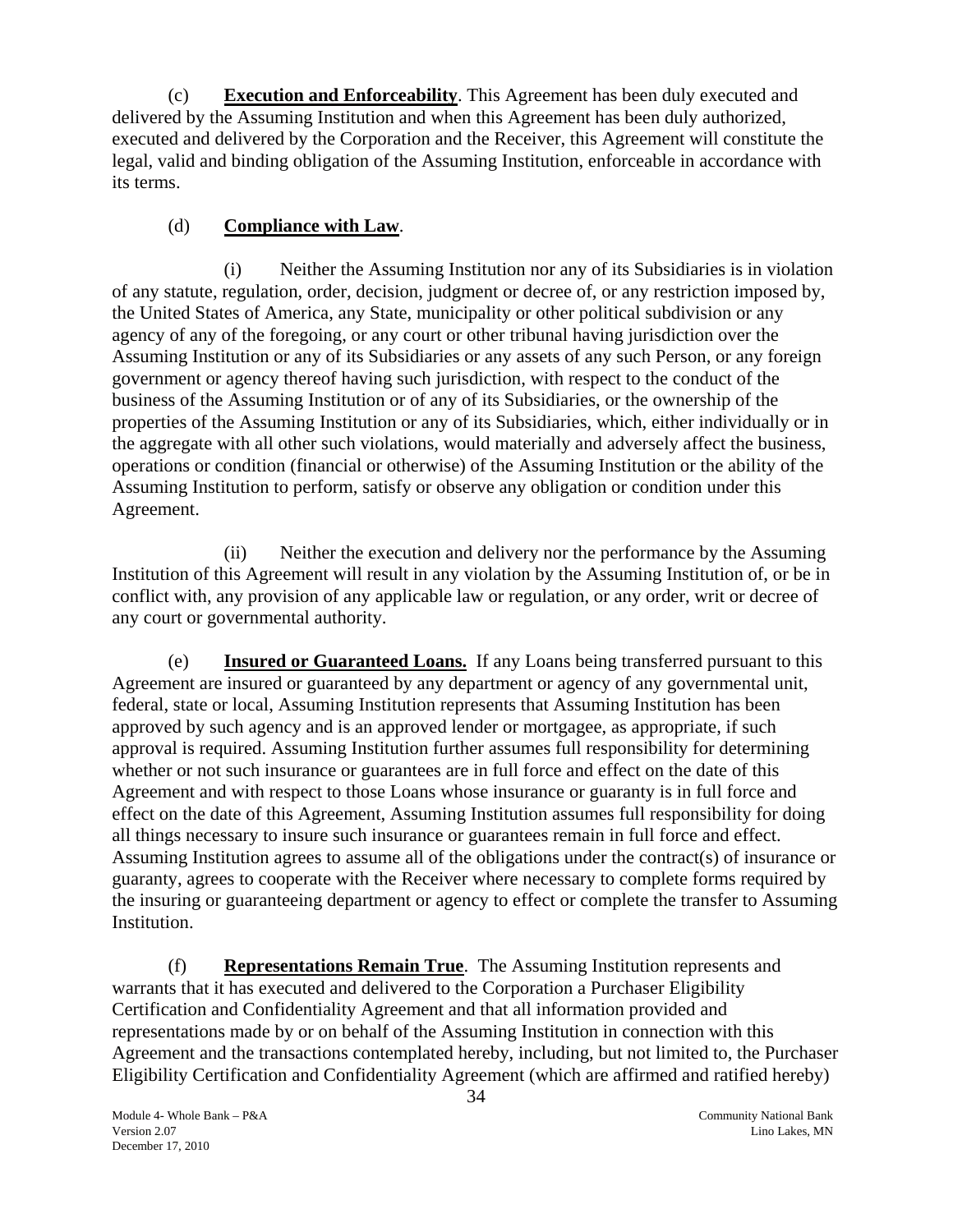<span id="page-38-0"></span>are and remain true and correct in all material respects and do not fail to state any fact required to make the information contained therein not misleading.

#### **ARTICLE XII INDEMNIFICATION**

**12.1** Indemnification of Indemnitees. From and after Bank Closing and subject to the limitations set forth in this Section and Section 12.6 and compliance by the Indemnitees with Section 12.2, the Receiver agrees to indemnify and hold harmless the Indemnitees against any and all costs, losses, liabilities, expenses (including attorneys' fees) incurred prior to the assumption of defense by the Receiver pursuant to paragraph (d) of Section 12.2, judgments, fines and amounts paid in settlement actually and reasonably incurred in connection with claims against any Indemnitee based on liabilities of the Failed Bank that are not assumed by the Assuming Institution pursuant to this Agreement or subsequent to the execution hereof by the Assuming Institution or any Subsidiary or Affiliate of the Assuming Institution for which indemnification is provided hereunder in (a) of this Section 12.1, subject to certain exclusions as provided in (b) of this Section 12.1:

(a)

(1) claims based on the rights of any shareholder or former shareholder as such of (x) the Failed Bank, or (y) any Subsidiary or Affiliate of the Failed Bank;

(2) claims based on the rights of any creditor as such of the Failed Bank, or any creditor as such of any director, officer, employee or agent of the Failed Bank, with respect to any indebtedness or other obligation of the Failed Bank arising prior to Bank Closing;

(3) claims based on the rights of any present or former director, officer, employee or agent as such of the Failed Bank or of any Subsidiary or Affiliate of the Failed Bank;

(4) claims based on any action or inaction prior to Bank Closing of the Failed Bank, its directors, officers, employees or agents as such, or any Subsidiary or Affiliate of the Failed Bank, or the directors, officers, employees or agents as such of such Subsidiary or Affiliate;

(5) claims based on any malfeasance, misfeasance or nonfeasance of the Failed Bank, its directors, officers, employees or agents with respect to the trust business of the Failed Bank, if any;

(6) claims based on any failure or alleged failure (not in violation of law) by the Assuming Institution to continue to perform any service or activity previously performed by the Failed Bank which the Assuming Institution is not required to perform pursuant to this Agreement or which arise under any contract to which the Failed Bank was a party which the Assuming Institution elected not to assume in accordance with this Agreement and which neither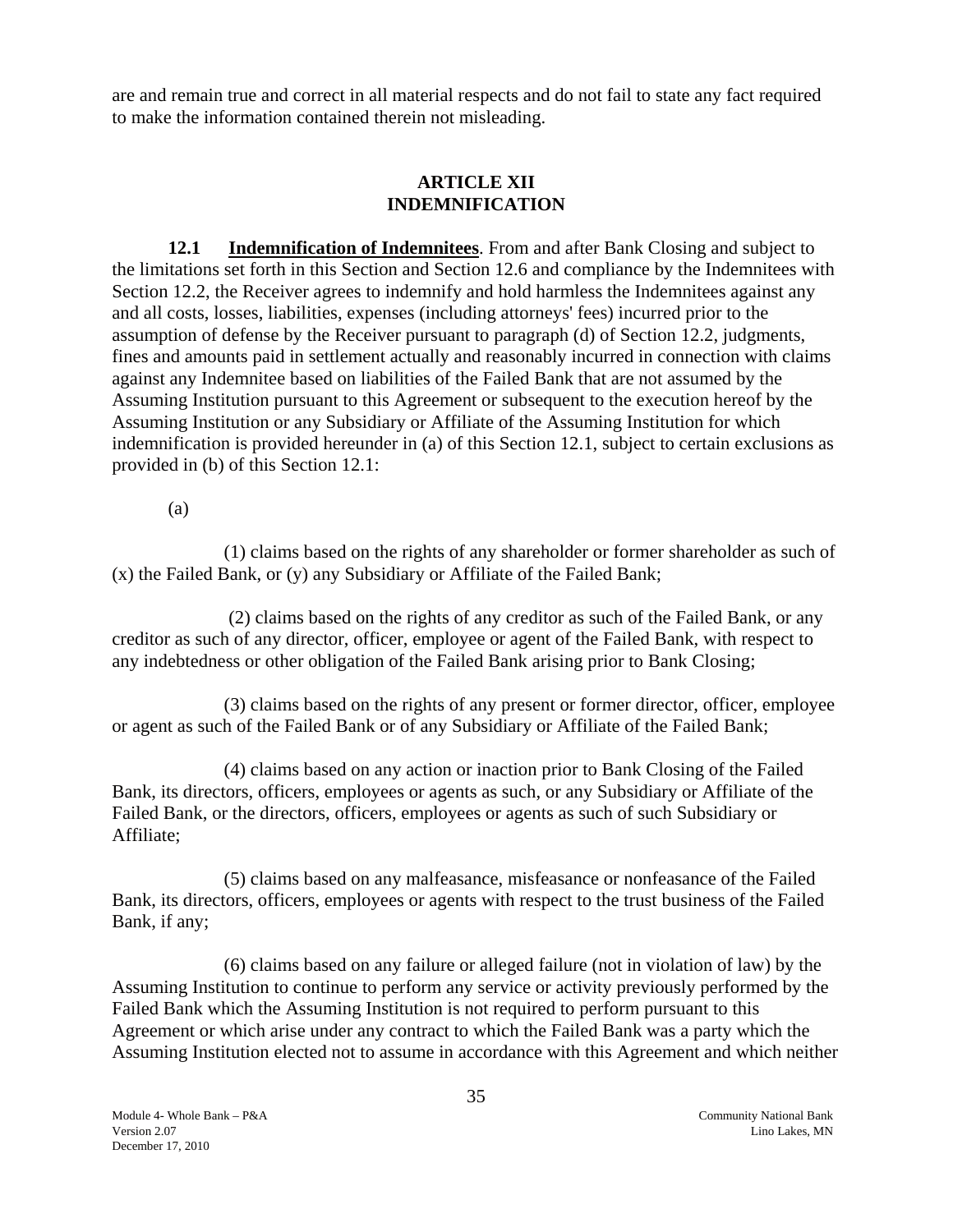the Assuming Institution nor any Subsidiary or Affiliate of the Assuming Institution has assumed subsequent to the execution hereof;

(7) claims arising from any action or inaction of any Indemnitee, including for purposes of this Section 12.1(a)(7) the former officers or employees of the Failed Bank or of any Subsidiary or Affiliate of the Failed Bank that is taken upon the specific written direction of the Corporation or the Receiver, other than any action or inaction taken in a manner constituting bad faith, gross negligence or willful misconduct; and

(8) claims based on the rights of any depositor of the Failed Bank whose deposit has been accorded "withheld payment" status and/or returned to the Receiver or Corporation in accordance with Section 9.5 and/or has become an "unclaimed deposit" or has been returned to the Corporation or the Receiver in accordance with Section 2.3;

(b) provided, that, with respect to this Agreement, except for paragraphs (7) and (8) of Section 12.1(a), no indemnification will be provided under this Agreement for any:

(1) judgment or fine against, or any amount paid in settlement (without the written approval of the Receiver) by, any Indemnitee in connection with any action that seeks damages against any Indemnitee (a "counterclaim") arising with respect to any Asset and based on any action or inaction of either the Failed Bank, its directors, officers, employees or agents as such prior to Bank Closing, unless any such judgment, fine or amount paid in settlement exceeds the greater of (i) the Repurchase Price of such Asset, or (ii) the monetary recovery sought on such Asset by the Assuming Institution in the cause of action from which the counterclaim arises; and in such event the Receiver will provide indemnification only in the amount of such excess; and no indemnification will be provided for any costs or expenses other than any costs or expenses (including attorneys' fees) which, in the determination of the Receiver, have been actually and reasonably incurred by such Indemnitee in connection with the defense of any such counterclaim; and it is expressly agreed that the Receiver reserves the right to intervene, in its discretion, on its behalf and/or on behalf of the Receiver, in the defense of any such counterclaim;

(2) claims with respect to any liability or obligation of the Failed Bank that is expressly assumed by the Assuming Institution pursuant to this Agreement or subsequent to the execution hereof by the Assuming Institution or any Subsidiary or Affiliate of the Assuming Institution;

(3) claims with respect to any liability of the Failed Bank to any present or former employee as such of the Failed Bank or of any Subsidiary or Affiliate of the Failed Bank, which liability is expressly assumed by the Assuming Institution pursuant to this Agreement or subsequent to the execution hereof by the Assuming Institution or any Subsidiary or Affiliate of the Assuming Institution;

(4) claims based on the failure of any Indemnitee to seek recovery of damages from the Receiver for any claims based upon any action or inaction of the Failed Bank, its directors, officers, employees or agents as fiduciary, agent or custodian prior to Bank Closing;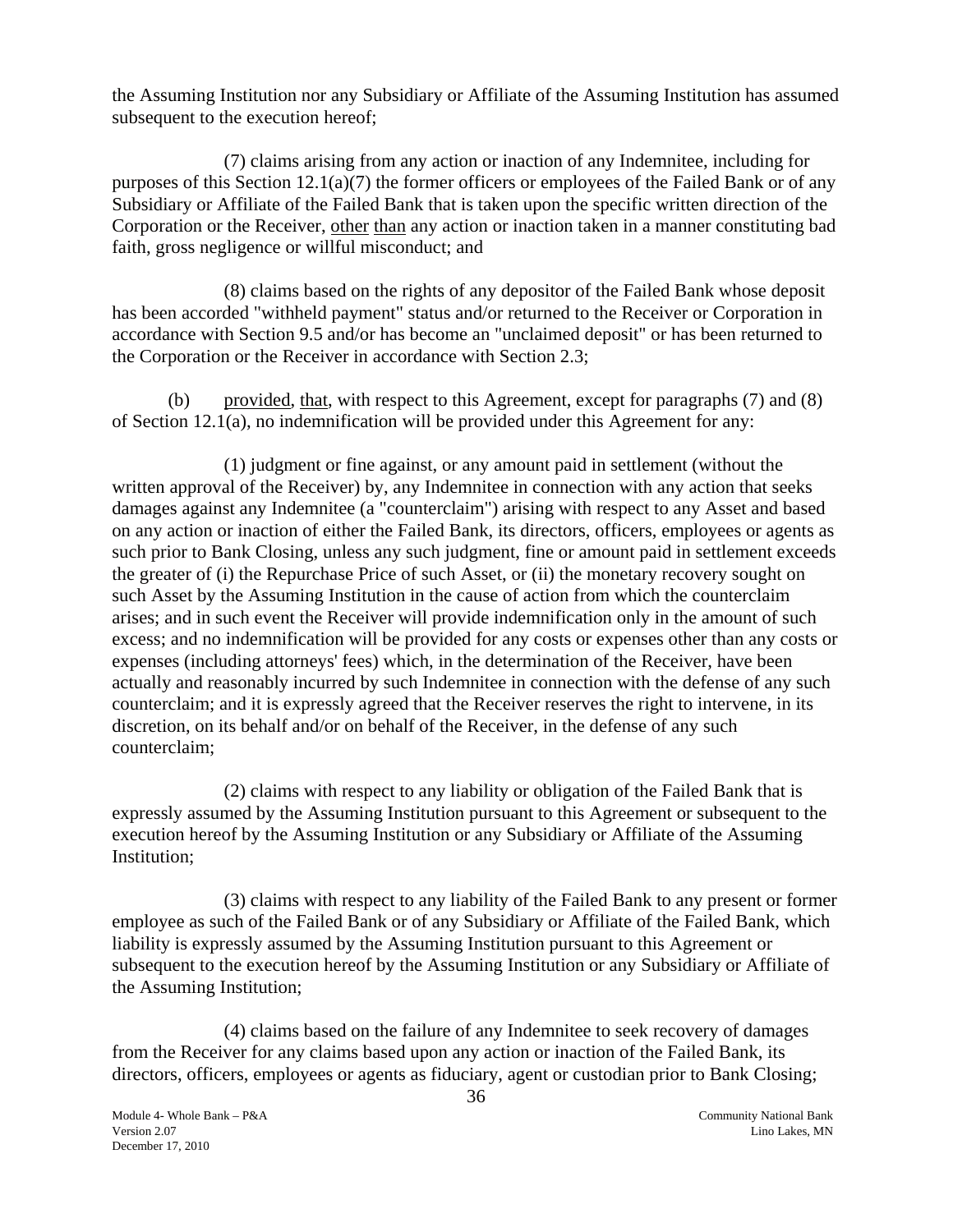(5) claims based on any violation or alleged violation by any Indemnitee of the antitrust, branching, banking or bank holding company or securities laws of the United States of America or any State thereof;

(6) claims based on the rights of any present or former creditor, customer, or supplier as such of the Assuming Institution or any Subsidiary or Affiliate of the Assuming Institution;

(7) claims based on the rights of any present or former shareholder as such of the Assuming Institution or any Subsidiary or Affiliate of the Assuming Institution regardless of whether any such present or former shareholder is also a present or former shareholder of the Failed Bank;

(8) claims, if the Receiver determines that the effect of providing such indemnification would be to (i) expand or alter the provisions of any warranty or disclaimer thereof provided in Section 3.3 or any other provision of this Agreement, or (ii) create any warranty not expressly provided under this Agreement;

(9) claims which could have been enforced against any Indemnitee had the Assuming Institution not entered into this Agreement;

(10) claims based on any liability for taxes or fees assessed with respect to the consummation of the transactions contemplated by this Agreement, including without limitation any subsequent transfer of any Assets or Liabilities Assumed to any Subsidiary or Affiliate of the Assuming Institution;

(11) except as expressly provided in this Article XII, claims based on any action or inaction of any Indemnitee, and nothing in this Agreement shall be construed to provide indemnification for (i) the Failed Bank, (ii) any Subsidiary or Affiliate of the Failed Bank, or (iii) any present or former director, officer, employee or agent of the Failed Bank or its Subsidiaries or Affiliates; provided, that the Receiver, in its discretion, may provide indemnification hereunder for any present or former director, officer, employee or agent of the Failed Bank or its Subsidiaries or Affiliates who is also or becomes a director, officer, employee or agent of the Assuming Institution or its Subsidiaries or Affiliates;

(12) claims or actions which constitute a breach by the Assuming Institution of the representations and warranties contained in Article XI;

(13) claims arising out of or relating to the condition of or generated by an Asset arising from or relating to the presence, storage or release of any hazardous or toxic substance, or any pollutant or contaminant, or condition of such Asset which violate any applicable Federal, State or local law or regulation concerning environmental protection; and

(14) claims based on, related to or arising from any asset, including a loan, acquired or liability assumed by the Assuming Institution, other than pursuant to this Agreement.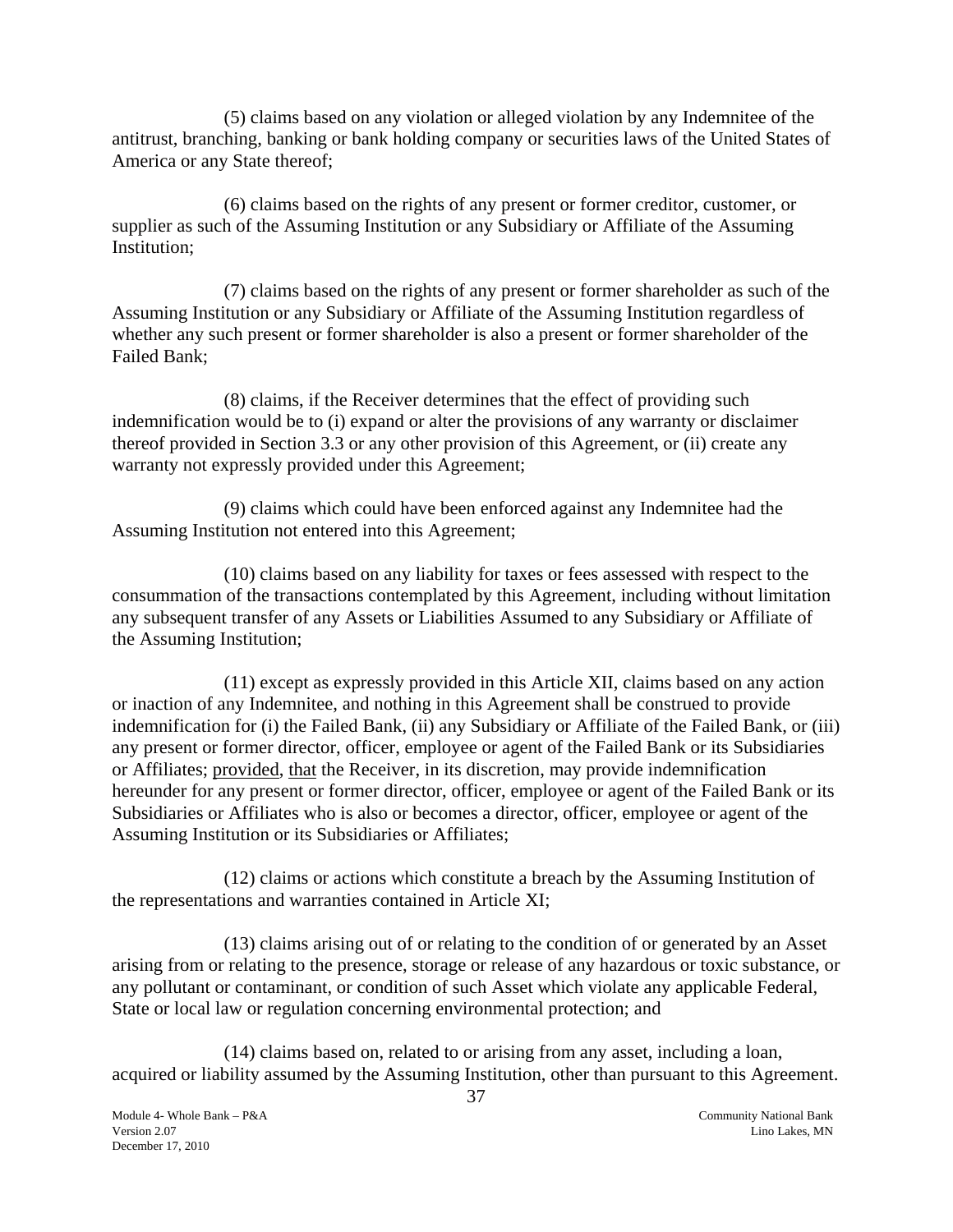<span id="page-41-0"></span> **12.2 Conditions Precedent to Indemnification**. It shall be a condition precedent to the obligation of the Receiver to indemnify any Person pursuant to this Article XII that such Person shall, with respect to any claim made or threatened against such Person for which such Person is or may be entitled to indemnification hereunder:

(a) give written notice to the Regional Counsel (Litigation Branch) of the Corporation in the manner and at the address provided in Section 13.7 of such claim as soon as practicable after such claim is made or threatened; provided, that notice must be given on or before the date which is six (6) years from the date of this Agreement;

(b) provide to the Receiver such information and cooperation with respect to such claim as the Receiver may reasonably require;

(c) cooperate and take all steps, as the Receiver may reasonably require, to preserve and protect any defense to such claim;

(d) in the event suit is brought with respect to such claim, upon reasonable prior notice, afford to the Receiver the right, which the Receiver may exercise in its sole discretion, to conduct the investigation, control the defense and effect settlement of such claim, including without limitation the right to designate counsel and to control all negotiations, litigation, arbitration, settlements, compromises and appeals of any such claim, all of which shall be at the expense of the Receiver; provided, that the Receiver shall have notified the Person claiming indemnification in writing that such claim is a claim with respect to which the Person claiming indemnification is entitled to indemnification under this Article XII;

(e) not incur any costs or expenses in connection with any response or suit with respect to such claim, unless such costs or expenses were incurred upon the written direction of the Receiver; provided, that the Receiver shall not be obligated to reimburse the amount of any such costs or expenses unless such costs or expenses were incurred upon the written direction of the Receiver;

(f) not release or settle such claim or make any payment or admission with respect thereto, unless the Receiver consents in writing thereto, which consent shall not be unreasonably withheld; provided, that the Receiver shall not be obligated to reimburse the amount of any such settlement or payment unless such settlement or payment was effected upon the written direction of the Receiver; and

(g) take reasonable action as the Receiver may request in writing as necessary to preserve, protect or enforce the rights of the indemnified Person against any Primary Indemnitor.

**12.3 No Additional Warranty**. Nothing in this Article XII shall be construed or deemed to (i) expand or otherwise alter any warranty or disclaimer thereof provided under Section 3.3 or any other provision of this Agreement with respect to, among other matters, the title, value, collectibility, genuineness, enforceability or condition of any (x) Asset, or (y) asset of the Failed Bank purchased by the Assuming Institution subsequent to the execution of this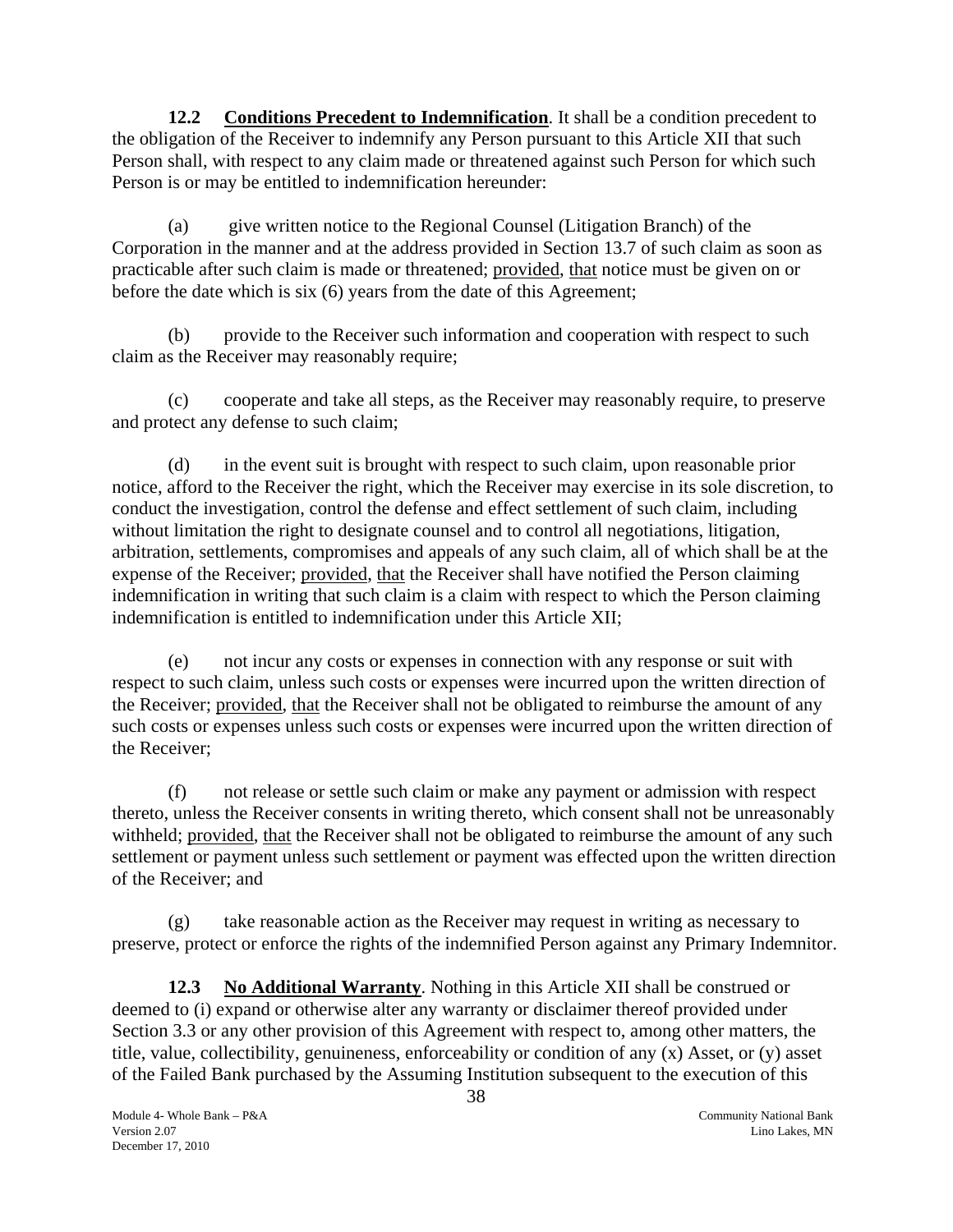<span id="page-42-0"></span>Agreement by the Assuming Institution or any Subsidiary or Affiliate of the Assuming Institution, or (ii) create any warranty not expressly provided under this Agreement with respect thereto.

**12.4 Indemnification of Receiver and Corporation**. From and after Bank Closing, the Assuming Institution agrees to indemnify and hold harmless the Corporation and the Receiver and their respective directors, officers, employees and agents from and against any and all costs, losses, liabilities, expenses (including attorneys' fees), judgments, fines and amounts paid in settlement actually and reasonably incurred in connection with any of the following:

(a) claims based on any and all liabilities or obligations of the Failed Bank assumed by the Assuming Institution pursuant to this Agreement or subsequent to the execution hereof by the Assuming Institution or any Subsidiary or Affiliate of the Assuming Institution, whether or not any such liabilities subsequently are sold and/or transferred, other than any claim based upon any action or inaction of any Indemnitee as provided in paragraph (7) or (8) of Section 12.1(a); and

(b) claims based on any act or omission of any Indemnitee (including but not limited to claims of any Person claiming any right or title by or through the Assuming Institution with respect to Assets transferred to the Receiver pursuant to Section 3.4 or 3.6), other than any action or inaction of any Indemnitee as provided in paragraph (7) or (8) of Section 12.1(a).

**12.5 Obligations Supplemental**. The obligations of the Receiver, and the Corporation as guarantor in accordance with Section 12.7, to provide indemnification under this Article XII are to supplement any amount payable by any Primary Indemnitor to the Person indemnified under this Article XII. Consistent with that intent, the Receiver agrees only to make payments pursuant to such indemnification to the extent not payable by a Primary Indemnitor. If the aggregate amount of payments by the Receiver, or the Corporation as guarantor in accordance with Section 12.7, and all Primary Indemnitors with respect to any item of indemnification under this Article XII exceeds the amount payable with respect to such item, such Person being indemnified shall notify the Receiver thereof and, upon the request of the Receiver, shall promptly pay to the Receiver, or the Corporation as appropriate, the amount of the Receiver's (or Corporation's) payments to the extent of such excess.

**12.6 Criminal Claims**. Notwithstanding any provision of this Article XII to the contrary, in the event that any Person being indemnified under this Article XII shall become involved in any criminal action, suit or proceeding, whether judicial, administrative or investigative, the Receiver shall have no obligation hereunder to indemnify such Person for liability with respect to any criminal act or to the extent any costs or expenses are attributable to the defense against the allegation of any criminal act, unless (i) the Person is successful on the merits or otherwise in the defense against any such action, suit or proceeding, or (ii) such action, suit or proceeding is terminated without the imposition of liability on such Person.

**12.7 Limited Guaranty of the Corporation.** The Corporation hereby guarantees performance of the Receiver's obligation to indemnify the Assuming Institution as set forth in this Article XII. It is a condition to the Corporation's obligation hereunder that the Assuming Institution shall comply in all respects with the applicable provisions of this Article XII. The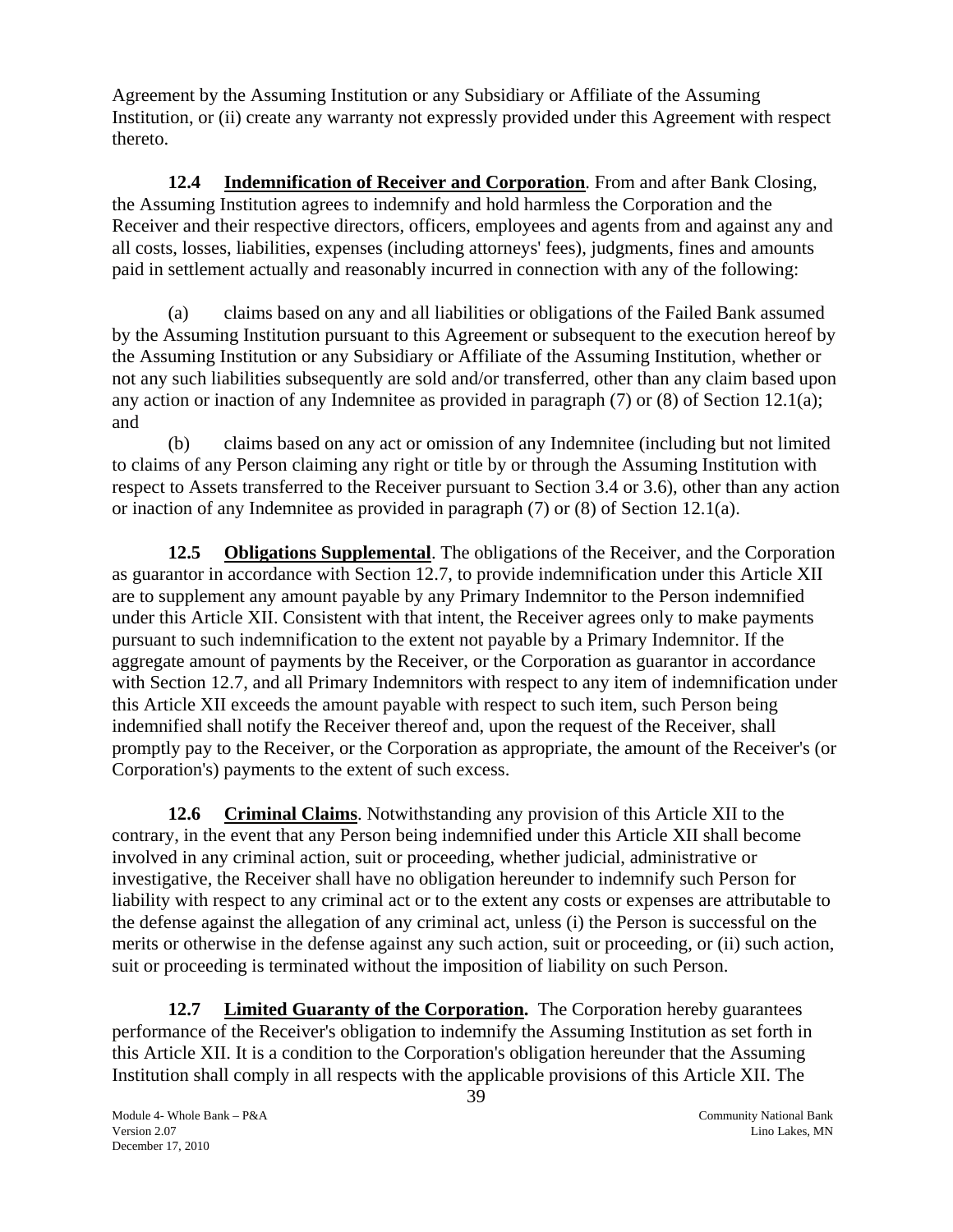<span id="page-43-0"></span>Corporation shall be liable hereunder only for such amounts, if any, as the Receiver is obligated to pay under the terms of this Article XII but shall fail to pay. Except as otherwise provided above in this Section 12.7, nothing in this Article XII is intended or shall be construed to create any liability or obligation on the part of the Corporation, the United States of America or any department or agency thereof under or with respect to this Article XII, or any provision hereof, it being the intention of the parties hereto that the obligations undertaken by the Receiver under this Article XII are the sole and exclusive responsibility of the Receiver and no other Person or entity.

**12.8 Subrogation.** Upon payment by the Receiver, or the Corporation as guarantor in accordance with Section 12.7, to any Indemnitee for any claims indemnified by the Receiver under this Article XII, the Receiver, or the Corporation as appropriate, shall become subrogated to all rights of the Indemnitee against any other Person to the extent of such payment.

## **ARTICLE XIII MISCELLANEOUS**

**13.1 Entire Agreement**. This Agreement embodies the entire agreement of the parties hereto in relation to the subject matter herein and supersedes all prior understandings or agreements, oral or written, between the parties.

**13.2 Headings**. The headings and subheadings of the Table of Contents, Articles and Sections contained in this Agreement, except the terms identified for definition in Article I and elsewhere in this Agreement, are inserted for convenience only and shall not affect the meaning or interpretation of this Agreement or any provision hereof.

**13.3 Counterparts**. This Agreement may be executed in any number of counterparts and by the duly authorized representative of a different party hereto on separate counterparts, each of which when so executed shall be deemed to be an original and all of which when taken together shall constitute one and the same Agreement.

**13.4 GOVERNING LAW**. THIS AGREEMENT AND THE RIGHTS AND OBLIGATIONS HEREUNDER SHALL BE GOVERNED BY AND CONSTRUED IN ACCORDANCE WITH THE FEDERAL LAW OF THE UNITED STATES OF AMERICA, AND IN THE ABSENCE OF CONTROLLING FEDERAL LAW, IN ACCORDANCE WITH THE LAWS OF THE STATE IN WHICH THE MAIN OFFICE OF THE FAILED BANK IS LOCATED.

**13.5 Successors**. All terms and conditions of this Agreement shall be binding on the successors and assigns of the Receiver, the Corporation and the Assuming Institution. Except as otherwise specifically provided in this Agreement, nothing expressed or referred to in this Agreement is intended or shall be construed to give any Person other than the Receiver, the Corporation and the Assuming Institution any legal or equitable right, remedy or claim under or with respect to this Agreement or any provisions contained herein, it being the intention of the

Module 4- Whole Bank – P&A Community National Bank Version 2.07 Lino Lakes, MN December 17, 2010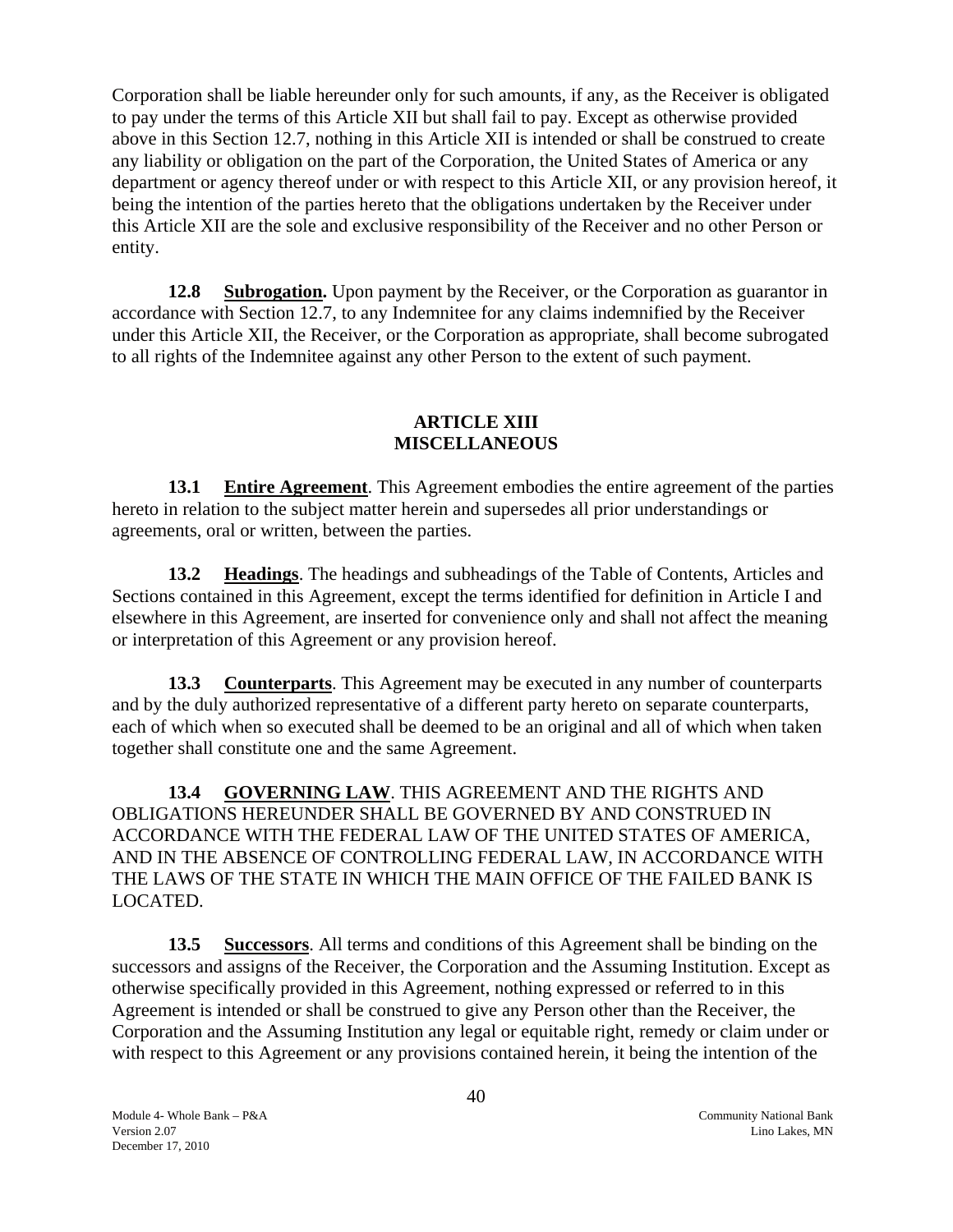parties hereto that this Agreement, the obligations and statements of responsibilities hereunder, and all other conditions and provisions hereof are for the sole and exclusive benefit of the Receiver, the Corporation and the Assuming Institution and for the benefit of no other Person.

13.6 Modification; Assignment. No amendment or other modification, rescission, release, or assignment of any part of this Agreement shall be effective except pursuant to a written agreement subscribed by the duly authorized representatives of the parties hereto.

13.7 Notice. Any notice, request, demand, consent, approval or other communication to any party hereto shall be effective when received and shall be given in writing, and delivered in person against receipt therefore, or sent by certified mail, postage prepaid, courier service, telex, facsimile transmission or email to such party (with copies as indicated below) at its address set forth below or at such other address as it shall hereafter furnish in writing to the other parties. All such notices and other communications shall be deemed given on the date received by the addressee.

#### **Assuming Institution**

Farmers & Merchants Savings Bank  $4000$   $1<sup>st</sup>$  Ave. NE Cedar Rapids, IA 52402

Attention: Michael Dunn, President

#### Receiver and Corporation

Federal Deposit Insurance Corporation, Receiver of COMMUNITY NATIONAL BANK Attention: Settlement Agent 200 N. Maringale RD Schaumburg, IL 60173

In addition, with respect to notices under Article 4.6: cc: Resolutions and Closings Manager, ORE Department

In addition, with respect to notice under Article XII: cc: Regional Counsel (Litigation Branch) 1601 Bryan Street, Suite 1700 Dallas, Texas 75201

13.8 Manner of Payment. All payments due under this Agreement shall be in lawful money of the United States of America in immediately available funds as each party hereto may

Module 4- Whole Bank – P&A Community National Bank Version 2.07 Lino Lakes, MN December 17,2010

41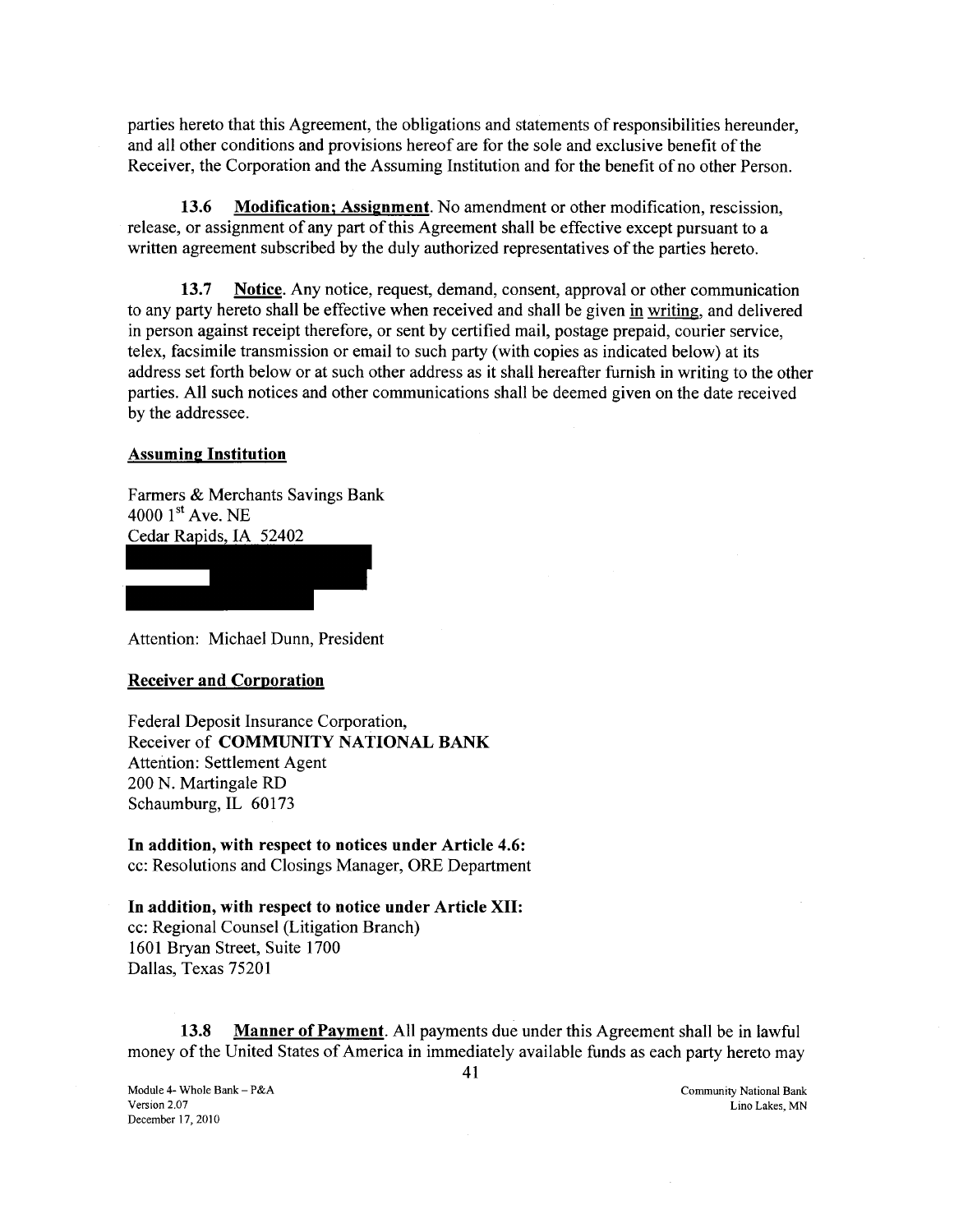<span id="page-45-0"></span>specify to the other parties; provided, that in the event the Receiver or the Corporation is obligated to make any payment hereunder in the amount of \$25,000.00 or less, such payment may be made by check.

**13.9 Costs, Fees and Expenses**. Except as otherwise specifically provided herein, each party hereto agrees to pay all costs, fees and expenses which it has incurred in connection with or incidental to the matters contained in this Agreement, including without limitation any fees and disbursements to its accountants and counsel; provided, that the Assuming Institution shall pay all fees, costs and expenses (other than attorneys' fees incurred by the Receiver) incurred in connection with the transfer to it of any Assets or Liabilities Assumed hereunder or in accordance herewith.

**13.10 Waiver**. Each of the Receiver, the Corporation and the Assuming Institution may waive its respective rights, powers or privileges under this Agreement; provided, that such waiver shall be in writing; and further provided, that no failure or delay on the part of the Receiver, the Corporation or the Assuming Institution to exercise any right, power or privilege under this Agreement shall operate as a waiver thereof, nor will any single or partial exercise of any right, power or privilege under this Agreement preclude any other or further exercise thereof or the exercise of any other right, power or privilege by the Receiver, the Corporation, or the Assuming Institution under this Agreement, nor will any such waiver operate or be construed as a future waiver of such right, power or privilege under this Agreement.

**13.11 Severability**. If any provision of this Agreement is declared invalid or unenforceable, then, to the extent possible, all of the remaining provisions of this Agreement shall remain in full force and effect and shall be binding upon the parties hereto.

**13.12 Term of Agreement**. This Agreement shall continue in full force and effect until the sixth (6th) anniversary of Bank Closing; provided, that the provisions of Section 6.3 and 6.4 shall survive the expiration of the term of this Agreement. Provided, however, the receivership of the Failed Bank may be terminated prior to the expiration of the term of this Agreement; in such event, the guaranty of the Corporation, as provided in and in accordance with the provisions of Section 12.7 shall be in effect for the remainder of the term. Expiration of the term of this Agreement shall not affect any claim or liability of any party with respect to any (i) amount which is owing at the time of such expiration, regardless of when such amount becomes payable, and (ii) breach of this Agreement occurring prior to such expiration, regardless of when such breach is discovered.

**13.13 Survival of Covenants, Etc.** The covenants, representations, and warranties in this Agreement shall survive the execution of this Agreement and the consummation of the transactions contemplated hereunder.

## **[Signature Page Follows]**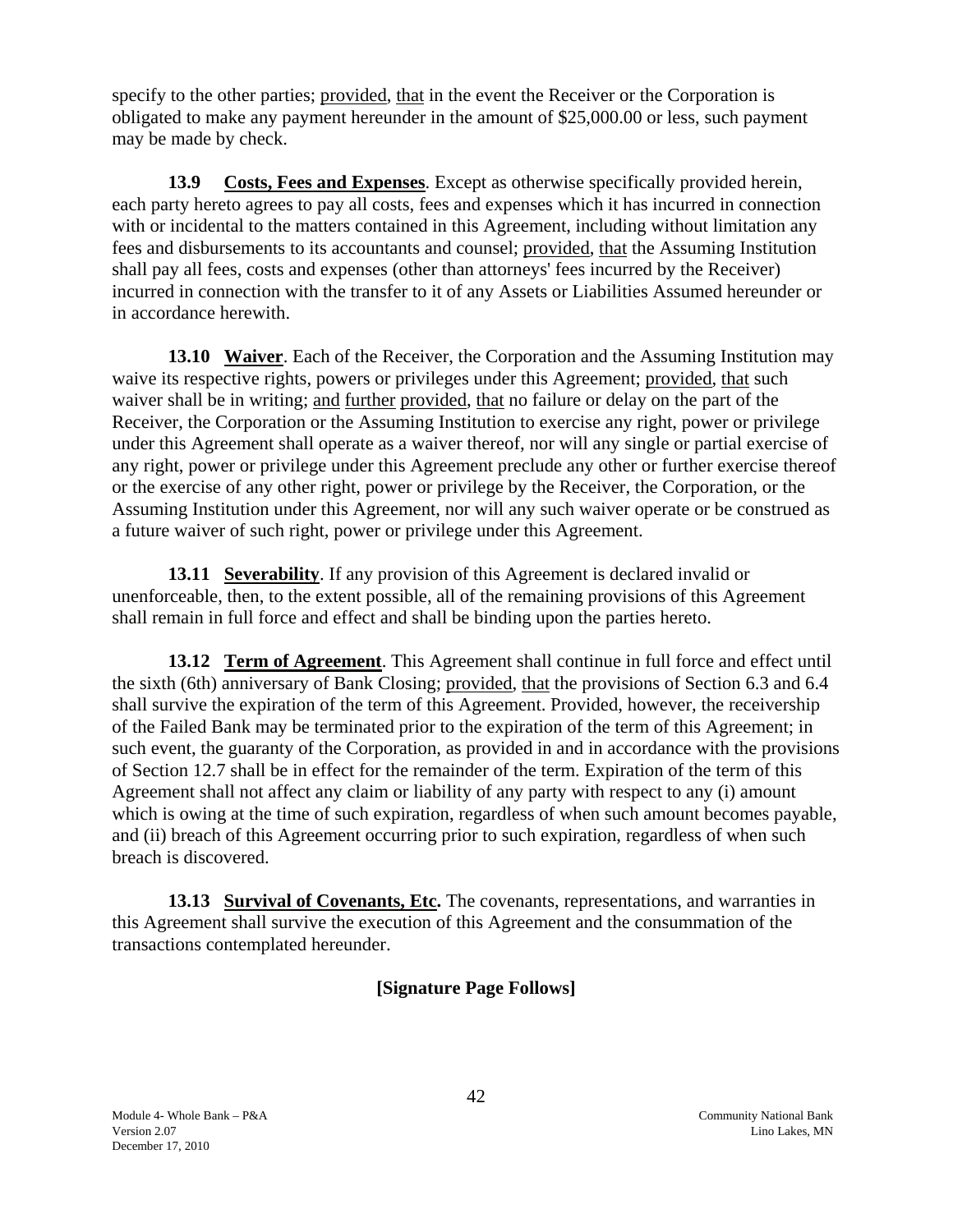IN WITNESS WHEREOF, the parties hereto have caused this Agreement to be executed by their duly authorized representatives as of the date first above written.

| Redacted            | FEDERAL DEPOSIT INSURANCE CORPORATION,<br>RECEIVER OF COMMUNITY NATIONAL BANK,<br>LINO LAKES, MINNESOTA<br>Redacted<br>BY:<br>NAME: Roger D. Johnson<br>TITLE: Receiver-In-Charge |
|---------------------|-----------------------------------------------------------------------------------------------------------------------------------------------------------------------------------|
| Redacted            | FEDERAL DEPOSIT INSURANCE CORPORATION<br>Redacted<br>BY:<br>NAME: Roger D. Johnson<br>TITLE: Attorney In Fact                                                                     |
| Attest:<br>Redacted | <b>FARMERS &amp; MERCHANTS SAVINGS BANK</b><br>Redacted<br>BY:<br>MICHAEL<br>PRESIDENT<br>NAME:<br>PRESIT<br>TITLE:                                                               |

Module 4- Whole Bank – P&A Community National Bank<br>
Version 2.07 Line Lakes, MN Line Lakes, MN Line Lakes, MN Line Lakes, MN Line Lakes, MN Line Lakes, MN Line Lakes, MN Line Lakes, MN Line Lakes, MN Line Lakes, MN Line La December 17, 2010

Lino Lakes, MN

43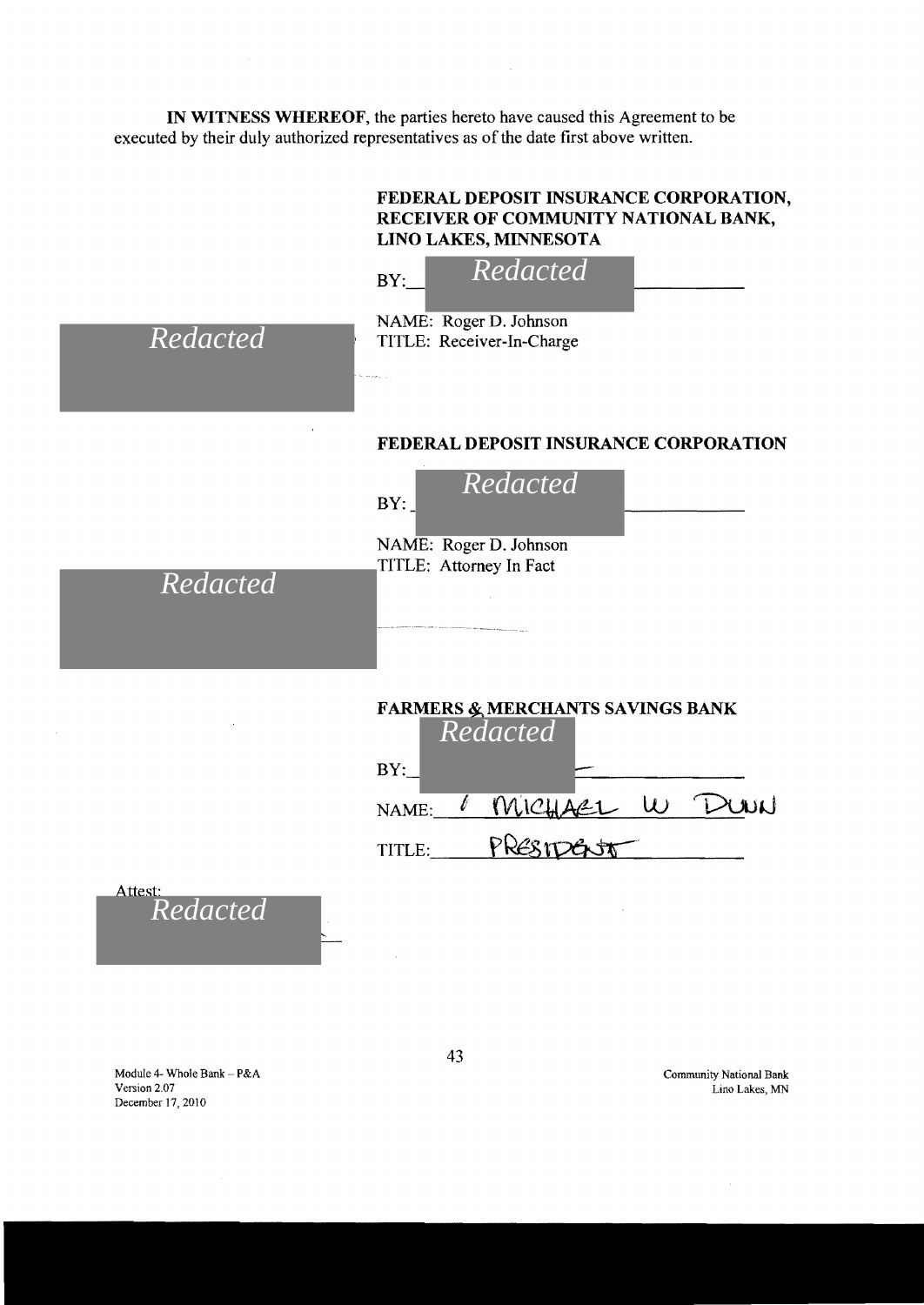## <span id="page-47-0"></span>**SCHEDULE 2.1(a) – Excluded Deposit Liability Accounts**

# **Accounts Excluded from P&A Transaction**

## **Community National Bank Lino Lakes, MN**

The bank has no deposits associated with the Depository Organization (DO) Cede & Co as Nominee for DTC. The DO accounts do not pass to the Assuming Bank and are excluded from the transaction as described in section 2.1 of the P&A Agreement. This schedule will be updated post closing with data as of the Bank Closing date.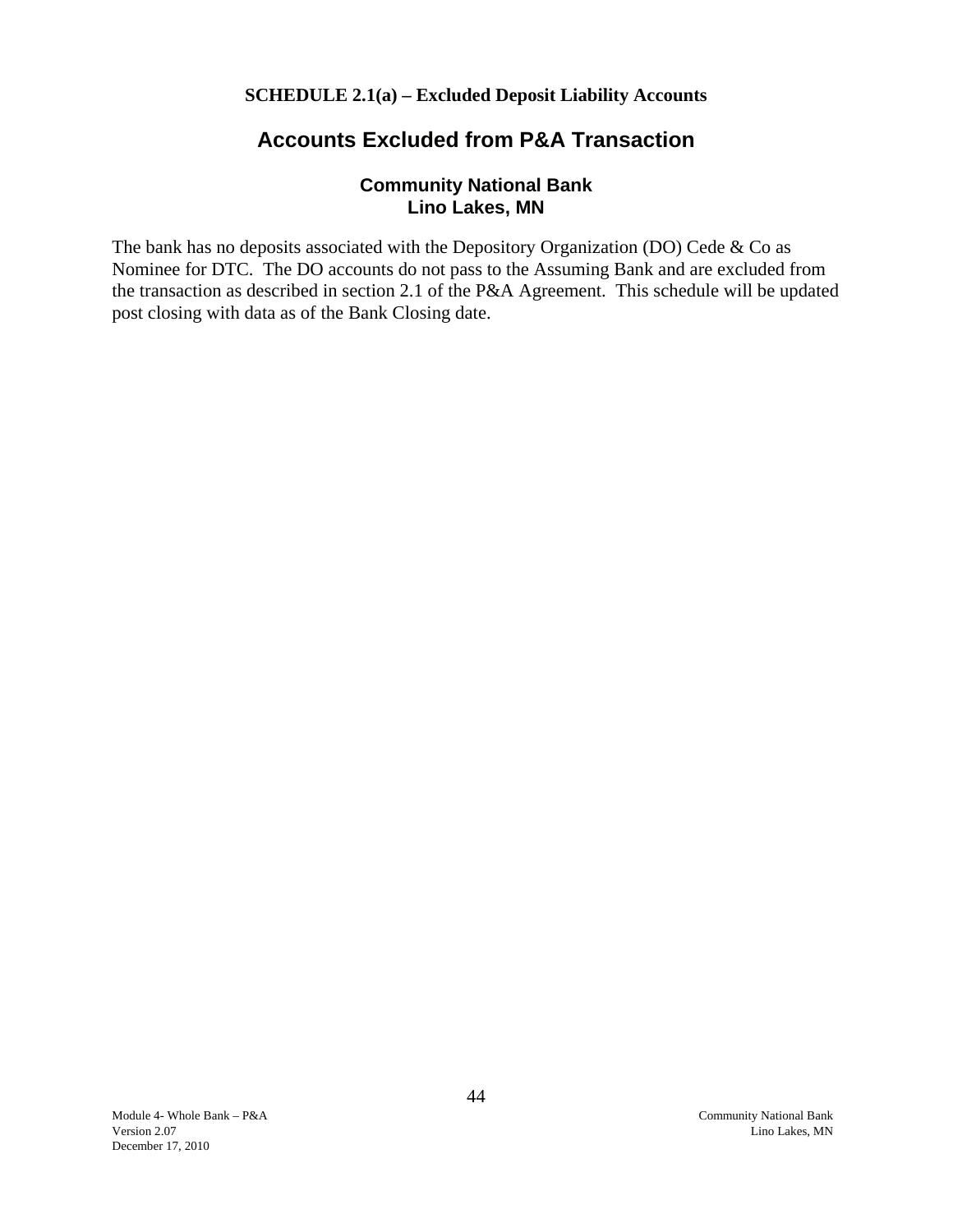# **SCHEDULE 3.2 - Purchase Price of Assets or assets**

| (a)               | cash and receivables from depository<br>institutions, including cash items in the<br>process of collection, plus<br>interest thereon: | <b>Book Value</b>               |
|-------------------|---------------------------------------------------------------------------------------------------------------------------------------|---------------------------------|
| (b)               | securities (exclusive of the capital stock of<br>Acquired Subsidiaries), plus interest<br>thereon:                                    | As provided in Section 3.2(b)   |
| (c)               | federal funds sold and repurchase<br>agreements, if any, including interest<br>thereon:                                               | <b>Book Value</b>               |
| (d)               | Loans:                                                                                                                                | <b>Book Value</b>               |
| (e)               | <b>Other Real Estate</b>                                                                                                              |                                 |
| (f)               | credit card business, if any:                                                                                                         | <b>Book Value</b>               |
| (g)               | Safe Deposit Boxes and related business,<br>safekeeping business and trust business, if<br>any:                                       | <b>Book Value</b>               |
| (h)               | boats, motor vehicles, aircraft, trailers, fire<br>arms, and repossessed collateral                                                   | <b>Book Value</b>               |
| (i)               | Records and other documents:                                                                                                          | <b>Book Value</b>               |
| (j)               | capital stock of any Acquired Subsidiaries<br>and FRB stock and FHLB stock:                                                           | <b>Book Value</b>               |
| $\left( k\right)$ | amounts owed to the Failed Bank by any<br><b>Acquired Subsidiary:</b>                                                                 | <b>Book Value</b>               |
| (1)               | assets securing Deposits of public money,<br>to the extent not otherwise purchased<br>hereunder:                                      | <b>Book Value</b>               |
| (m)               | Overdrafts of customers:                                                                                                              | <b>Book Value</b>               |
| (n)               | rights, if any, with respect to Qualified<br>45                                                                                       | As provided in Section $3.2(c)$ |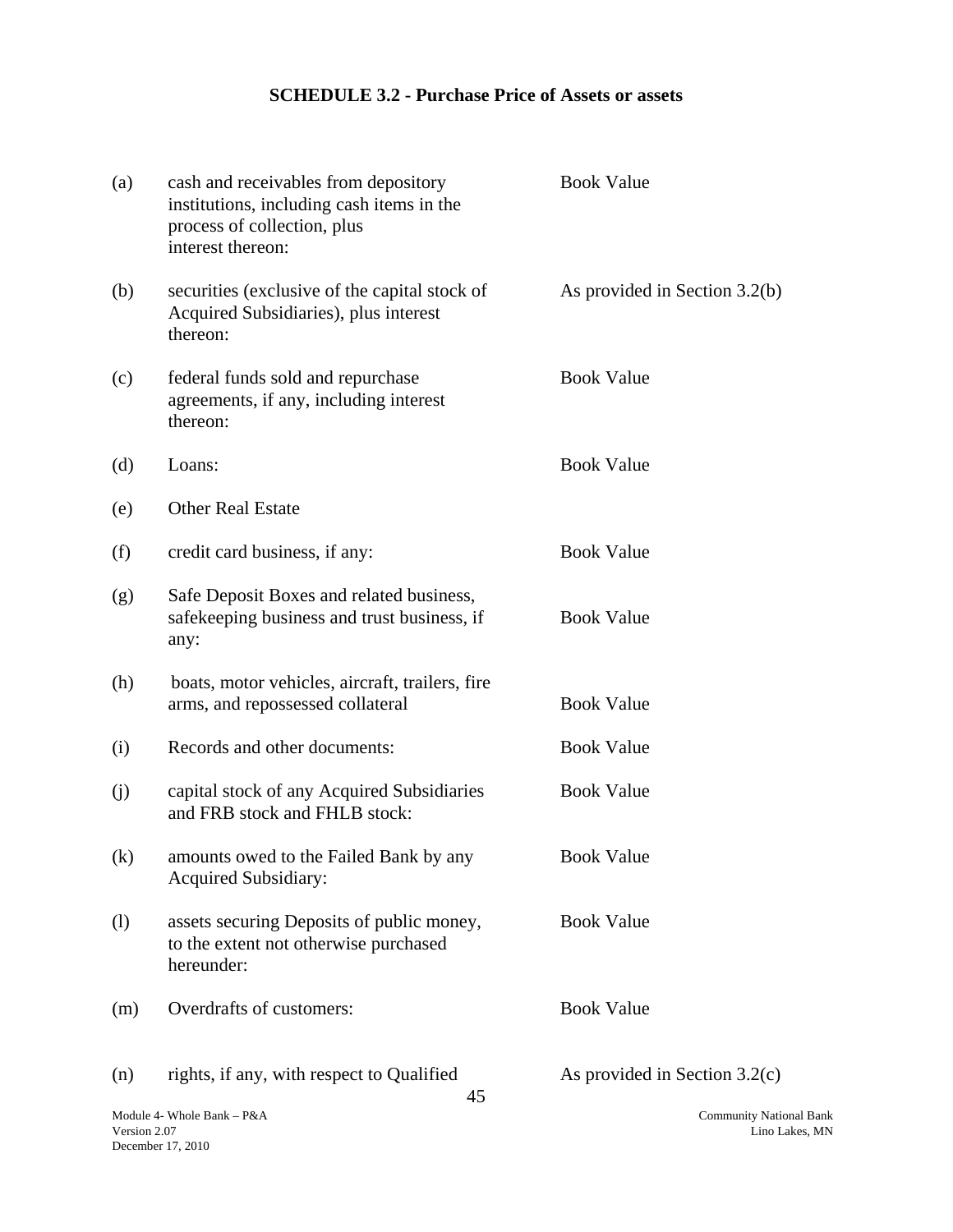Financial Contracts.

| (0) | rights of the Failed Bank to provide<br>mortgage servicing for others and to have<br>mortgage servicing provided to the Failed<br>Bank by others and related contracts. | <b>Book Value</b> |
|-----|-------------------------------------------------------------------------------------------------------------------------------------------------------------------------|-------------------|
| (p) | <b>Personal Computers</b>                                                                                                                                               | Fair Market Value |

## **assets subject to an option to purchase:**

| (a) | <b>Bank Premises:</b>    | Fair Market Value |
|-----|--------------------------|-------------------|
| (b) | Furniture and Equipment: | Fair Market Value |
| (c) | Fixtures:                | Fair Market Value |
| (d) | Other Equipment:         | Fair Market Value |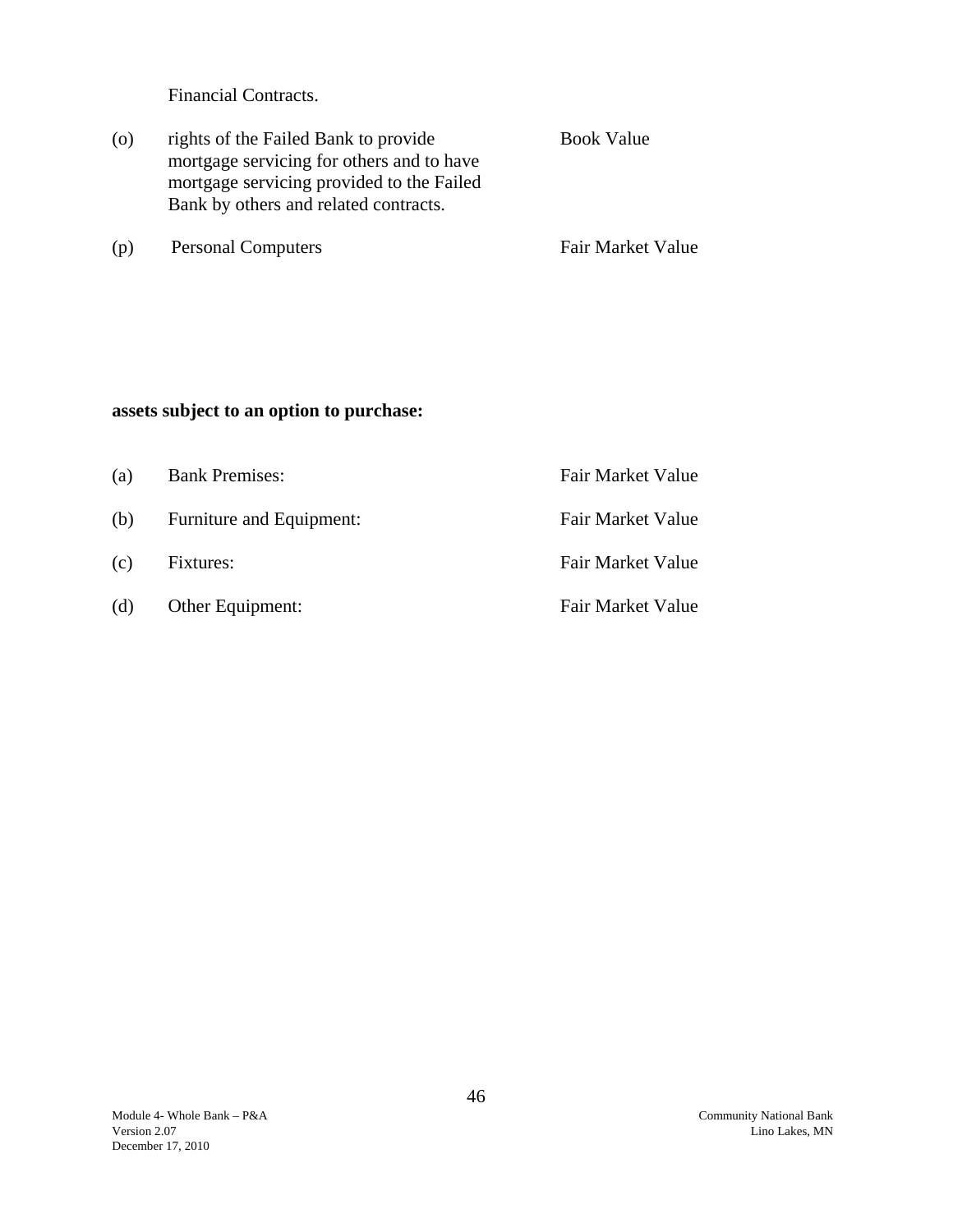## SCHEDULE 3.5(1) - Excluded Securities

COMMUNITY NATIONAL BANK SECURITES PORTFOLtO

| <b>FDIC</b>     |              |                        |          |               | <b>ORIGINAL</b> |                   |                 |                  |
|-----------------|--------------|------------------------|----------|---------------|-----------------|-------------------|-----------------|------------------|
| <b>RETAINED</b> |              |                        | ORIGINAL | <b>COUPON</b> | <b>ISSUE</b>    | <b>MATURITY</b>   |                 |                  |
| Y/N             | <b>CUSIP</b> | ASSET NAME/DESCRIPTION | FACEJPAR | <b>RATE</b>   | <b>DATE</b>     | DATE              | <b>FTID PRC</b> | <b>IPRC DATE</b> |
|                 | ------------ | --------               |          |               |                 | <b>STATISTICS</b> |                 |                  |
|                 |              |                        |          |               |                 |                   |                 |                  |

 $\sim 10^7$ 

 $\mathcal{L}$ 

 $\sim$ 

Community National Bank<br>Lino Lakes, MN

 $\sim$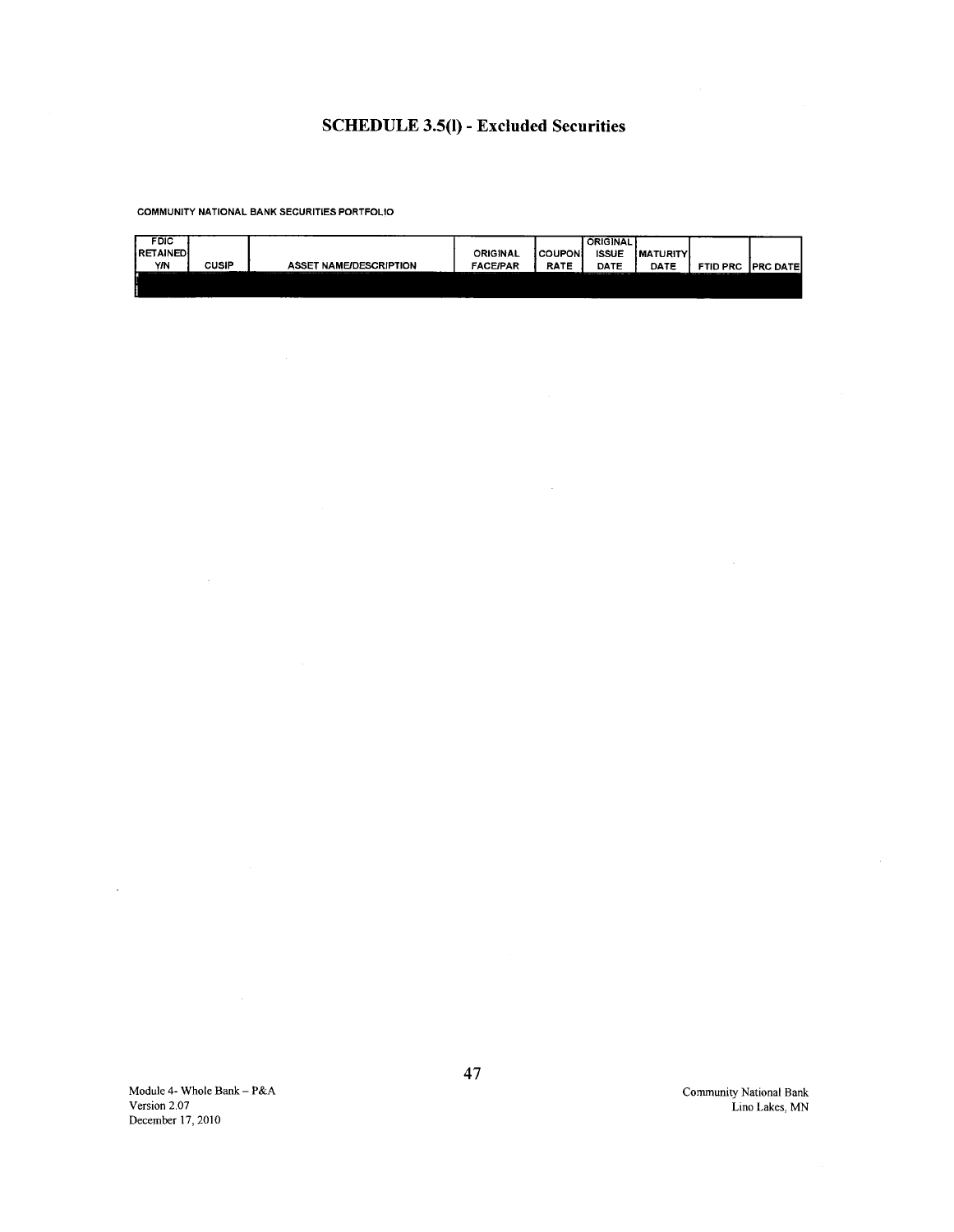# $SCHEDULE 3.5(m) - Excluded$  Loans

|          |                                             | ∟oan           | Charged-Off |
|----------|---------------------------------------------|----------------|-------------|
| Loan No. | Name<br>the contract of the contract of the | <b>Balance</b> | Balance     |

Module 4- Whole Bank - P&A<br>Version 2.07 Version 2.07 Lino Lakes, MN December 17, 2010

 $\hat{\mathcal{A}}$ 

 $\epsilon$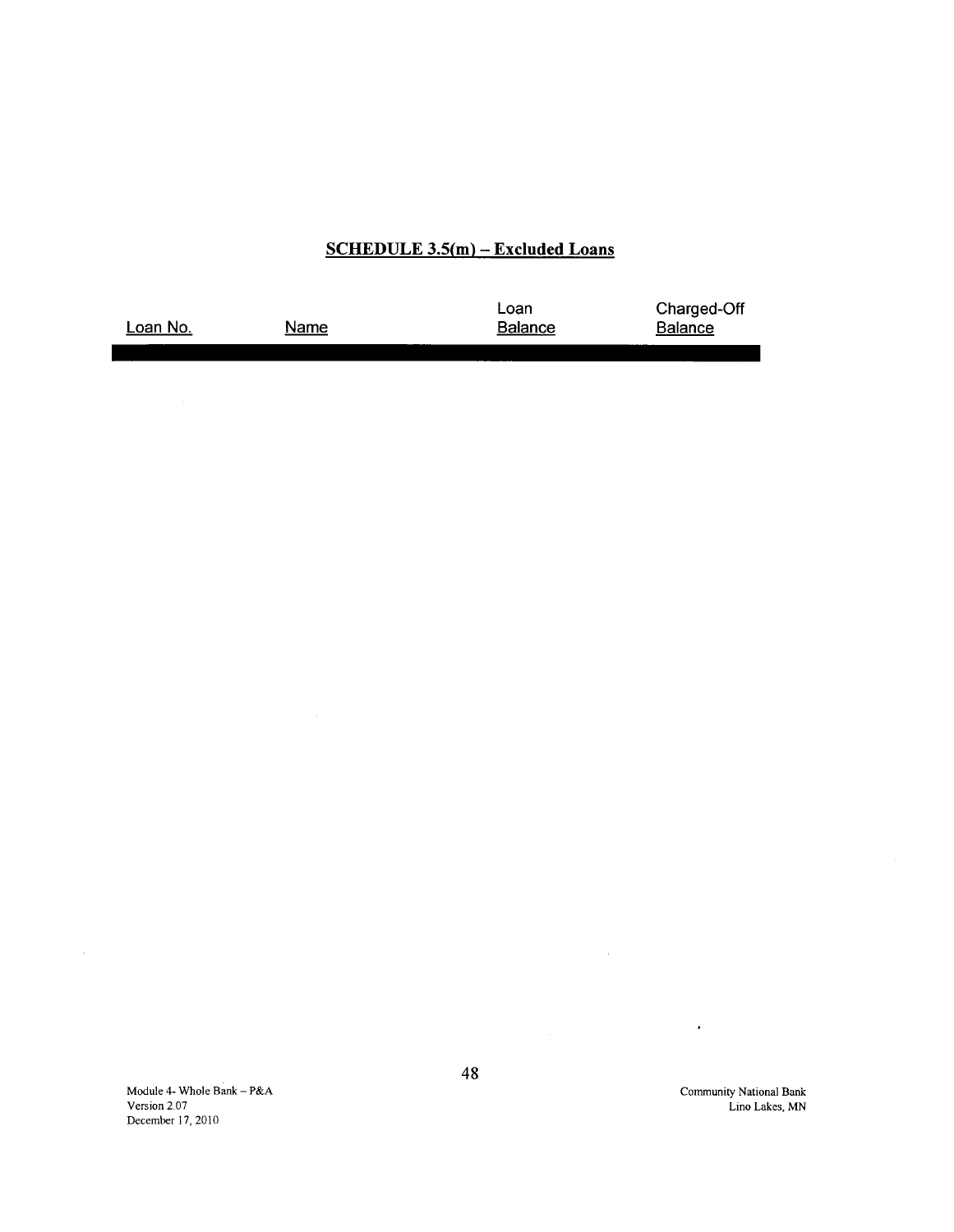<span id="page-52-0"></span>

FDIC\_Acquirer\_Data\_Retention\_Catalog\_v20

Module 4- Whole Bank – P&A Community National Bank Version 2.07 Lino Lakes, MN December 17, 2010

49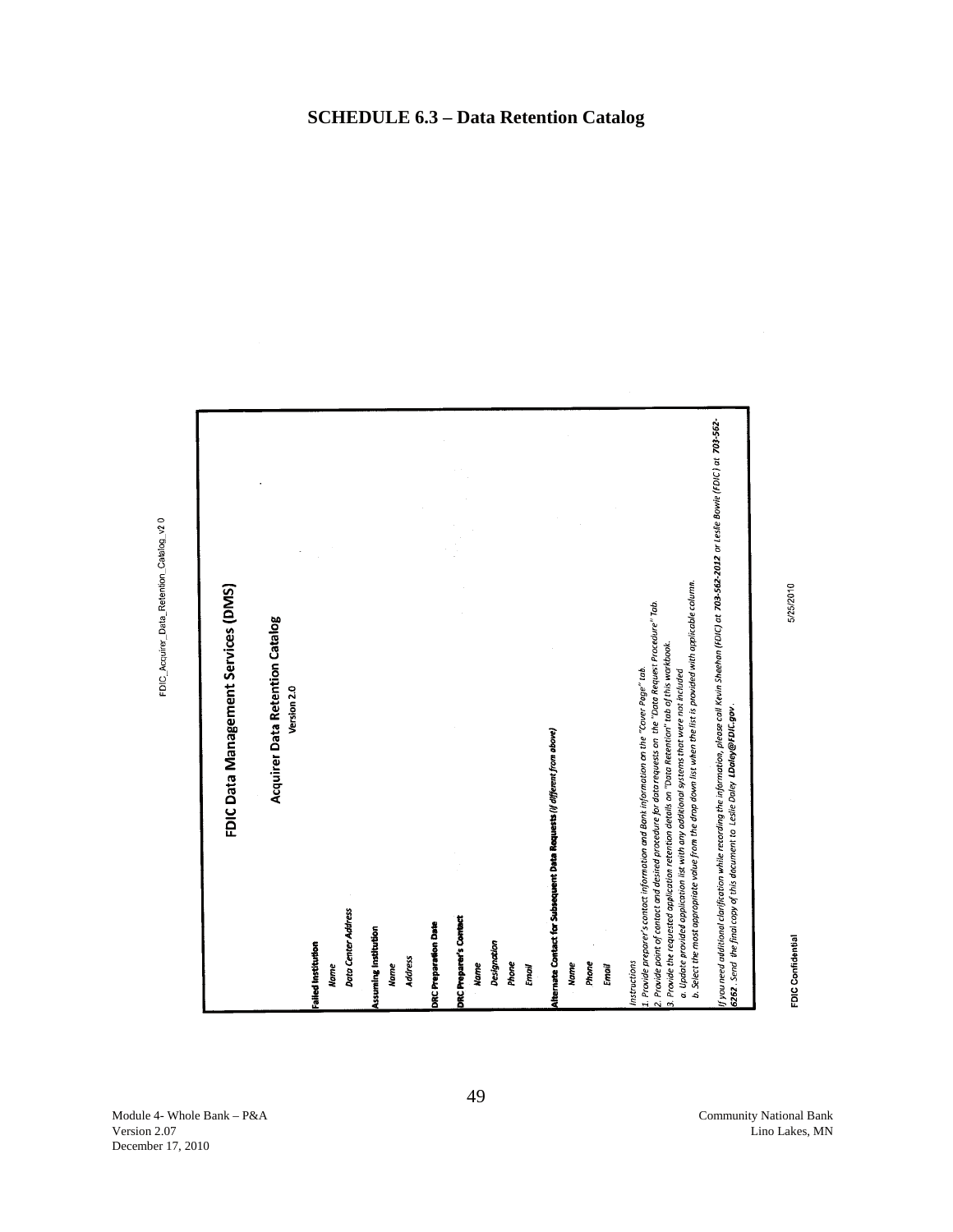

Module 4- Whole Bank – P&A Community National Bank December 17, 2010

Lino Lakes, MN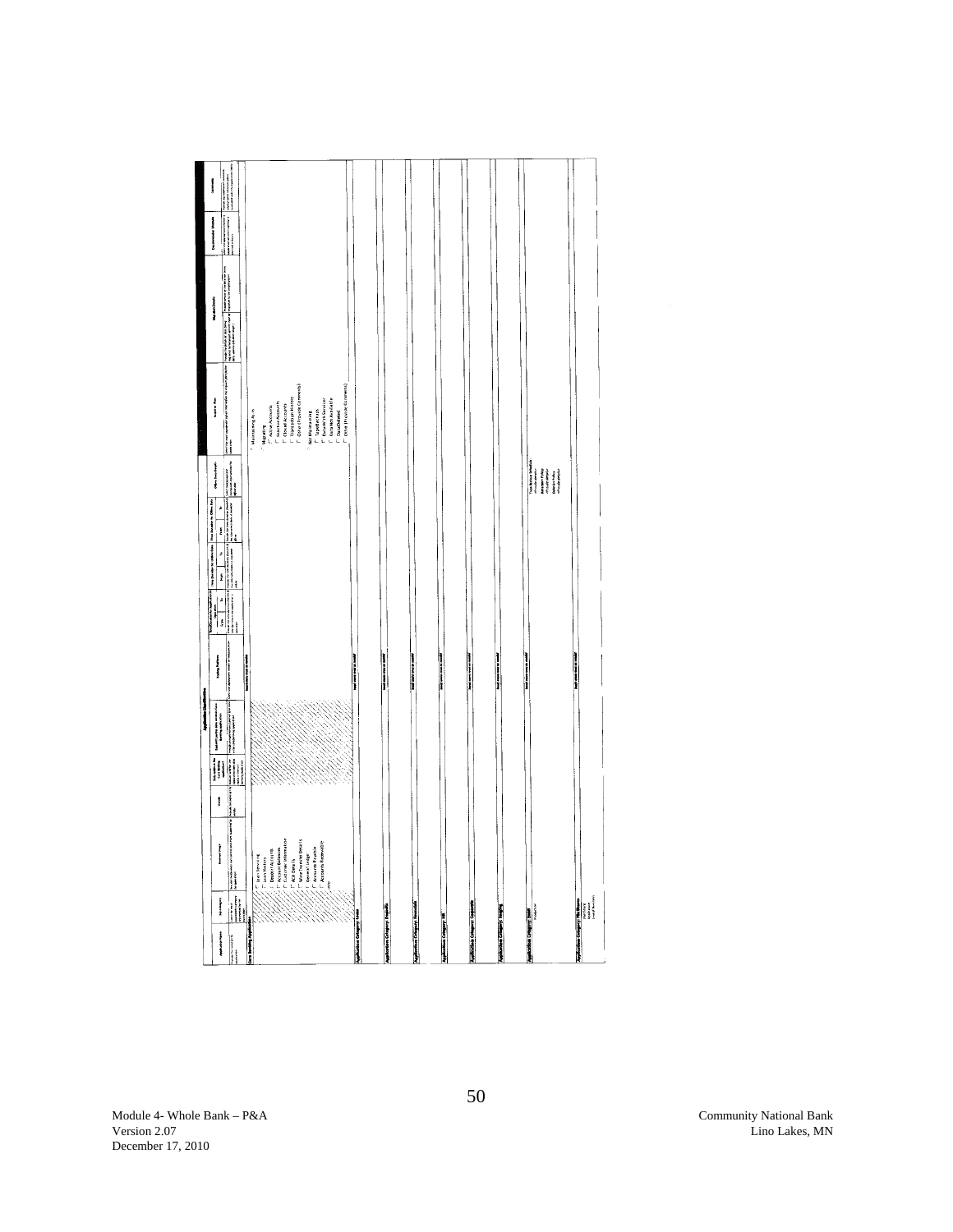# **Schedule 7 Exhibit to P&A Agreement Revised 12/08/10**

# **Accounts Excluded from Calculation of Deposit Franchise Bid Premium**

## **Community National Bank Lino Lakes, MN**

The accounts identified below will pass to the Assuming Bank (unless otherwise noted). When calculating the premium to be paid on Assumed Deposits in a P&A transaction, the FDIC will exclude the following categories of deposit accounts:

| <b>Category</b> | <b>Description</b>                                  | <b>Amount</b> |
|-----------------|-----------------------------------------------------|---------------|
|                 | Non- DO Brokered Deposits (as of 10/15/10)          | \$493,526.39  |
|                 | <b>CDARS</b>                                        | \$0.00        |
| Ш               | Market Place Deposits (QwickRate 10/15/10)          | \$297,670.21  |
|                 | Total deposits excluded from Calculation of premium | \$791,196.60  |
|                 |                                                     |               |

## **Category Description**

#### **I Brokered Deposits**

Brokered deposit accounts are accounts for which the "depositor of record" is an agent, nominee, or custodian who deposits funds for a principal or principals to whom "pass-through" deposit insurance coverage may be extended. The FDIC separates brokered deposit accounts into 2 categories: 1) Depository Organization (DO) Brokered Deposits and 2) Non-Depository Organization (Non-DO) Brokered Deposits. This distinction is made by the FDIC to facilitate our role as Receiver and Insurer. These terms will not appear on other "brokered deposit" reports generated by the institution.

Non-DO Brokered Deposits pass to the Assuming Bank, but are excluded from Assumed Deposits when the deposit premium is calculated. Please see the attached "Schedule 7 Non-DO Broker Deposit Detail Report" for a listing of these accounts. This list will be updated post closing with balances as of Bank Closing date.

DO Brokered Deposits (Cede & Co as Nominee for DTC), are typically excluded from Assumed Deposits in the P&A transaction. A list of these accounts is provided on "Schedule 2.1 DO Brokered Deposit Detail Report". If, however, the terms of a particular transaction are altered and the DO Brokered Deposits pass to the Assuming Bank, they will not be included in Assumed Deposits for purposes of calculating the deposit premium.

#### **II CDARS**

CDARS deposits pass to the Assuming Bank, but are excluded from Assumed Deposits when the deposit premium is calculated.

The Bank did not participate in the CDARS program as of the date of the deposit download. If CDARS deposits are taken between the date of the deposit download and the Bank Closing Date, they will be identified post closing and made part of Schedule 7 to the P&A Agreement.

#### **III Market Place Deposits**

Module 4- Whole Bank – P&A Version 2.07 December 17, 2010

Community National Bank Lino Lakes, MN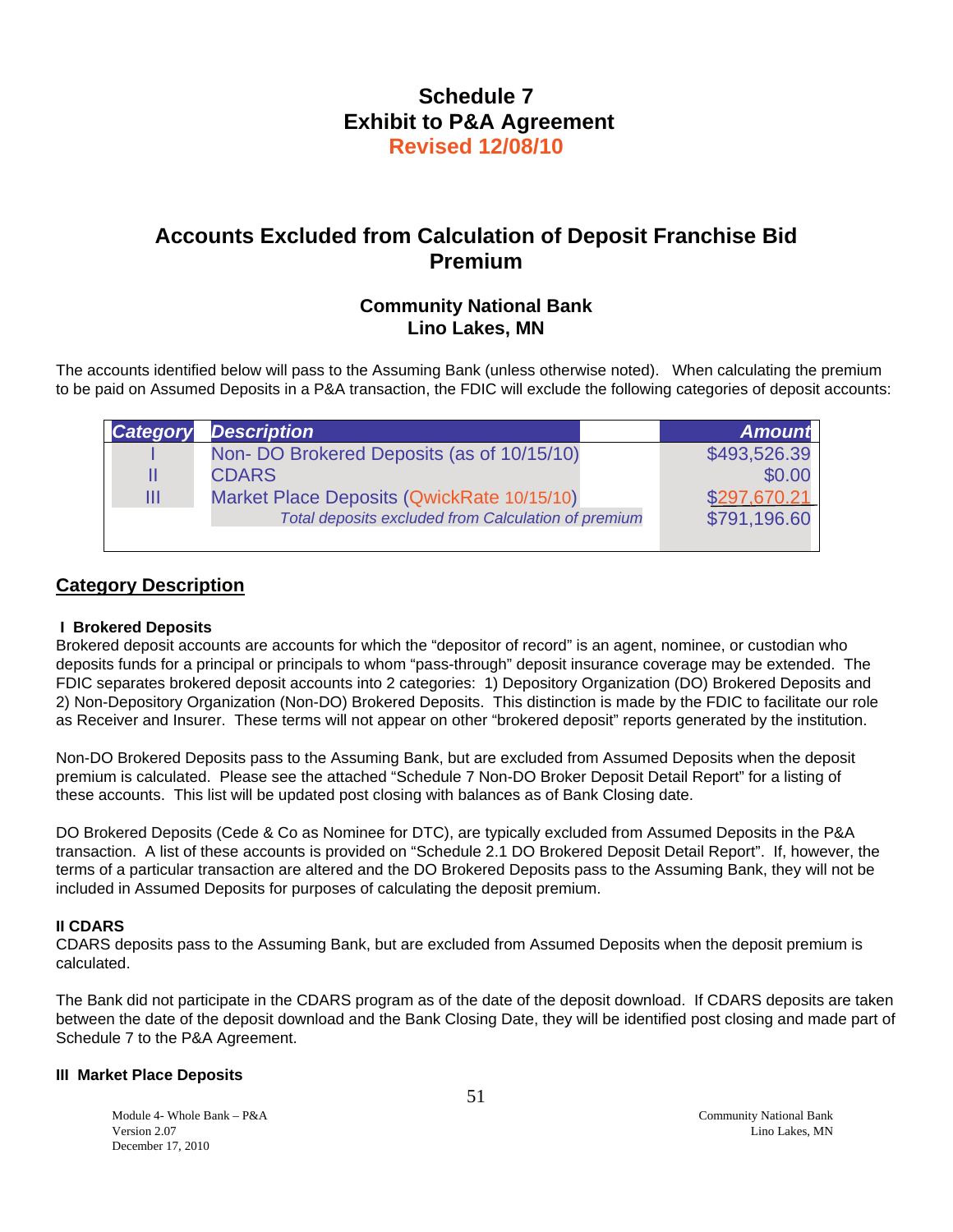"Market Place Deposits" is a description given to deposits that may have been solicited via a money desk, internet subscription service (for example, QwickRate), or similar programs.

This schedule provides a snapshot of account categories and balances as of 10/15/10, which is the date of the deposit download. The deposit franchise bid premium will be calculated using account categories and balances as of Bank Closing Date that are reflected in the general ledger or subsystem as described above. The final numbers for Schedule 7 will be provided post closing.

#### Non-DO Broker Deposit Detail Report As of 10/15/10

 $\mathcal{F}^{\mathcal{G}}(\mathcal{A})$ 

| <b>Non-DO Broker Deposits</b> |                      |                      |
|-------------------------------|----------------------|----------------------|
| <b>Account Number</b>         | <b>Account Title</b> | <b>Total P&amp;I</b> |
|                               |                      |                      |
|                               |                      |                      |
| <b>Totals</b>                 |                      | \$493,526.39         |

Module 4- Whole Bank - P&A Community National Bank<br>
Version 2.07 Line Lakes, MN Line Lakes, MN Line Lakes, MN Line Lakes, MN Line Lakes, MN Line Lakes, MN Line Lakes, MN Line Lakes, MN Line Lakes, MN Line Lakes, MN Line La December 17,2010

Lino Lakes, MN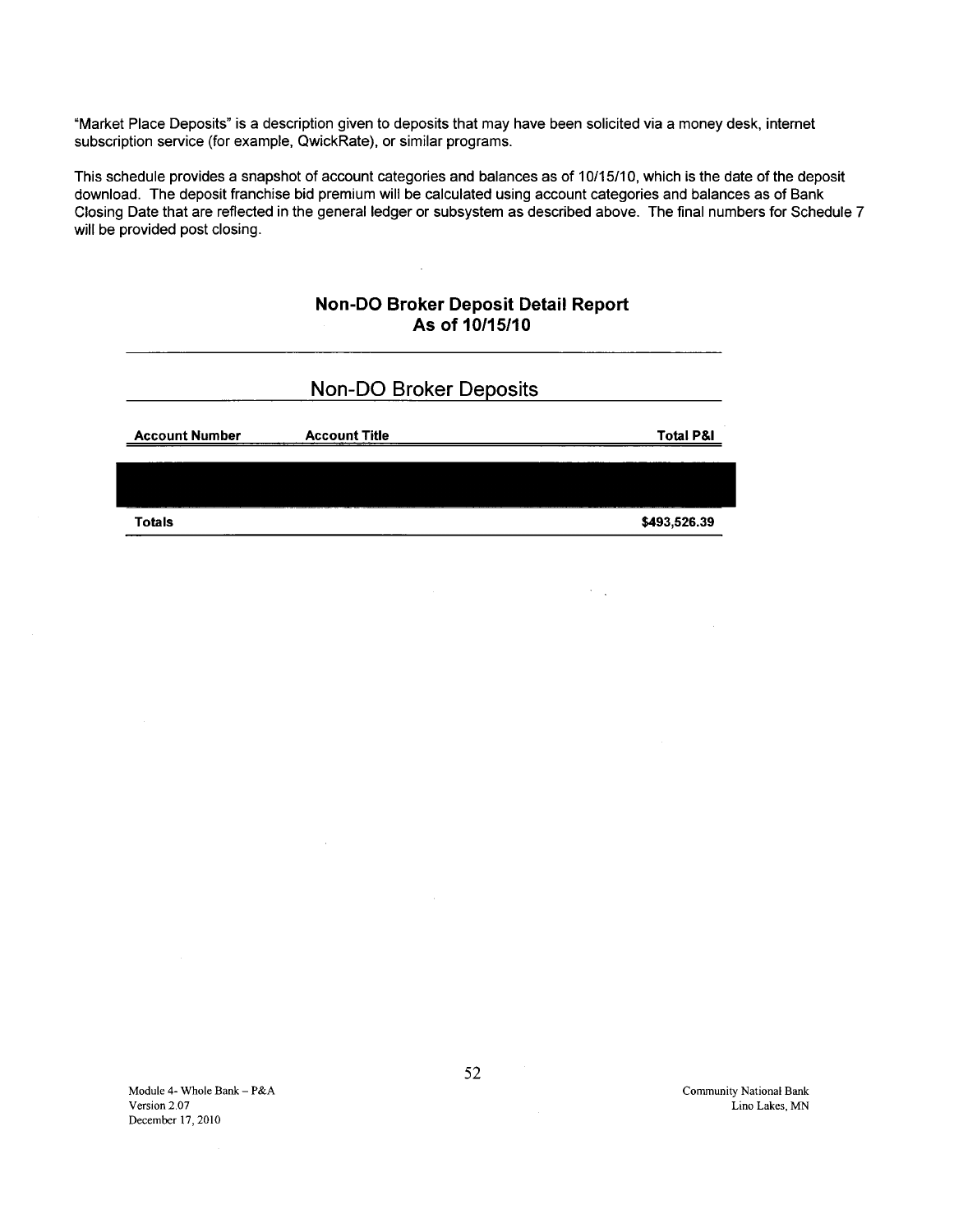## **EXHIBIT 2.3A FINAL NOTICE LETTER**

**FINAL LEGAL NOTICE** 

Claiming Requirements for Deposits Under 12 U.S.C. 1822(e)

**[Date]** 

<span id="page-56-0"></span>**[Name of Unclaimed Depositor] [Address of Unclaimed Depositor] [Anytown, USA]** 

Subject: **[XXXXX – Name of Bank City, State]** – In Receivership

Dear **[Sir/Madam]:** 

As you may know, on **[Date: Closing Date]**, the **[Name of Bank ("The Bank")]** was closed and the Federal Deposit Insurance Corporation ("FDIC") transferred **[The Bank's]** accounts to **[Name of Acquiring Institution].** 

According to federal law under 12 U.S.C., 1822(e), on **[Date: eighteen months from the Closing Date]**, **[Name of Acquiring Institution]** must transfer the funds in your account(s) back to the FDIC if you have not claimed your account(s) with **[Name of Acquiring Institution].** Based on the records recently supplied to us by **[Name of Acquiring Institution]**, your account(s) currently fall into this category.

This letter is your formal Legal Notice that you have until **[Date: eighteen months from the Closing Date]**, to claim or arrange to continue your account(s) with **[Name of Acquiring Institution].** There are several ways that you can claim your account(s) at **[Name of Acquiring Institution]**. It is only necessary for you to take any one of the following actions in order for your account(s) at **[Name of Acquiring Institution]** to be deemed claimed. In addition, if you have more than one account, your claim to one account will automatically claim all accounts:

1. Write to **[Name of Acquiring Institution**] and notify them that you wish to keep your account(s) active with them. Please be sure to include the name of the account(s), the account number(s), the signature of an authorized signer on the account(s), name, and address. **[Name of Acquiring Institution]** address is:

#### **[123 Main Street**

#### **Anytown, USA]**

2. Execute a new signature card on your account(s), enter into a new deposit agreement with **[Name of Acquiring Institution],** change the ownership on your account(s), or renegotiate the terms of your certificate of deposit account(s) (if any).

Module 4- Whole Bank – P&A Community National Bank Version 2.07 Lino Lakes, MN December 17, 2010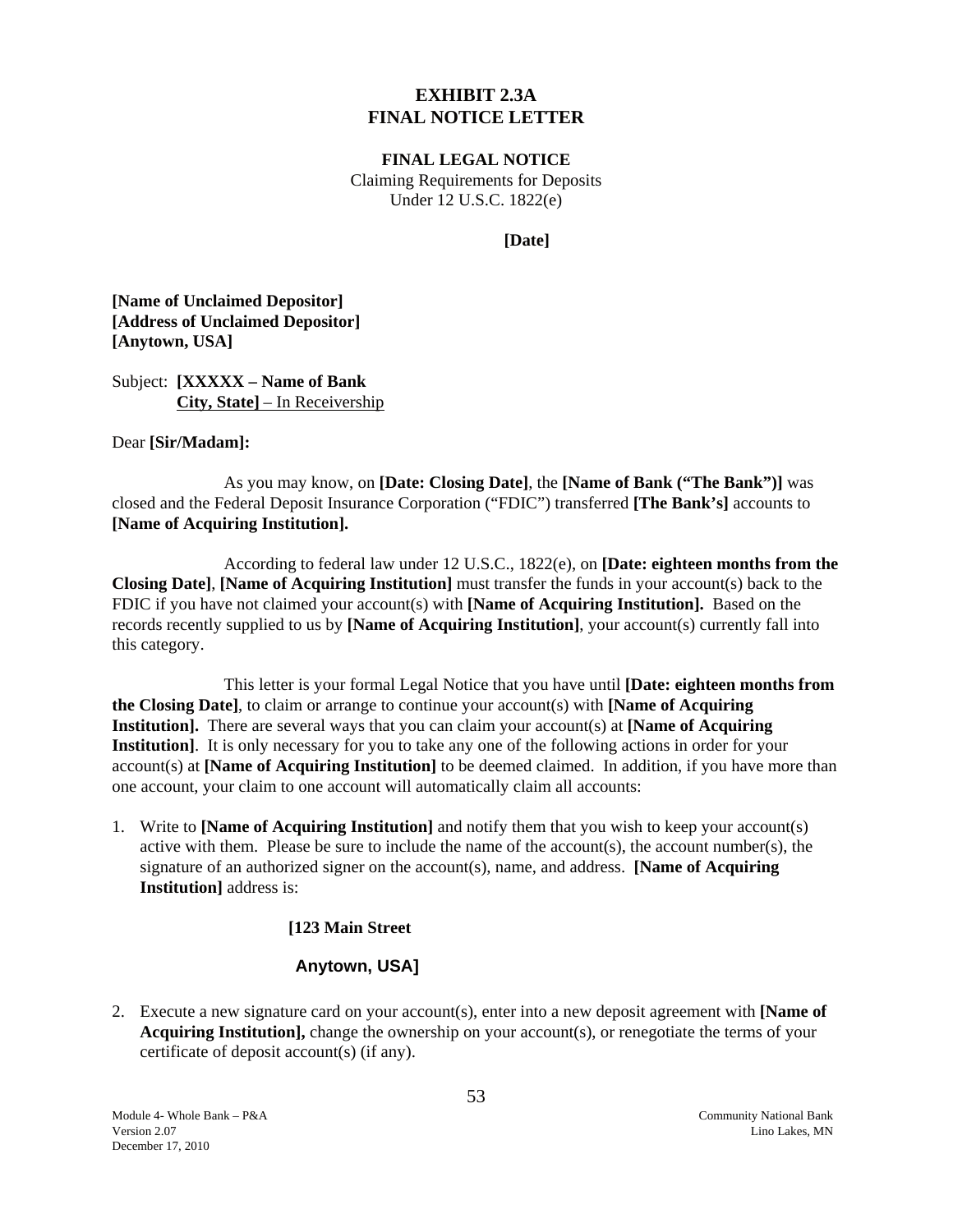- 3. Provide **[Name of Acquiring Institution]** with a change of address form.
- 4. Make a deposit to or withdrawal from your account(s). This includes writing a check on any account or having an automatic direct deposit credited to or an automatic withdrawal debited from an account.

If you do not want to continue your account(s) with **[Name of Acquiring Institution]** for any reason, you can withdraw your funds and close your account(s). Withdrawing funds from one or more of your account(s) satisfies the federal law claiming requirement. If you have time deposits, such as certificates of deposit, **[Name of Acquiring Institution]** can advise you how to withdraw them without being charged an interest penalty for early withdrawal.

If you do not claim ownership of your account(s) at **[Name of Acquiring Institution by Date: eighteen months from the Closing Date]** federal law requires **[Name of Acquiring Institution]**  to return your deposits to the FDIC, which will deliver them as unclaimed property to the State indicated in your address in the Failed Institution's records. If your address is outside of the United States, the FDIC will deliver the deposits to the State in which the Failed Institution had its main office. 12 U.S.C. § 1822(e). If the State accepts custody of your deposits, you will have 10 years from the date of delivery to claim your deposits from the State. After 10 years you will be permanently barred from claiming your deposits. However, if the State refuses to take custody of your deposits, you will be able to claim them from the FDIC until the receivership is terminated. If you have not claimed your insured deposits before the receivership is terminated, and a receivership may be terminated at any time, all of your rights in those deposits will be barred.

If you have any questions or concerns about these items, please contact **[Bank Employee]** at **[Name of Acquiring Institution]** by phone at **[(XXX) XXX-XXXX].** 

Sincerely,

**[Name of Claims Specialist] [Title]**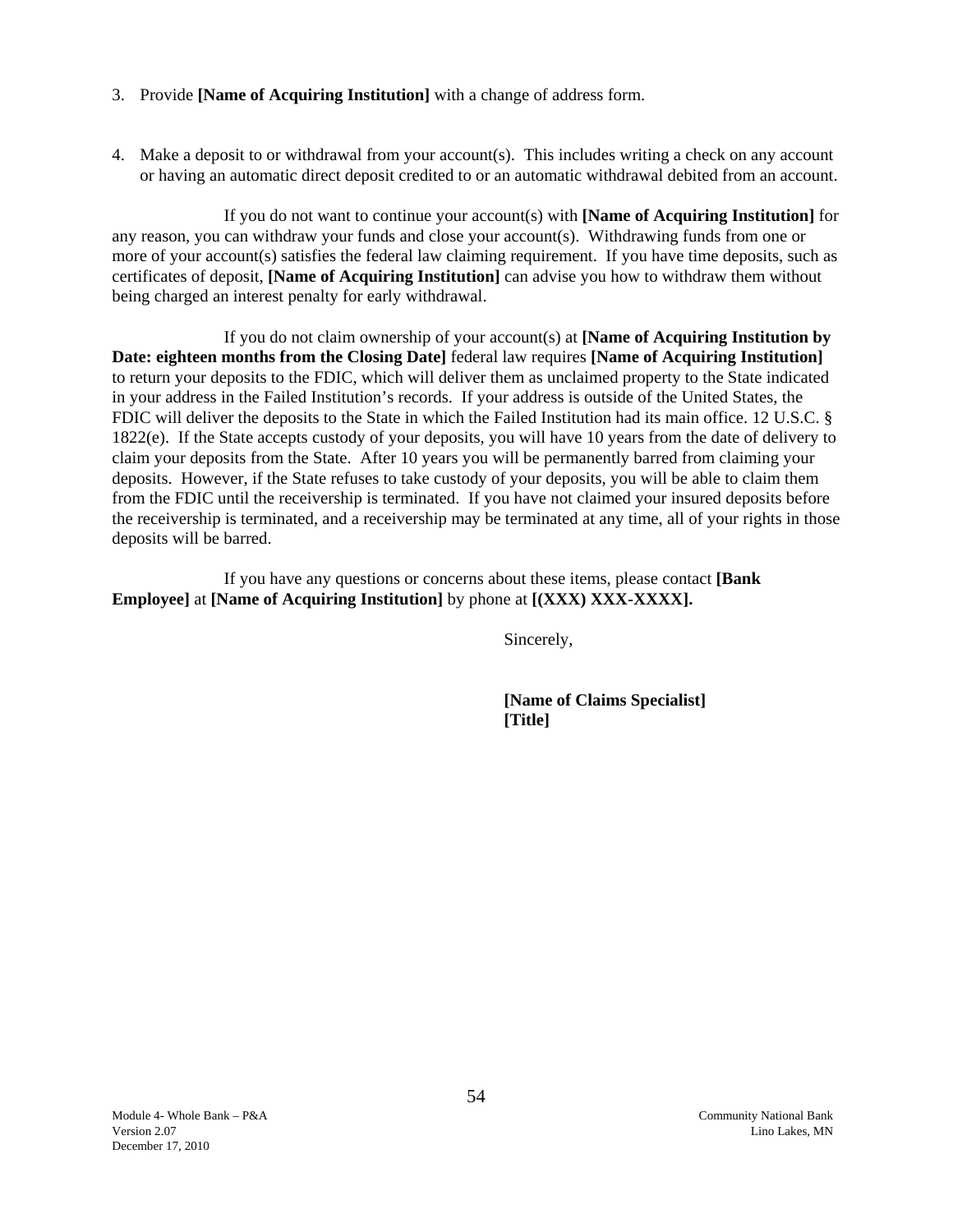## **EXHIBIT 2.3B AFFIDAVIT OF MAILING**

## <span id="page-58-0"></span>**AFFIDAVIT OF MAILING**

*State of* 

*COUNTY OF* 

I am employed as a **[Title of Office]** by the **[Name of Acquiring Institution]**.

This will attest that on **[Date of mailing]**, I caused a true and correct copy of the Final Legal Notice, attached hereto, to owners of unclaimed deposits of **[Name of Failed Bank]**, City, State, to be prepared for deposit in the mail of the United States of America on behalf of the Federal Deposit Insurance Corporation. A list of depositors to whom the notice was mailed is attached. This notice was mailed to the depositor's last address as reflected on the books and records of the **[Name of Failed Bank]** as of the date of failure.

> **[Name] [Title of Office] [Name of Acquiring Institution]**

**Subscribed and sworn to before me this \_\_\_\_\_\_\_day of [Month, Year].** 

 $\overline{\phantom{a}}$  ,  $\overline{\phantom{a}}$  ,  $\overline{\phantom{a}}$  ,  $\overline{\phantom{a}}$  ,  $\overline{\phantom{a}}$  ,  $\overline{\phantom{a}}$  ,  $\overline{\phantom{a}}$  ,  $\overline{\phantom{a}}$  ,  $\overline{\phantom{a}}$  ,  $\overline{\phantom{a}}$  ,  $\overline{\phantom{a}}$  ,  $\overline{\phantom{a}}$  ,  $\overline{\phantom{a}}$  ,  $\overline{\phantom{a}}$  ,  $\overline{\phantom{a}}$  ,  $\overline{\phantom{a}}$ 

**My commission expires:** 

**\_\_\_\_\_\_\_\_\_\_\_\_\_\_\_\_\_\_\_\_\_\_ \_\_\_\_\_\_\_\_\_\_\_\_\_\_\_\_\_\_\_\_\_\_\_\_\_\_\_\_\_\_\_\_ [Name], Notary Public**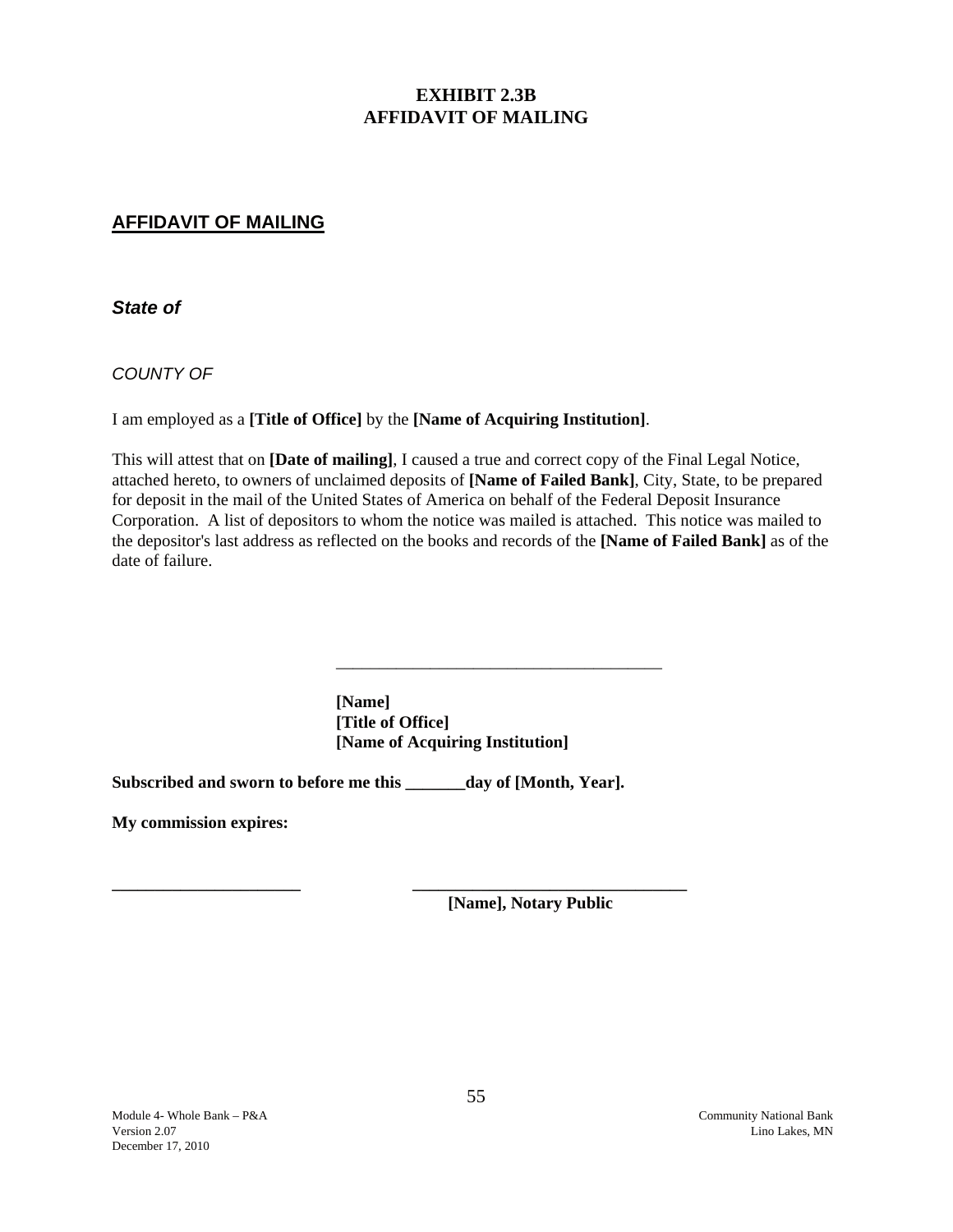## **EXHIBIT 3.2(c) -- VALUATION OF CERTAIN QUALIFIED FINANCIAL CONTRACTS**

#### <span id="page-59-0"></span>**A**. **Scope**

Interest Rate Contracts - All interest rate swaps, forward rate agreements, interest rate futures, caps, collars and floors, whether purchased or written.

Option Contracts - All put and call option contracts, whether purchased or written, on marketable securities, financial futures, foreign currencies, foreign exchange or foreign exchange futures contracts.

Foreign Exchange Contracts - All contracts for future purchase or sale of foreign currencies, foreign currency or cross currency swap contracts, or foreign exchange futures contracts.

#### **B. Exclusions**

All financial contracts used to hedge assets and liabilities that are acquired by the Assuming Institution but are not subject to adjustment from Book Value.

#### C. Adjustment

The difference between the Book Value and market value as of Bank Closing.

## **D. Methodology**

- 1. The price at which the Assuming Institution sells or disposes of Qualified Financial Contracts will be deemed to be the fair market value of such contracts, if such sale or disposition occurs at prevailing market rates within a predefined timetable as agreed upon by the Assuming Institution and the Receiver.
- 2. In valuing all other Qualified Financial Contracts, the following principles will apply:
	- (i) All known cash flows under swaps or forward exchange contracts shall be present valued to the swap zero coupon interest rate curve.
	- (ii) All valuations shall employ prices and interest rates based on the actual frequency of rate reset or payment.
	- (iii) Each tranche of amortizing contracts shall be separately valued. The total value of such amortizing contract shall be the sum of the values of its component tranches.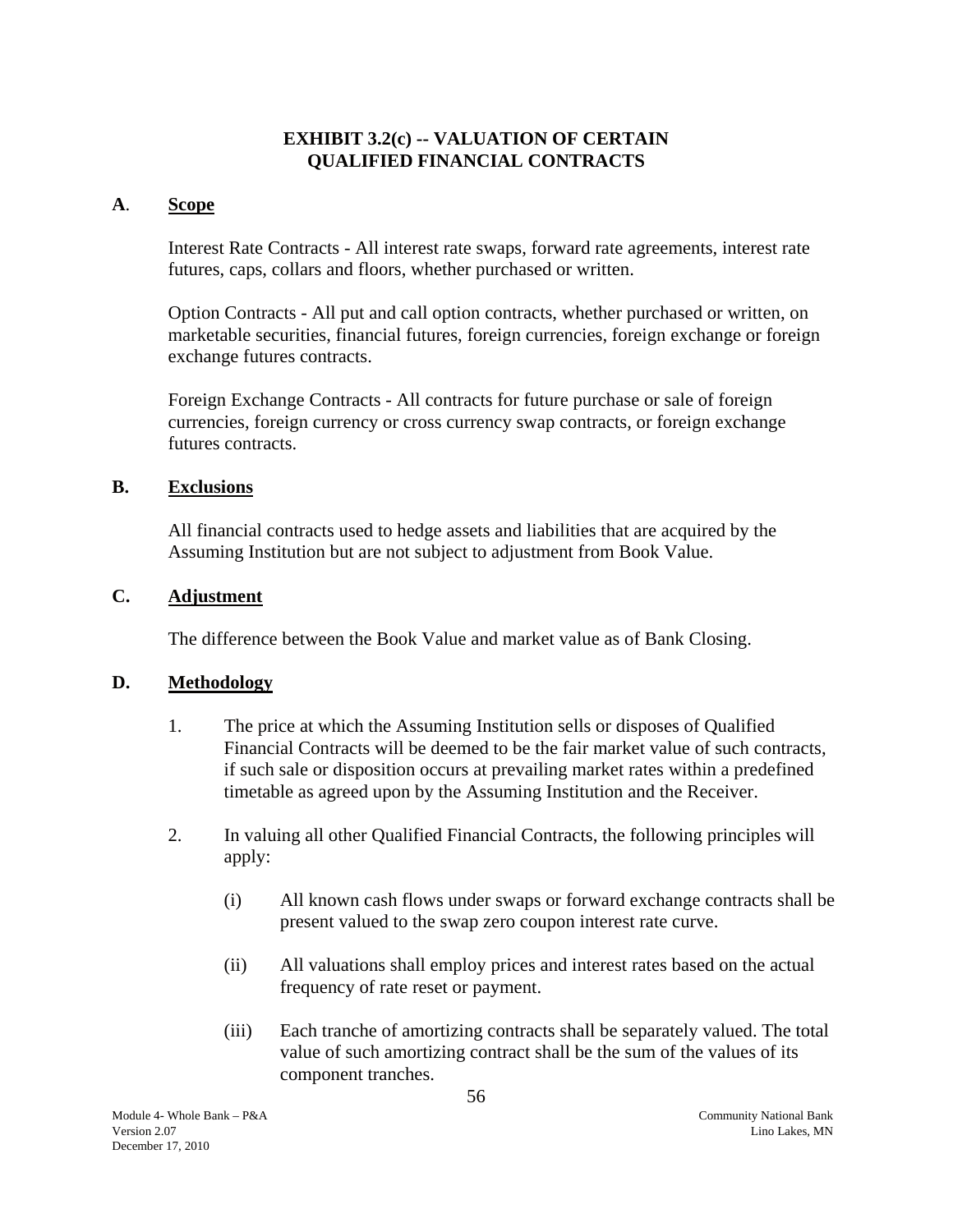- (iv) For regularly traded contracts, valuations shall be at the midpoint of the bid and ask prices quoted by customary sources (e.g., The Wall Street Journal, Telerate, Reuters or other similar source) or regularly traded exchanges.
- (v) For all other Qualified Financial Contracts where published market quotes are unavailable, the adjusted price shall be the average of the bid and ask price quotes from three (3) securities dealers acceptable to the Receiver and Assuming Institution as of Bank Closing. If quotes from securities dealers cannot be obtained, an appraiser acceptable to the Receiver and the Assuming Institution will perform a valuation based on modeling, correlation analysis, interpolation or other techniques, as appropriate.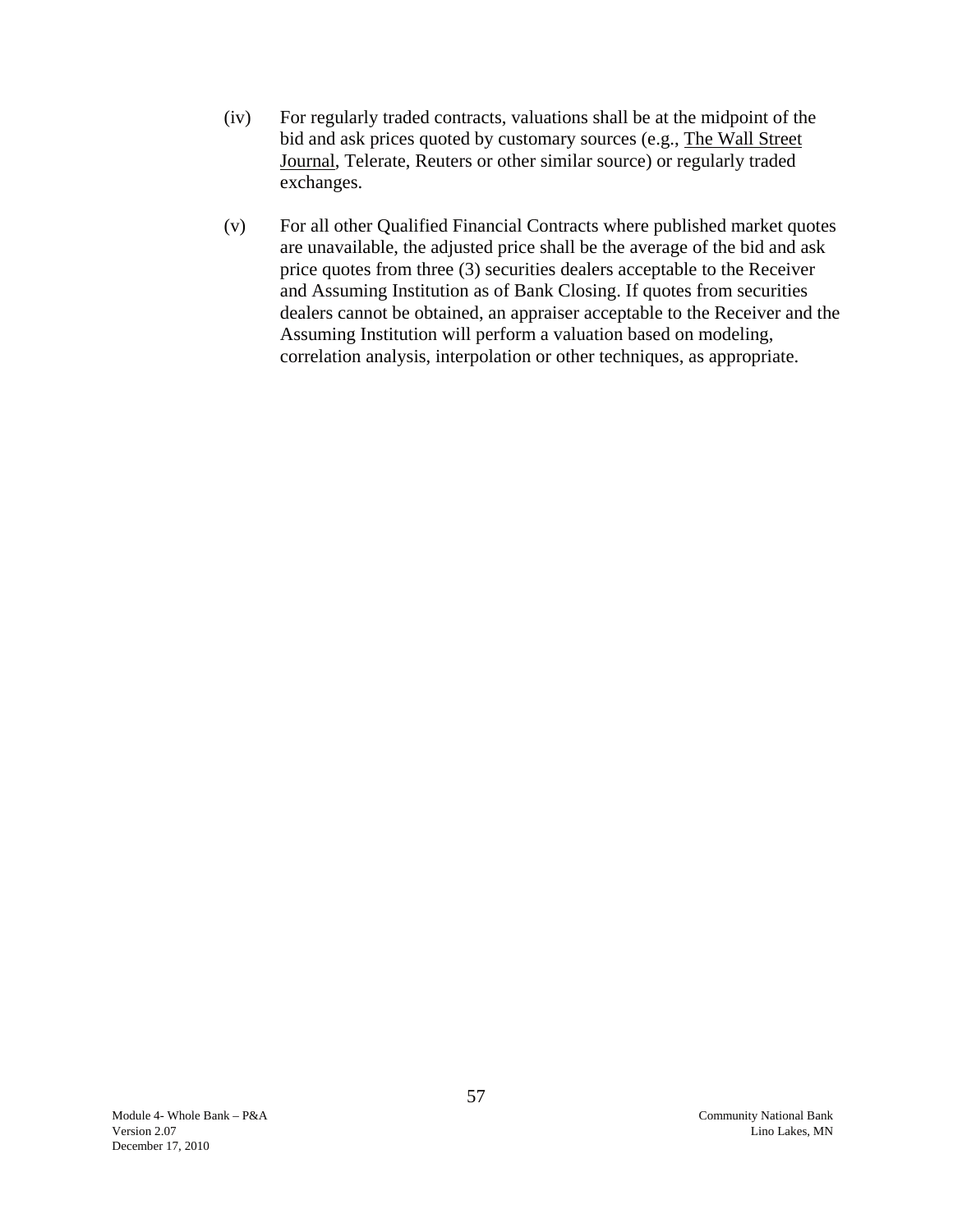## **EXHIBIT 4.13 INTERIM ASSET SERVICING ARRANGEMENT**

(a) With respect to each asset or liability designated from time to time by the Receiver to be serviced by the Assuming Institution pursuant to this Arrangement, including any assets or liabilities sold or conveyed by the Receiver to any party other than the Assuming Institution (any such party, a "Successor Owner") but with respect to which the Receiver has an obligation to service or provide servicing support (such assets and liabilities, the "Pool Assets"), during the term of this Arrangement the Assuming Institution shall, with respect to the Pool Assets:

(i) promptly post and apply payments received to the applicable system of

record;

(ii) reverse and return insufficient funds checks;

(iii) pay (A) participation payments to participants in Loans, as and when received; (B) tax and insurance bills, as they come due, out of escrow funds maintained for such purposes; and (C) unfunded commitments and protective advances out of escrow funds created for that purpose;

(iv) process funding draws under Loans and protective advances in connection with collateral and acquired property, in each case, as and to the extent authorized and funded by the Receiver;

(v) maintain in use all data processing equipment and systems and other systems of record on which any activity with respect to any Pool Assets are or, prior to Bank Closing were recorded, and maintain all historical data on any such systems as of Bank Closing and may not, without the express written consent of the Receiver (which consent must be sought at least 60 days prior to taking any action), deconvert, remove, transfer or otherwise discontinue use of any of the Failed Bank's systems of record with respect to any Pool Asset;

(vi) maintain accurate records reflecting (A) payments received by the Assuming Institution, (B) information received by the Assuming Institution concerning changes in the address or identity of any obligor, and (C) other servicing actions taken by the Assuming Institution, including checks returned for insufficient funds;

(vii) send (A) billing statements to Obligors on Pool Assets (to the extent that such statements were sent by the Failed Bank or as are requested by the Receiver) and (B) notices to Obligors who are in default on Loans (in the same manner as the Failed Bank or as are requested by the Receiver);

(viii) employ a sufficient number of qualified employees to provide the services required to be provided by the Assuming Institution pursuant to this Arrangement (with the number and qualifications of such employees not to be less than the number and qualifications of employees employed by the Failed Bank to perform such functions as of Bank Closing);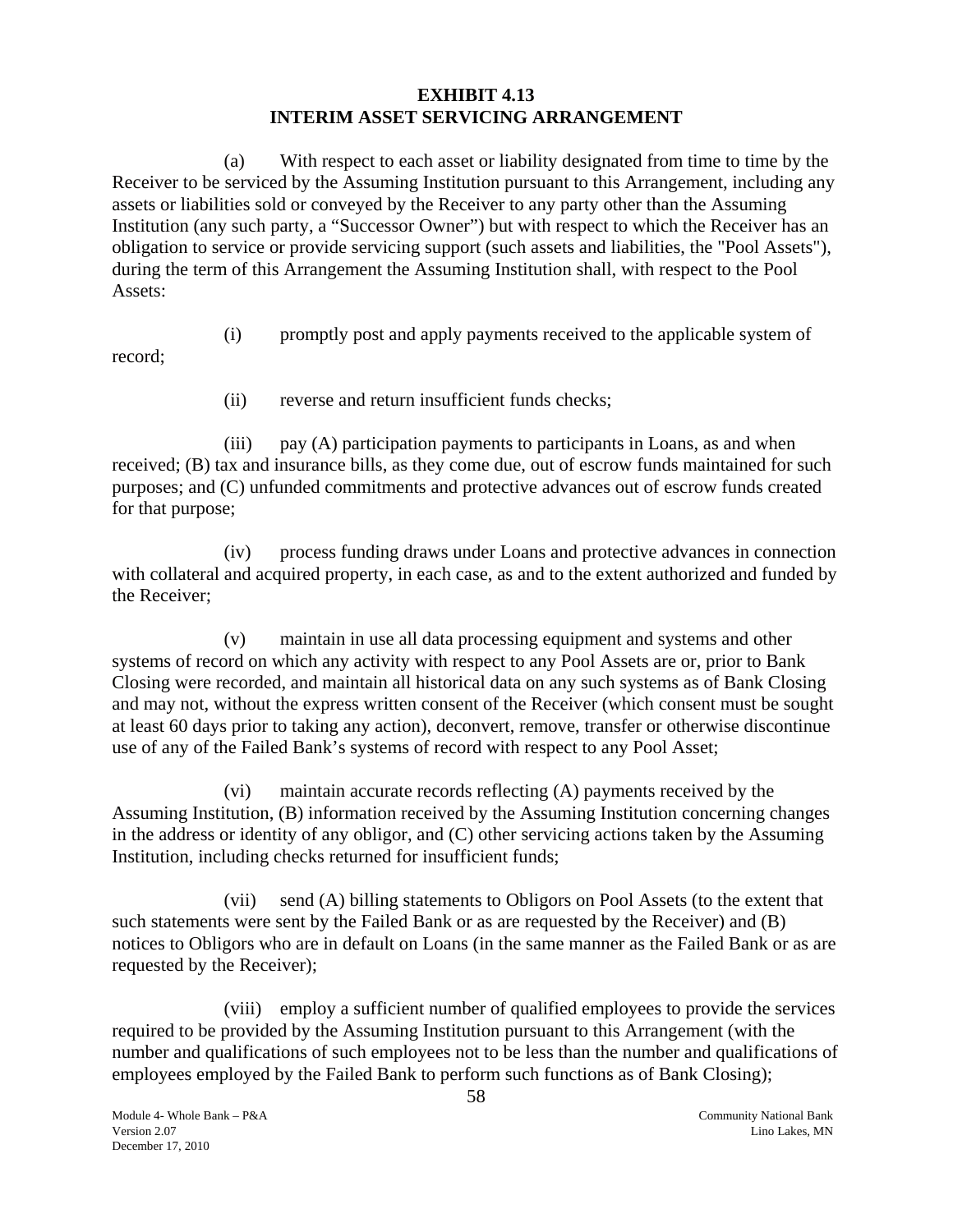(ix) any Credit Files and any servicing files in the possession or on the premises of the Assuming Institution shall be held in trust by the Assuming Institution for the Receiver or the Successor Owner (as applicable) and shall be segregated from the other books and records of the Assuming Institution and be appropriately marked to clearly reflect the ownership interest of the Receiver or the Successor Owner (as applicable);

(x) send to the Receiver (indicating closed bank name and number), Attn: Interim Servicing Manager, at the email address provided in Section 13.7 of the Agreement, or to such other person at such address as the Receiver may designate, via overnight delivery: (A) on a weekly basis, weekly reports, including, without limitation, reports reflecting collections, trial balances, and (B) any other reports, copies or information as may be requested from time to time by the Receiver, including, if requested, copies of (1) checks or other remittances received, (2) insufficient funds checks returned, (3) checks or other remittances for payment to participants or for taxes, insurance, funding advances and protective advances, (4) pay-off requests, and (5) notices to defaulted Obligors;

(xi) remit on a weekly basis to the Receiver (indicating closed bank name and number), Attn: DRR Cashier Unit, Business Operations Support Branch, at the address in (vii), via wire transfer to the account designated by the Receiver, or to such other person at such other address and/or account as the Receiver may designate, all payments received;

(xii) prepare and timely file all information reports with appropriate tax authorities, and, if requested by the Receiver, prepare and file tax returns and remit taxes due on or before the due date; and

(xiii) provide and furnish such other services, operations or functions, including, without limitation, with regard to any business, enterprise or agreement which is a Pool Asset, as may be requested by the Receiver;

 Owner at the Assuming Institution, each of which may be interest bearing, titled in the name of Assuming Institution, in trust for the Receiver or the Successor Owner (as applicable), in each case separate and apart from any of the Assuming Institution's own funds and general assets; and (xiv) establish a custodial account for the Receiver and for each Successor as the owner, and segregate and hold all funds collected and received with respect to the Pool Assets

(xv) no later than the end of the second Business Day following receipt thereof, deposit into the applicable custodial account and retain therein all funds collected and received with respect to the Pool Assets.

Notwithstanding anything to the contrary in this Exhibit, the Assuming Institution shall not be required to initiate litigation or other collection proceedings against any Obligor or any collateral with respect to any defaulted Loan. The Assuming Institution shall promptly notify the Receiver, at the address provided above in subparagraph  $(a)(x)$ , of any claims or legal actions regarding any Pool Asset.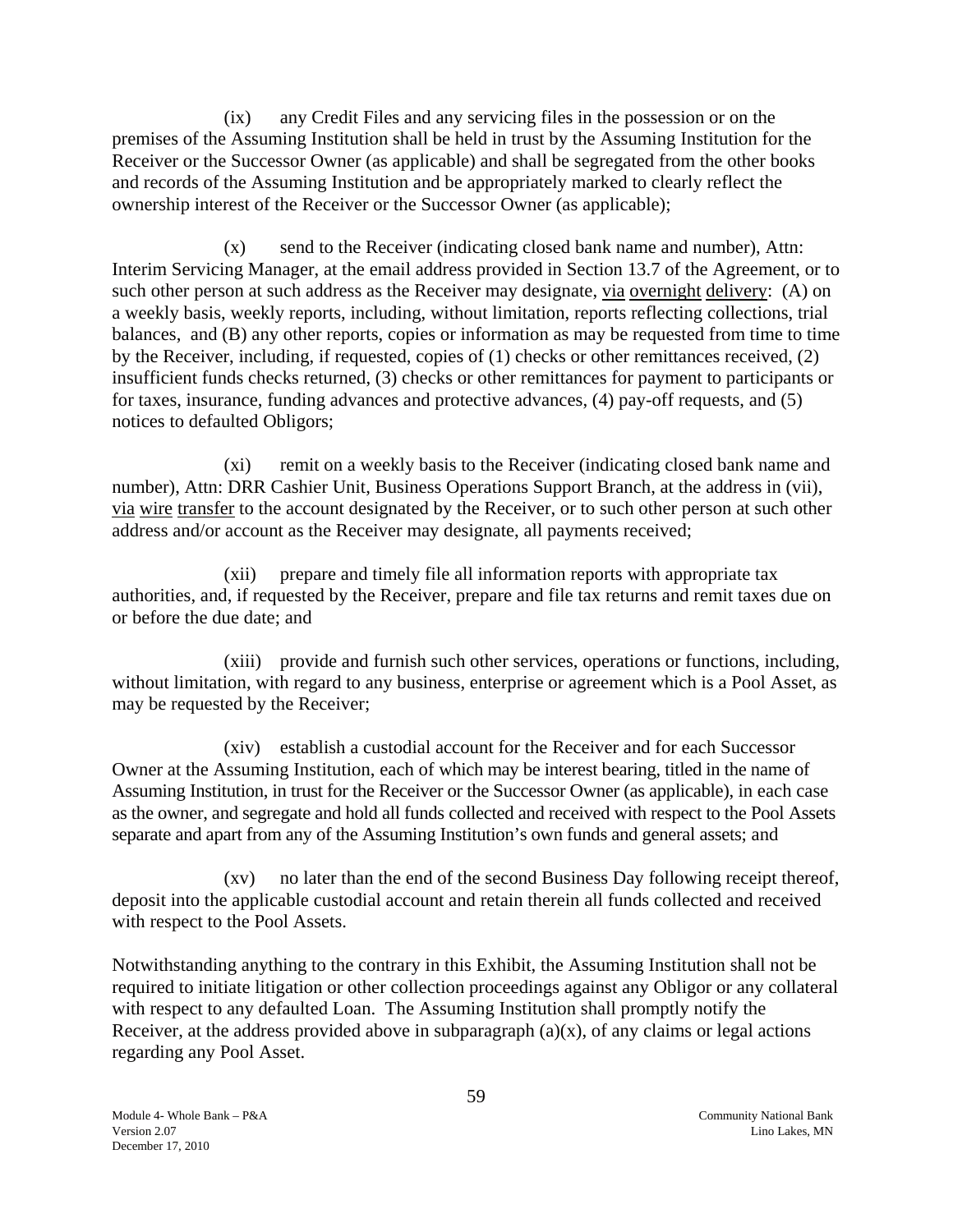(b) In consideration for the provision of the services provided pursuant to this Arrangement, the Receiver agrees to reimburse the Assuming Institution for actual, reasonable and necessary expenses incurred in connection with the performance of its duties pursuant to this Arrangement, including expenses of photocopying, postage and express mail, and data processing and employee services (based upon the number of hours spent performing servicing duties).

(c) The Assuming Bank shall provide the services described herein for a term of up to three hundred sixty-five (365) days after Bank Closing. The Receiver may terminate the Arrangement at any time upon not less than sixty (60) days notice to the Assuming Institution without any liability or cost to the Receiver other than the fees and expenses due to the Assuming Institution as of the termination date pursuant to paragraph (b) above.

(d) At any time during the term of this Arrangement, the Receiver may, upon not less than thirty (30) days prior written notice to the Assuming Institution, remove one or more Pool Assets, and at the time of such removal the Assuming Institution's responsibility with respect thereto shall terminate.

(e) At the expiration of this Arrangement or upon the termination of the Assuming Institution's responsibility with respect to any Pool Asset pursuant to paragraph (d) hereof, the Assuming Institution shall:

(i) deliver to the Receiver (or its designee) all of the Credit Documents and records relating to the Pool Assets; and

(ii) cooperate with the Receiver to facilitate the orderly transition of managing the Pool Assets to the Receiver or its designees (including, without limitation, its contractors and persons to which any Pool Assets are conveyed).

(f) At the request of the Receiver, the Assuming Institution shall perform such transitional services with regard to the Pool Assets as the Receiver may request. Transitional services may include, without limitation, assisting in any due diligence process deemed necessary by the Receiver and providing to the Receiver and its designees (including, without limitation, its contractors and any actual or potential Successor Owners) (x) information and data regarding the Pool Assets, including, without limitation, system reports and data downloads sufficient to transfer the Pool Assets to another system or systems and to facilitate due diligence by actual and potential Successor Owners, and (y) access to employees of the Assuming Institution involved in the management of, or otherwise familiar with, the Pool Assets.

(g) Until such time as the Arrangement expires or is terminated, without limitation of its obligations set forth above or in the Agreement and without any additional consideration (other than that set forth in paragraph (b) above), the Assuming Institution shall provide the Receiver and its designees (including, without limitation, its contractors and actual and potential Successor Owners) with the following, as the same may be requested: